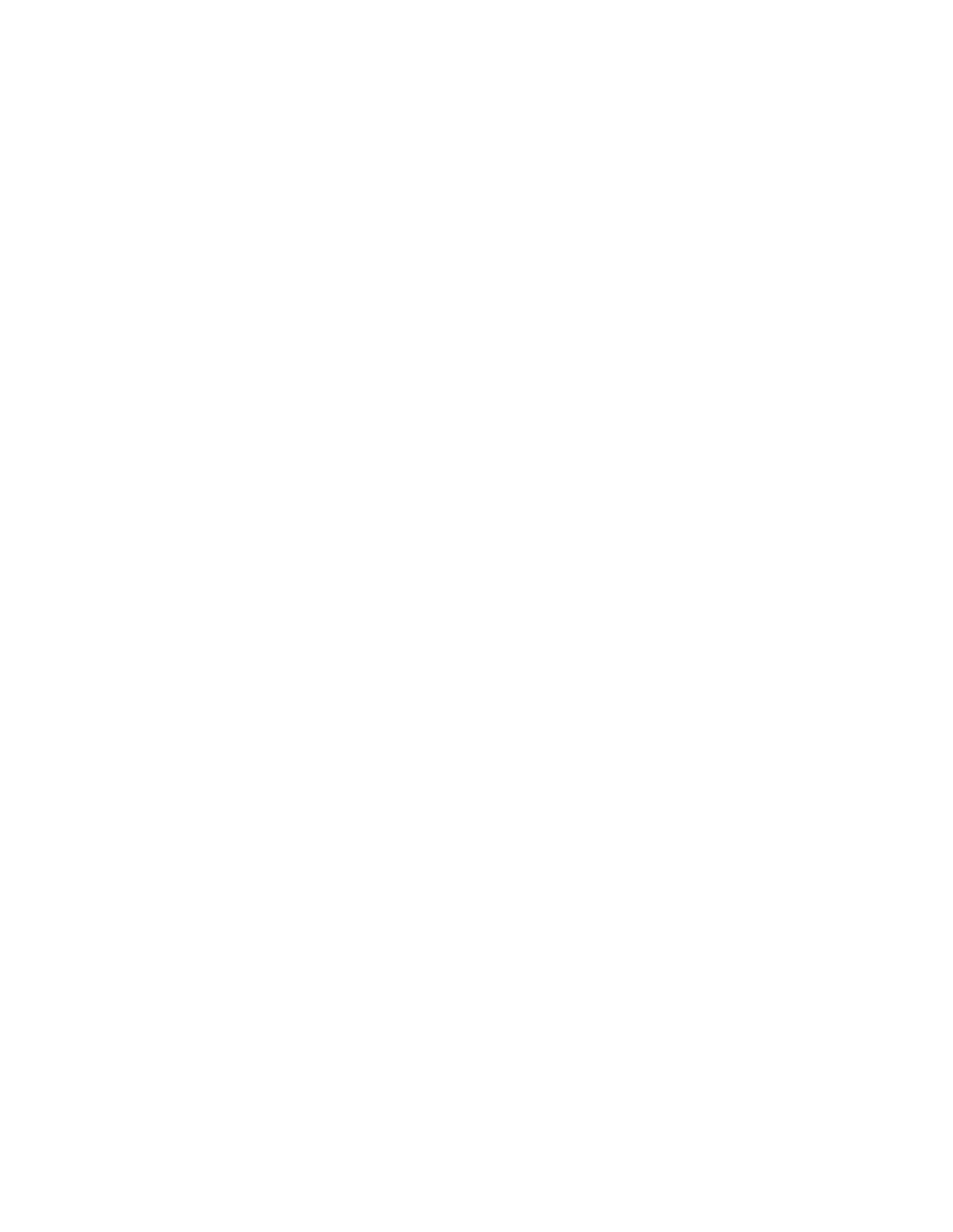### USING TROPICAL DEGENERATIONS FOR PROVING THE NONEXISTENCE OF CERTAIN NETS

## A THESIS SUBMITTED TO THE GRADUATE SCHOOL OF NATURAL AND APPLIED SCIENCES OF MIDDLE EAST TECHNICAL UNIVERSITY

BY

## MUSTAFA HAKAN GÜNTÜRKÜN

## IN PARTIAL FULFILLMENT OF THE REQUIREMENTS FOR THE DEGREE OF DOCTOR OF PHILOSOPHY IN MATHEMATICS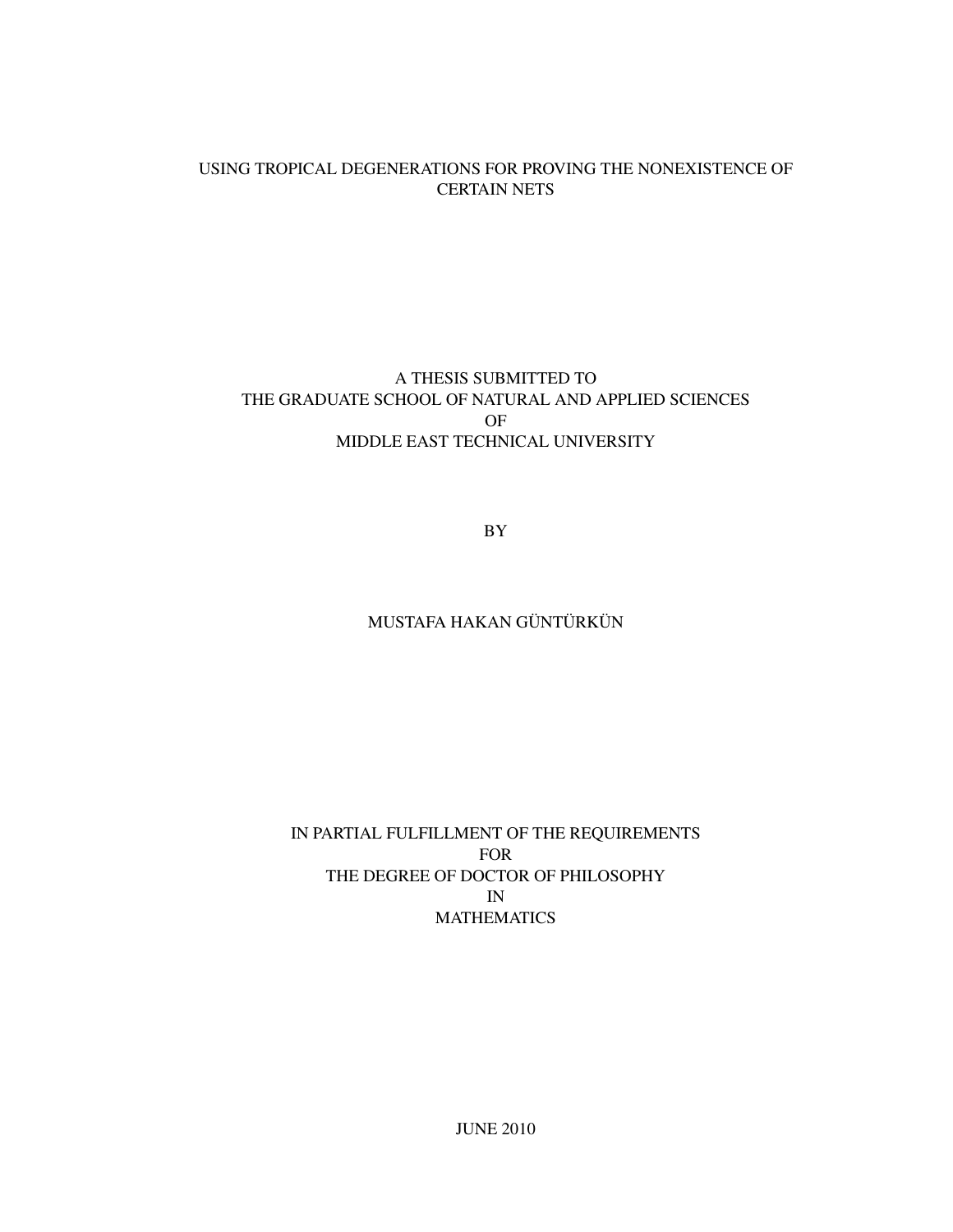Approval of the thesis:

# USING TROPICAL DEGENERATIONS FOR PROVING THE NONEXISTENCE OF CERTAIN NETS

submitted by MUSTAFA HAKAN GÜNTÜRKÜN in partial fulfillment of the requirements for the degree of Doctor of Philosophy in Mathematics Department, Middle East Technical University by,

| Prof. Dr. Canan Özgen<br>Dean, Graduate School of Natural and Applied Sciences                     |  |
|----------------------------------------------------------------------------------------------------|--|
| Prof. Dr. Zafer Nurlu<br>Head of Department, Mathematics                                           |  |
| Assoc. Prof. Dr. Sefa Feza Arslan<br>Supervisor, Mathematics Department, METU                      |  |
| Assoc. Prof. Dr. Ali Ulaş Özgür Kişisel<br>Co-Supervisor, Mathematics Department, METU, NCC Campus |  |
| <b>Examining Committee Members:</b>                                                                |  |
| Prof. Dr. Ali Sinan Sertöz<br>Mathematics Department, Bilkent University                           |  |
| Assoc. Prof. Dr. Sefa Feza Arslan<br>Mathematics Department, METU                                  |  |
| Prof. Dr. Alexander Klyachko<br>Mathematics Department, Bilkent University                         |  |
| Prof. Dr. Yıldıray Ozan<br>Mathematics Department, METU                                            |  |
| Prof. Dr. Hurşit Önsiper<br>Mathematics Department, METU                                           |  |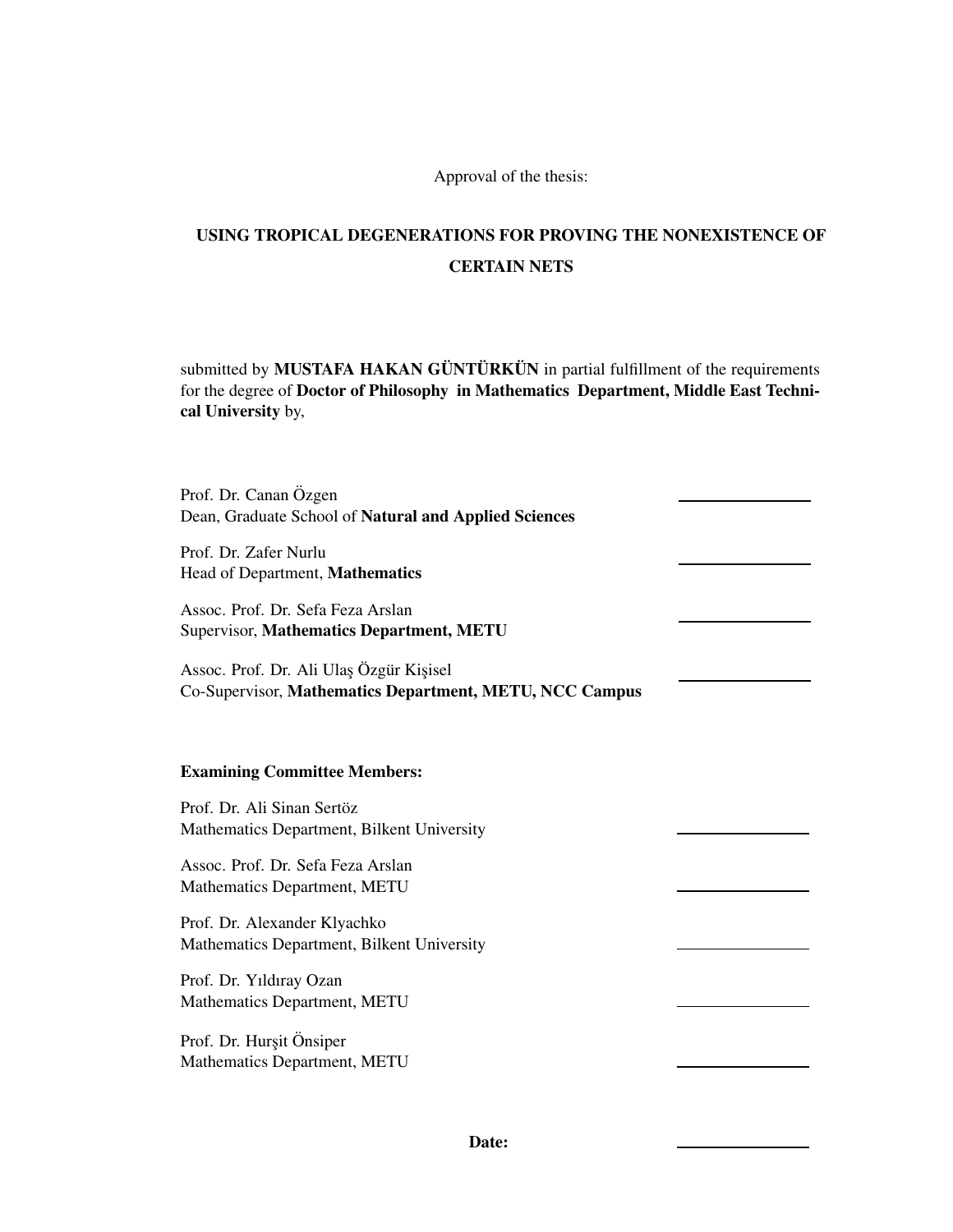I hereby declare that all information in this document has been obtained and presented in accordance with academic rules and ethical conduct. I also declare that, as required by these rules and conduct, I have fully cited and referenced all material and results that are not original to this work.

Name, Last Name: MUSTAFA HAKAN GÜNTÜRKÜN

Signature :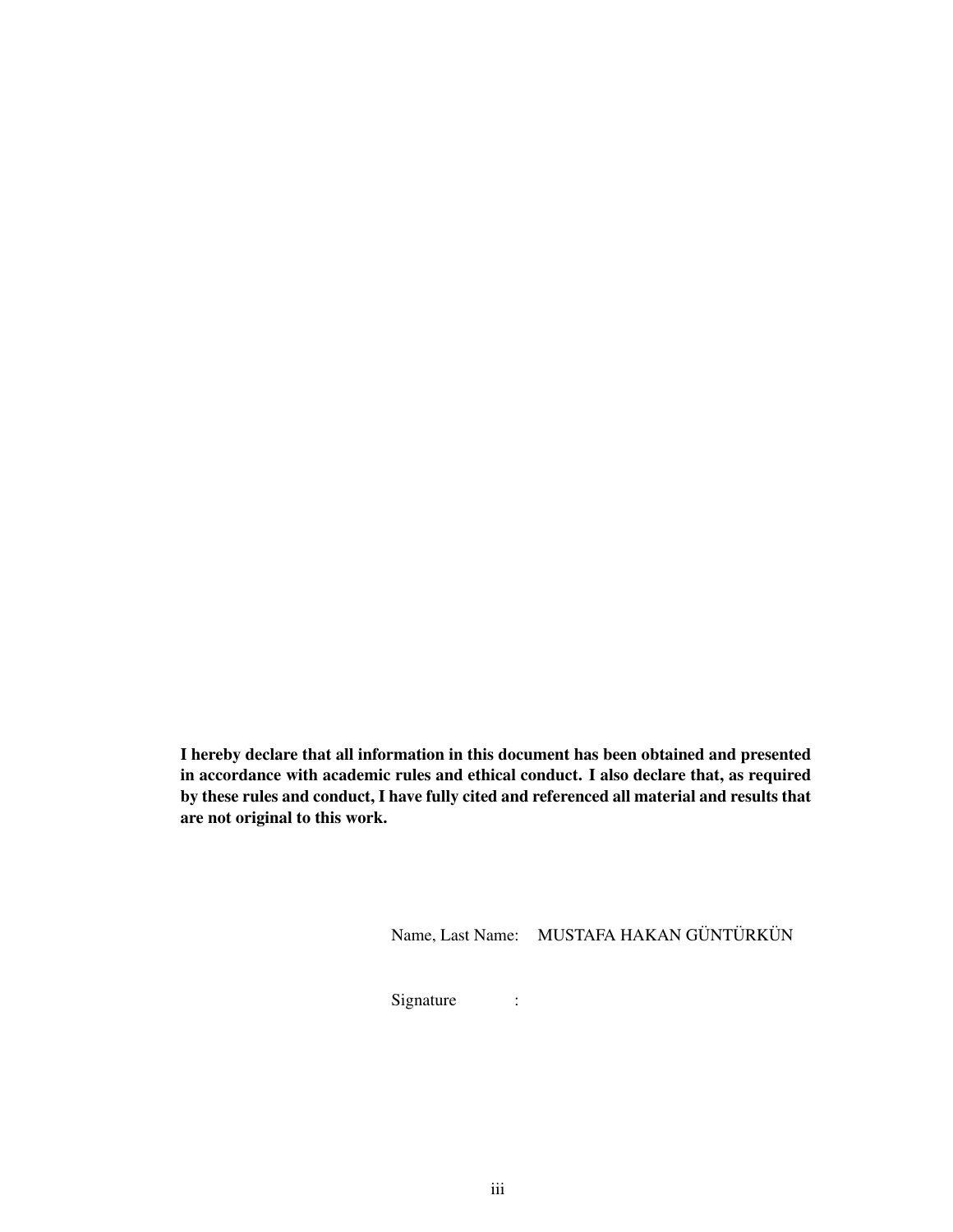# ABSTRACT

## USING TROPICAL DEGENERATIONS FOR PROVING THE NONEXISTENCE OF CERTAIN NETS

Güntürkün, Mustafa Hakan Ph.D., Department of Mathematics Supervisor : Assoc. Prof. Dr. Sefa Feza Arslan Co-Supervisor : Assoc. Prof. Dr. Ali Ulaş Özgür Kişisel June 2010, 43 pages

A net is a special configuration of lines and points in the projective plane. There are certain restrictions on the number of its lines and points. We proved that there cannot be any (4,4) nets in  $\mathbb{C}P^2$ . In order to show this, we use tropical algebraic geometry. We tropicalize the hypothetical net and show that there cannot be such a configuration in  $\mathbb{C}P^2$ .

Keywords: line arrangements, k-nets, Latin squares, tropical curves, tropicalization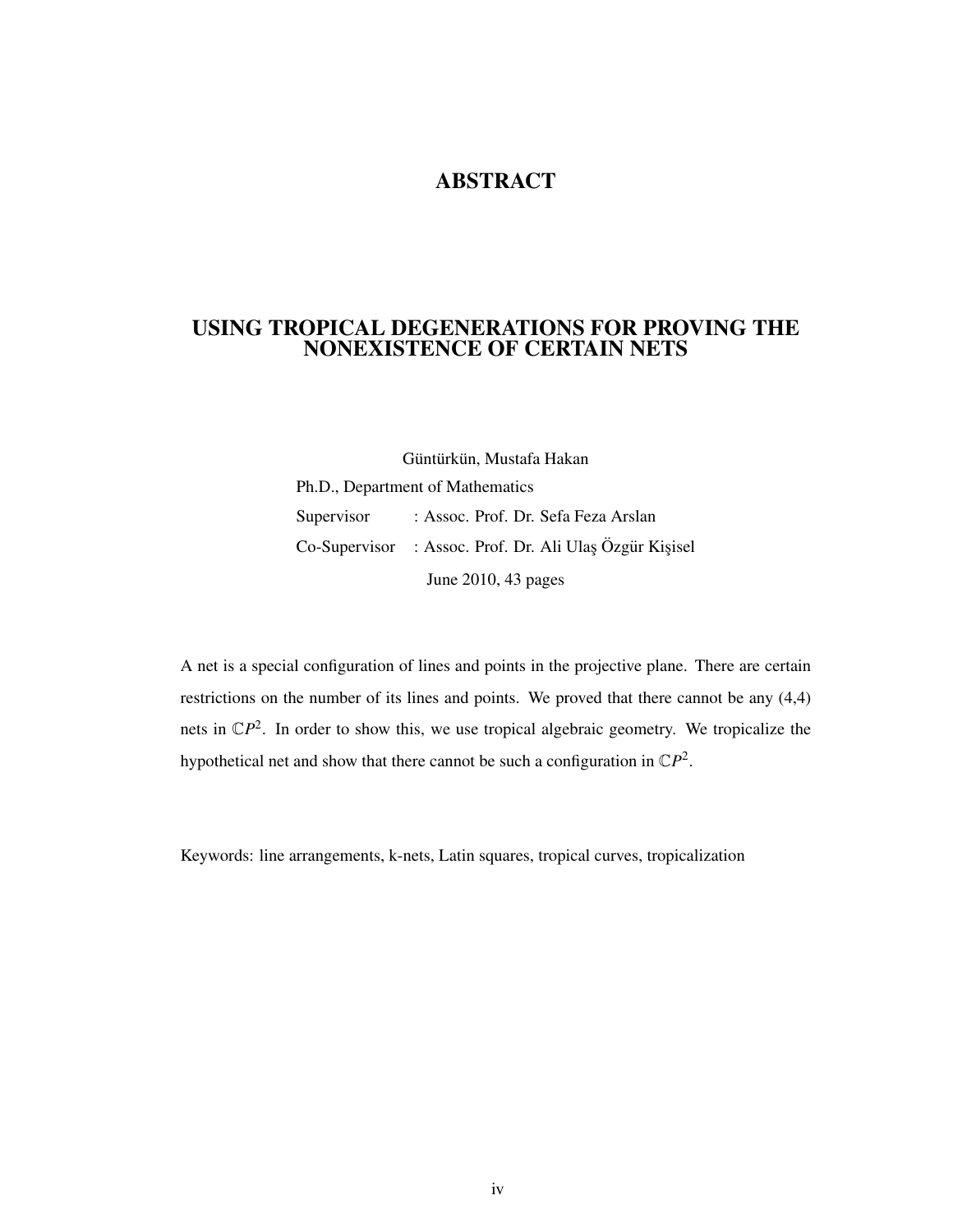# TROPİK DEJENERASYON YÖNTEMİ KULLANILARAK BEL˙IRL˙I NETLER˙IN OLMADIGININ KANITLANMASI ˘

Güntürkün, Mustafa Hakan Doktora, Matematik Bölümü Tez Yöneticisi : Doç. Dr. Sefa Feza Arslan Ortak Tez Yöneticisi : Doç. Dr. Ali Ulaş Özgür Kişisel June 2010, 43 sayfa

Netler projektif düzlemde doğru ve noktaların özel konfigürasyonlarıdır. Bir netteki dogruların ve noktaların sayıları üzerinde bazı kısıtlamalar mevcuttur. Biz  $\mathbb{C}P^2$  de bir (4,4) net olamayacağını gösterdik. Bunun için tropik cebirsel geometri kullandık. Hipotetik bir neti tropik dejenerasyona uğratarak, C $\mathcal{P}^2$  de böyle bir konfigürasyonun olamayacağını gösterdik.

Anahtar Kelimeler: doğru ayarlamaları, k-netler, Latin kareler, tropik eğriler, tropikleştirme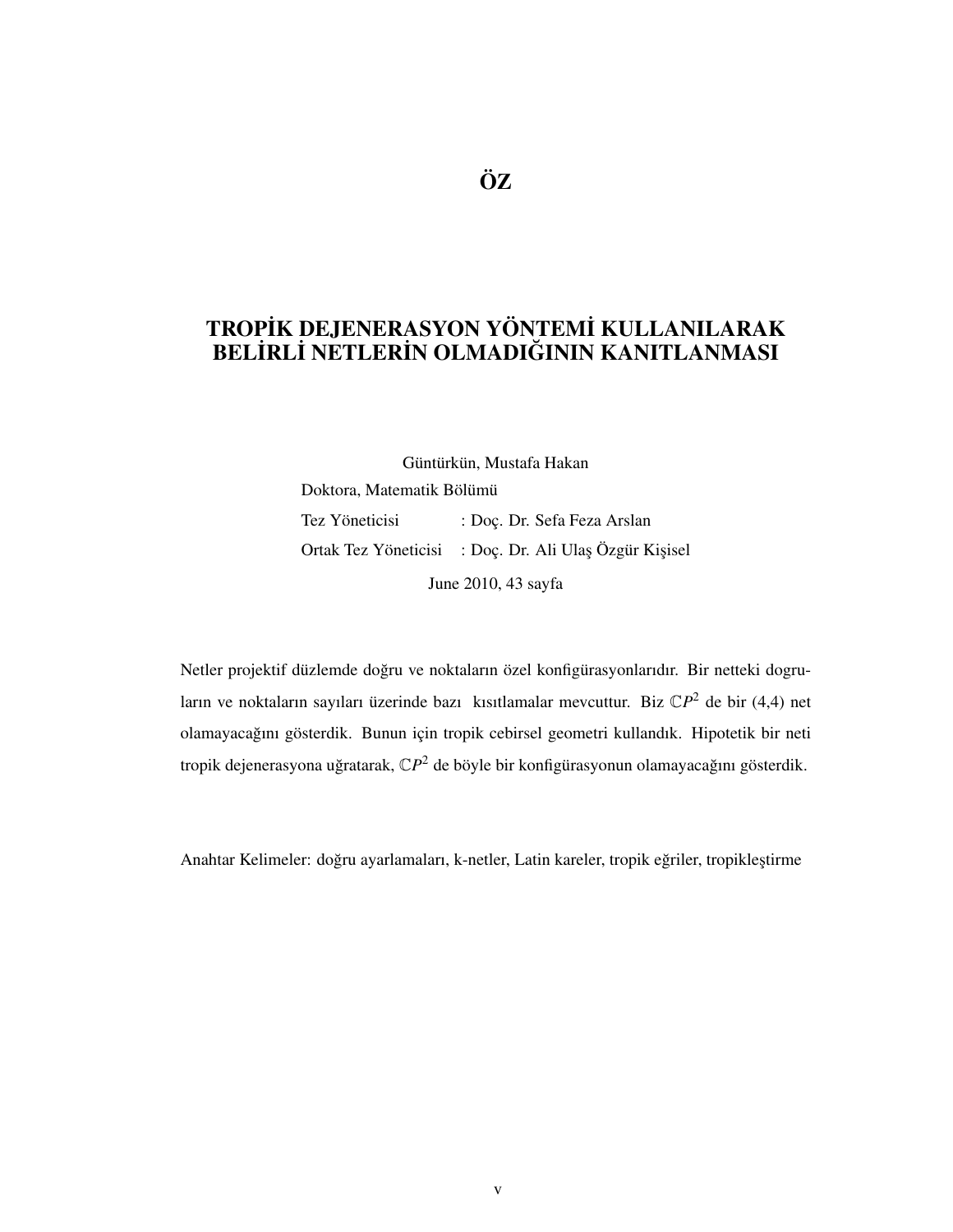*Can you always feel love? I can... To Fatma*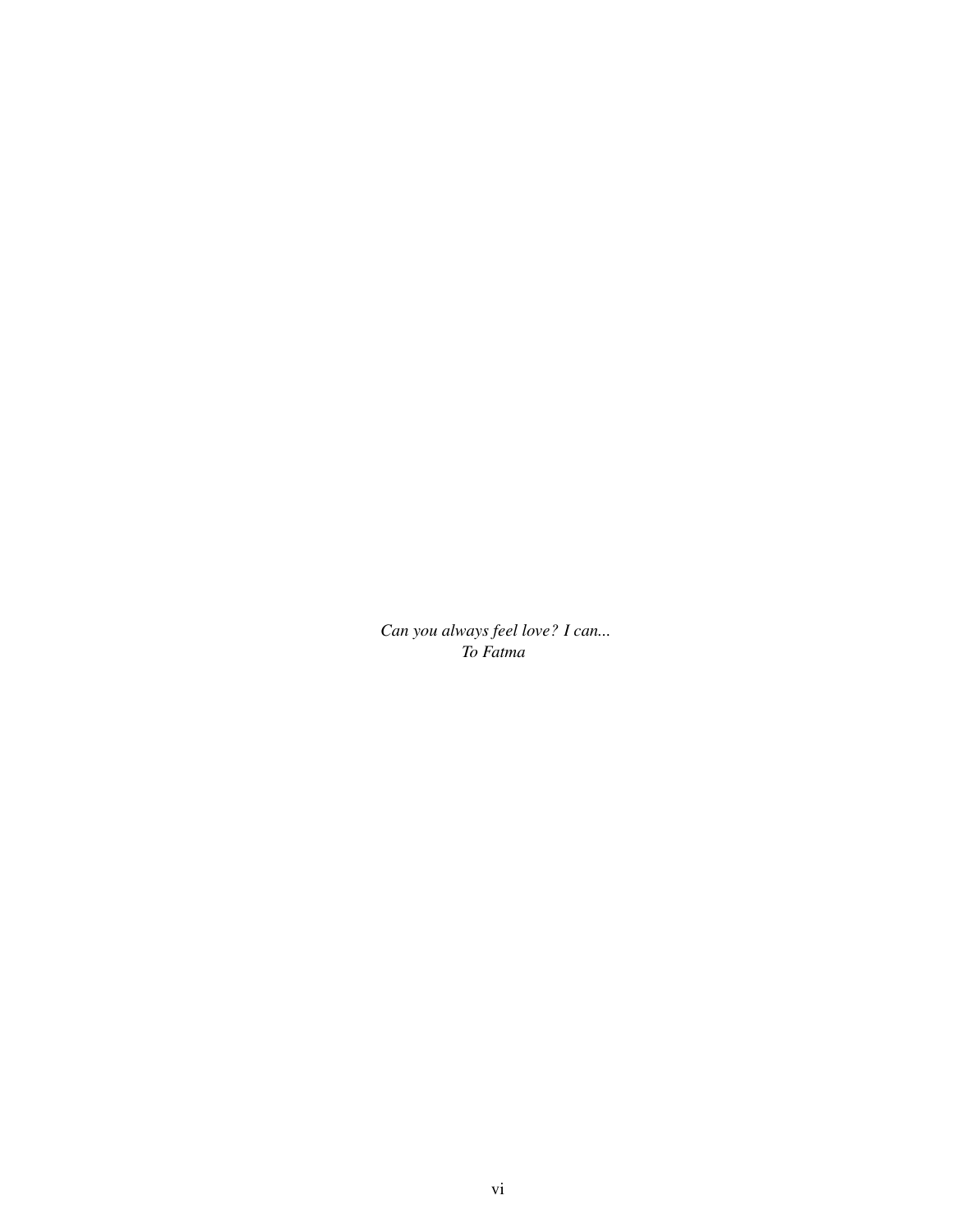## ACKNOWLEDGMENTS

I would like to express my deepest gratitude to one of my best friends, my advisor A.U.Özgür Kisisel. I always feel lucky to have such a friend and advisor. Whenever I came to an end, he showed me the light and a new door opened to me. I am always surprised at his excellence in mathematics, new ideas and the way of overcoming the obstacles. I learned from him academic accuracy and the philosophy of doing the best and completing a job without any gaps. Besides these, his ideas on life and world are always impressive, I will miss our conversations. I owe him very much. . .

My son Artun, and my darling Fatma. . . I love you. I used my infinite love and your patience in the limit position to get the tropical lines. You gave me one of the happiest lifes ever. Thank you. . . I could not complete my PhD without the support of my family. The wisdom of my father, the compassion of my mother, the friendship of my brother Atakan are unforgettable.

I would like to thank Feza Arslan for his helps, lovely conversations and accepting to be my advisor when Özgür Kissiel went to NCC of METU. My special thanks are due to Sergey Yuzvinsky who gave me his best suggestions both academically and socially in Eugene.

Many thanks to my lovely friends Laura and Robert for sharing their life with us in Eugene. Also, I would like to thank my mother in law for her continuous support. Lastly, I would like to thank Alp, Barıs¸, Hakan, Kaan, Nazım, Osman, Refik, Volkan for their best friendship.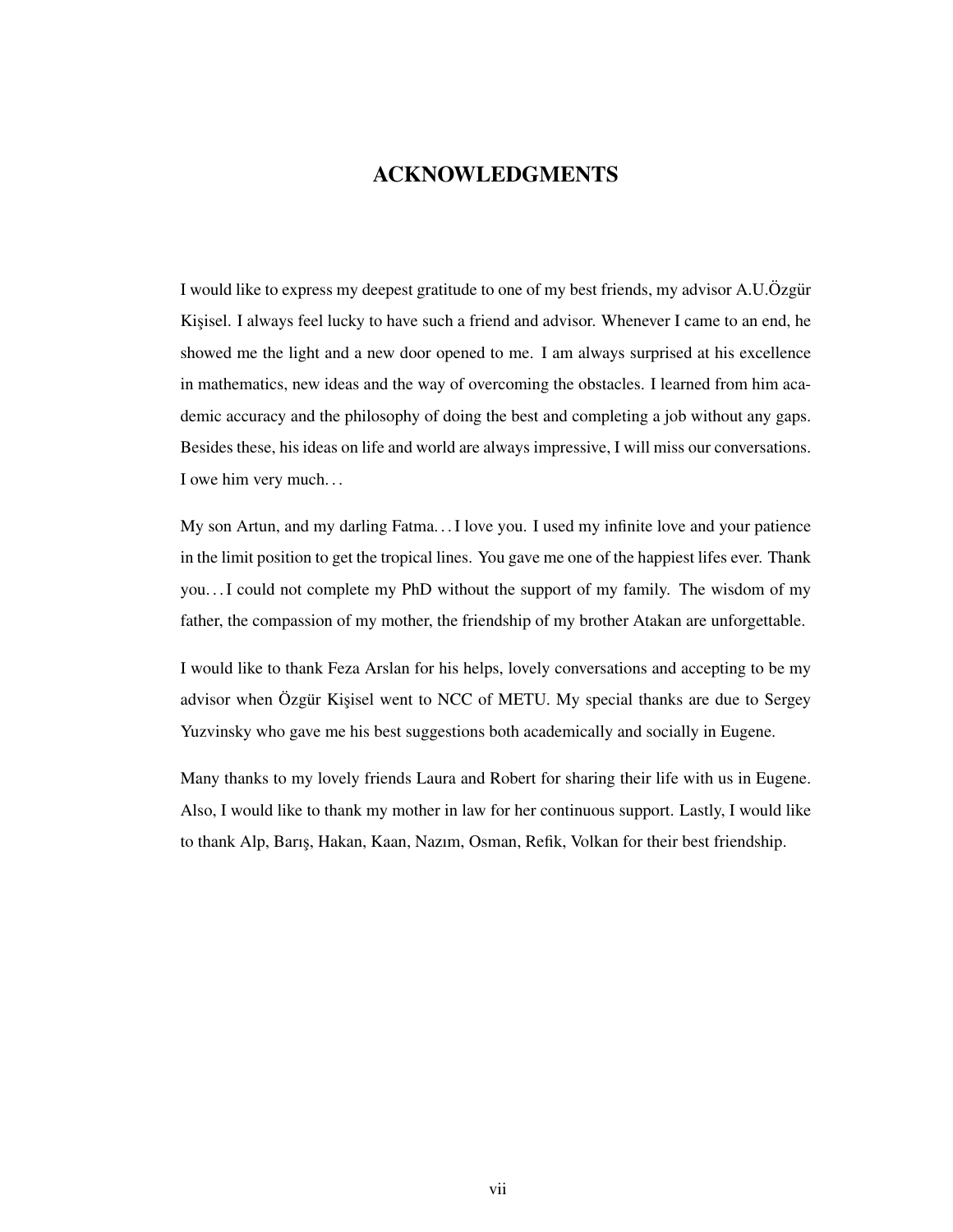# TABLE OF CONTENTS

|                 |     |             |                                                                            | iv             |
|-----------------|-----|-------------|----------------------------------------------------------------------------|----------------|
|                 |     |             |                                                                            | $\mathbf{V}$   |
|                 |     |             | ACKNOWLEDGMENTS                                                            | vii            |
|                 |     |             |                                                                            |                |
|                 |     |             |                                                                            | $\mathbf{X}$   |
| <b>CHAPTERS</b> |     |             |                                                                            |                |
| $\mathbf{1}$    |     |             |                                                                            | $\overline{1}$ |
| $\overline{2}$  |     |             |                                                                            | $\overline{2}$ |
|                 | 2.1 | <b>NETS</b> |                                                                            | $\overline{2}$ |
|                 |     | 2.1.1       |                                                                            | $\overline{3}$ |
|                 |     | 2.1.2       | Pencils of curves and $(k, d)$ -nets                                       | $\overline{4}$ |
|                 |     | 2.1.3       | The restrictions on $(k, d)$ -nets                                         | 6              |
|                 |     | 2.1.4       |                                                                            | 6              |
|                 |     | 2.1.5       | Latin Squares and $(k, d)$ -nets                                           | 6              |
|                 | 2.2 |             |                                                                            | 8              |
|                 | 2.3 |             |                                                                            | 12             |
|                 |     | 2.3.1       | Tropicalization of a $(3, 2)$ -net:                                        | 12             |
| 3               |     |             |                                                                            | 15             |
|                 | 3.1 |             | ORTHOGONAL LATIN SQUARES OF ORDER 4 15                                     |                |
|                 | 3.2 |             | THE INCIDENCE STRUCTURE OF THE POSSIBLE (4,4)-NET .                        | 17             |
|                 | 3.3 |             | A TROPICALIZATION OF THE POSSIBLE (4,4)-NET                                | 17             |
|                 |     | 3.3.1       | The Tropicalization Of The Lines                                           | 18             |
|                 |     | 3.3.2       | The Tropicalization Of The Points                                          | 21             |
|                 |     | 3.3.3       | Point line table $\ldots \ldots \ldots \ldots \ldots \ldots \ldots \ldots$ | 23             |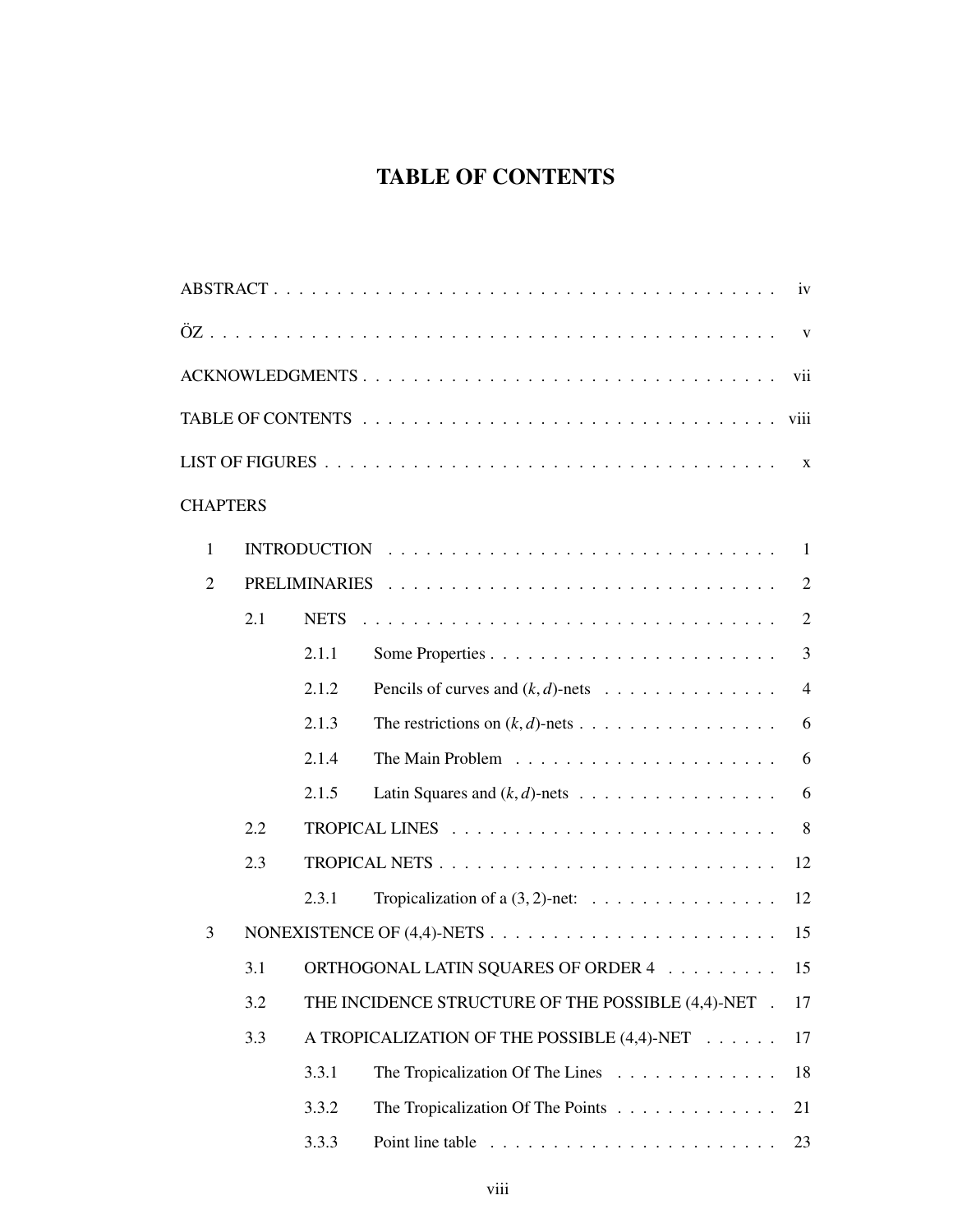|   |     | 3.3.4 | Determining Other Lines And Points 25                       |  |
|---|-----|-------|-------------------------------------------------------------|--|
| 4 |     |       |                                                             |  |
|   | 4.1 |       | ORTHOGONAL LATIN SQUARES OF ORDER 3 31                      |  |
|   | 4.2 |       | THE INCIDENCE STRUCTURE OF THE POSSIBLE (4,3)-NET . 32      |  |
|   | 4.3 |       | A TROPICALIZATION OF THE POSSIBLE (4,3)-NET 32              |  |
|   |     | 4.3.1 | The Tropicalization Of The Lines and The Points $\ldots$ 33 |  |
|   |     | 4.3.2 | Determining Other Lines And Points 33                       |  |
|   |     |       |                                                             |  |
|   |     |       |                                                             |  |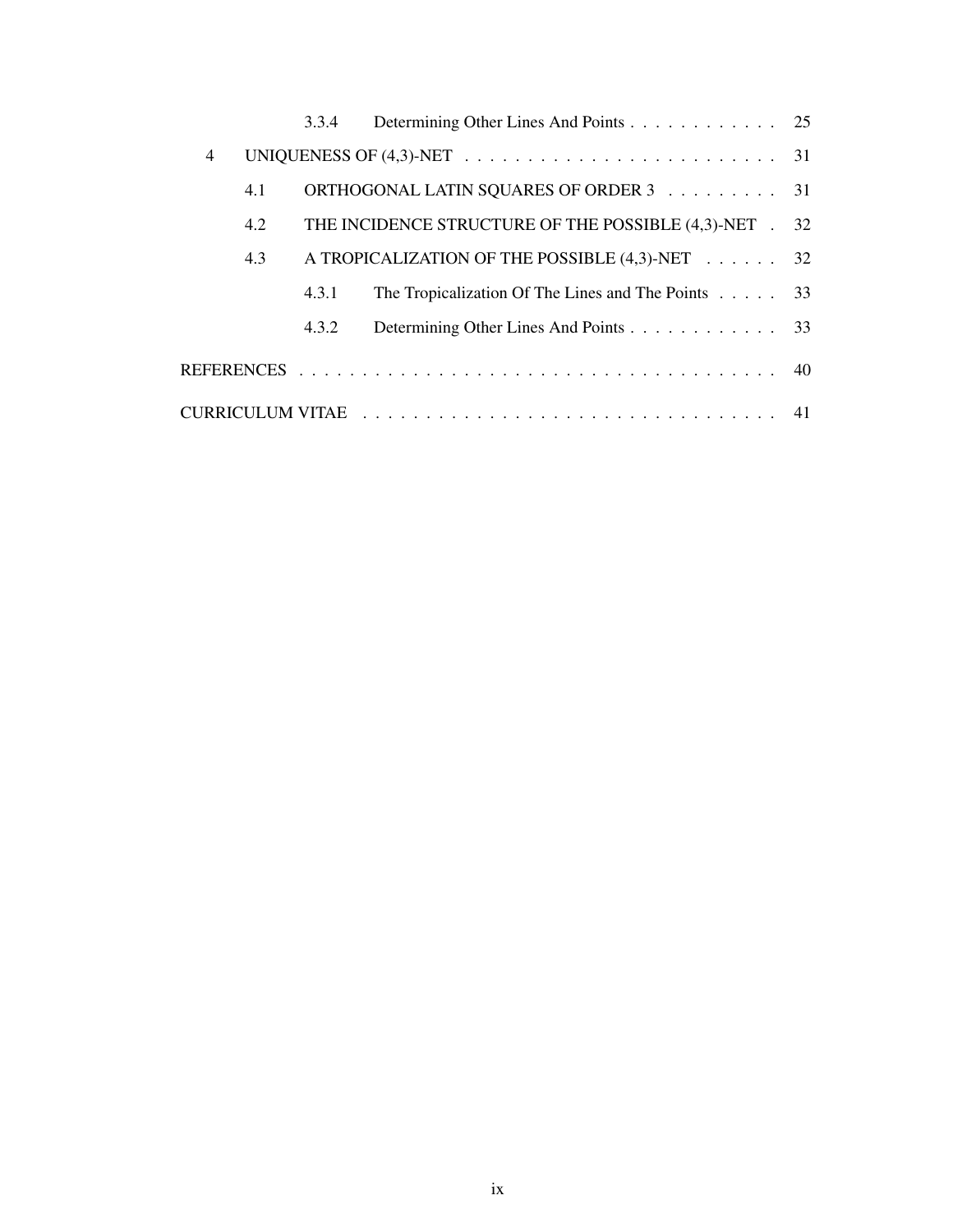# LIST OF FIGURES

## FIGURES

| Figure 3.1 The lines and points in the tropical plane after tropicalization $\ldots \ldots$ 20 |  |
|------------------------------------------------------------------------------------------------|--|
|                                                                                                |  |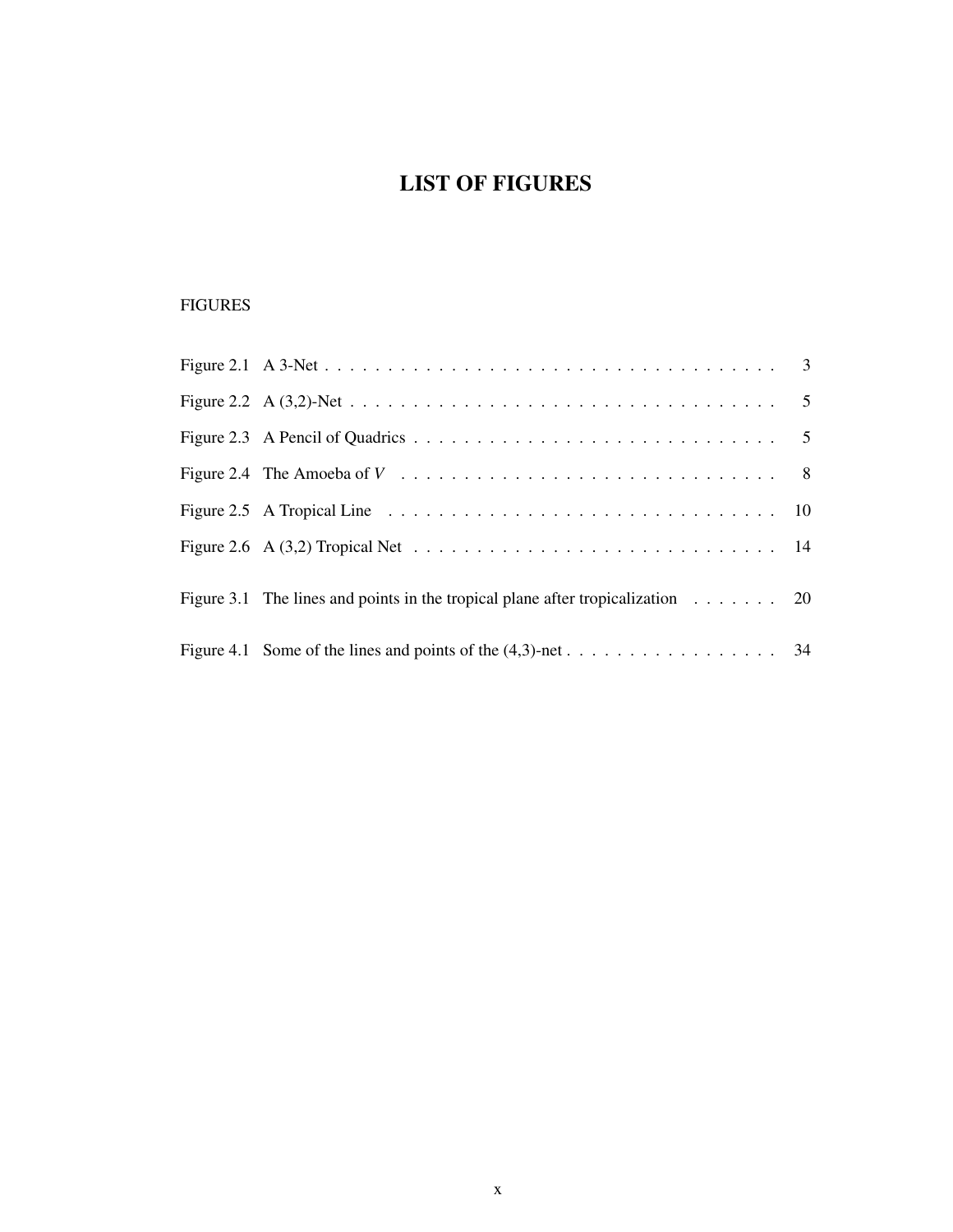## CHAPTER 1

## INTRODUCTION

A finite hyperplane arrangement is a finite set of hyperplanes in a projective space over a field. If the space is the projective plane, then the arrangement is called a line arrangement. A net is a special line configuration in the projective plane. There are some restrictions on the structure of nets discovered by S. Yuzvinsky and some open problems remain.

One way to understand tropical algebraic geometry is by looking at certain limits of complex algebraic varieties under the logarithm map. It may be easier to deal with the tropical counterparts of the classical problems because we can use combinatorics extensively on these simpler objects.

In this thesis we show that there cannot be any  $(4,4)$ -nets in  $\mathbb{C}P^2$ . To show this we take a hypothetical net, we tropicalize its lines and points. We draw some of them on the tropical plane. Then by using the tropical picture and intersection relations, we find the possible locations of some of the other lines and points. This leads to a contradiction which shows the nonexistence of  $(4,4)$ -nets in  $\mathbb{C}P^2$ .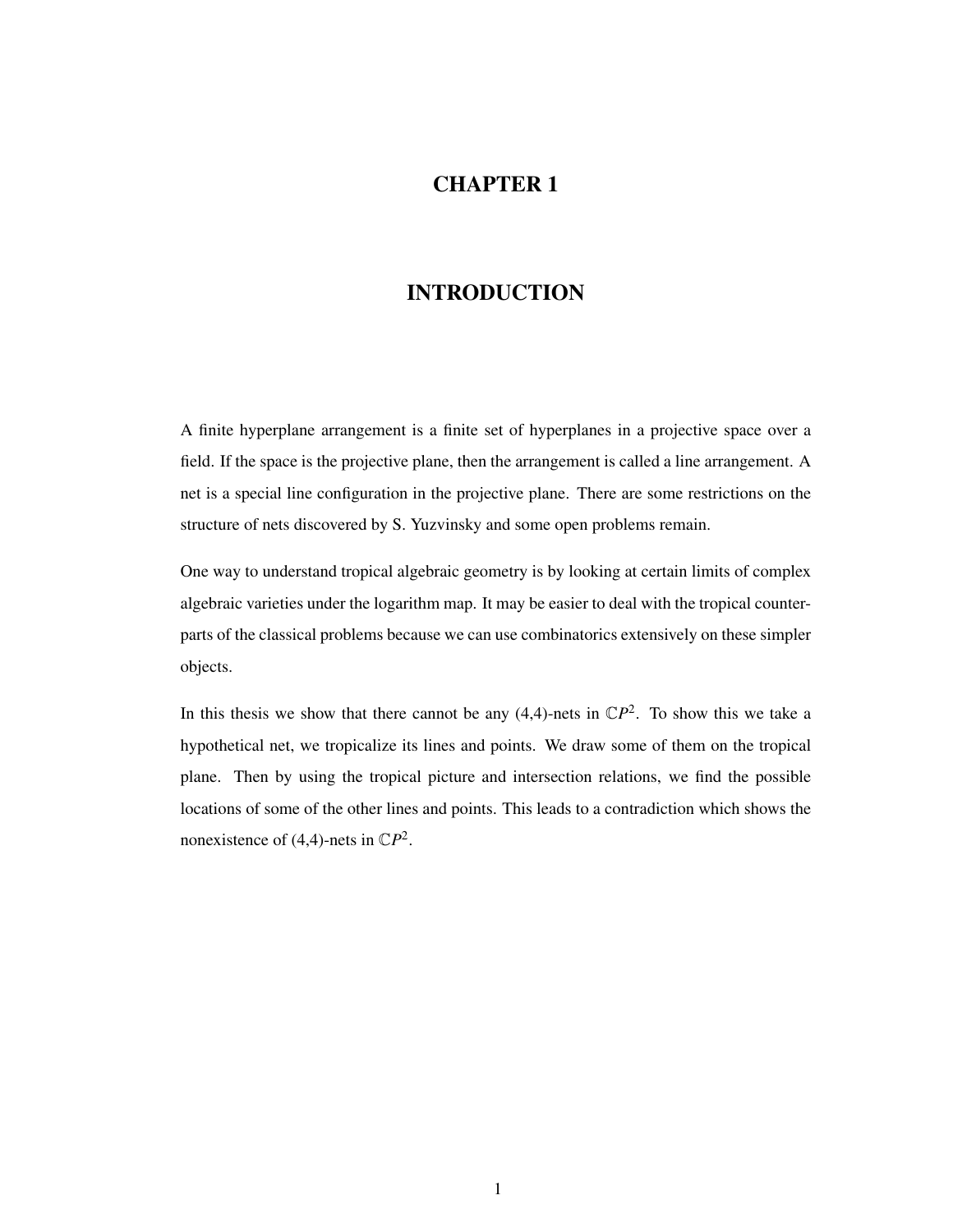# CHAPTER 2

## PRELIMINARIES

### 2.1 NETS

**Definition 2.1.1** Let  $k > 1$  be a positive integer and  $\mathbb{P}^2$  the complex projective plane. Let  $\mathcal{A}_i$ *be a finite set of lines for each i*  $\in$  {1... $k$ }*, and*  $X$  *a finite set of points.* 

*The collection*  $(\mathcal{A}_1, \ldots, \mathcal{A}_k, X)$  *is called a k-net if the following are satisfied:* 

- *1. When*  $i \neq j$ ,  $\mathcal{A}_i$  *and*  $\mathcal{A}_j$  *are disjoint.*
- 2. If  $i \neq j$ ,  $\ell \in \mathcal{A}_i$  and  $m \in \mathcal{A}_j$  then  $\ell \cap m \in \mathcal{X}$ .
- *3. For every*  $p \in \mathcal{X}$  *and*  $i \in \{1, ..., k\}$  *there exists a unique*  $\ell \in \mathcal{A}_i$  *such that*  $p \in \ell$ *.*

Example 2.1.2 *The following is an example of a 3-net.*

$$
\mathcal{A}_1 = \{\ell_{11}, \ell_{12}\}
$$

$$
\mathcal{A}_2 = \{\ell_{21}, \ell_{22}\}
$$

$$
\mathcal{A}_3 = \{\ell_{31}, \ell_{32}\}
$$

$$
\mathcal{X} = \{p_{11}, p_{12}, p_{21}, p_{22}\}
$$

*The points are indexed according to the rule*  $\ell_{1i} \cap \ell_{2j} = p_{ij}$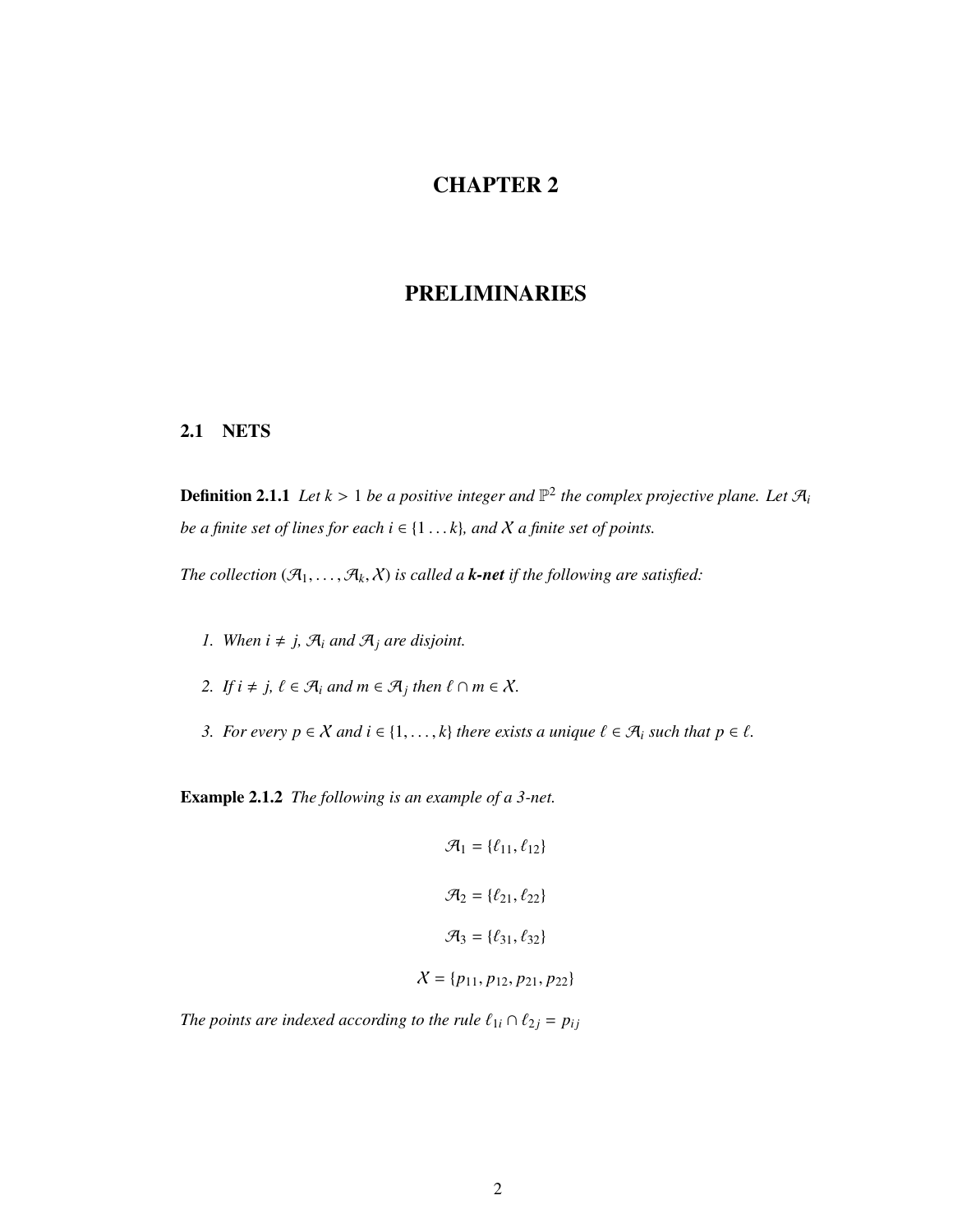

Figure 2.1: A 3-Net

#### 2.1.1 Some Properties

**Proposition 2.1.3** *Let*  $k \geq 3$ *.*  $(\mathcal{A}_1, \ldots, \mathcal{A}_k, \chi)$  *be a k-net. Then the following properties hold:* 

- *1.*  $|\mathcal{A}_i| = |\mathcal{A}_j| \forall i, j$
- 2.  $|X| = |\mathcal{A}_1|^2$

**Proof.** Let  $\mathcal{A}_i$  and  $\mathcal{A}_j$  be two of the line sets,  $i \neq j$ .

- 1. By the second statement of *Definition 2.1.1* all the intersections of the lines in  $\mathcal{A}_i$  and  $\mathcal{A}_j$  are in X, hence  $\mathcal{A}_i \cap \mathcal{A}_j \subseteq X$ . On the other hand each element of X is an element of  $\mathcal{A}_i \cap \mathcal{A}_j$ , hence  $X \subseteq \mathcal{A}_i \cap \mathcal{A}_j$ . So  $X = \mathcal{A}_i \cap \mathcal{A}_j$ . Furthermore note that  $|\mathcal{A}_i \cap \mathcal{A}_j|$  $|\mathcal{A}_i||\mathcal{A}_j|$  by the third statement of *Definition 2.1.1*. Therefore  $|X| = |\mathcal{A}_i||\mathcal{A}_j|$ . Since  $k \ge 3$ , choose  $\ell \neq i, j$ . But then  $|\mathcal{A}_{\ell}||\mathcal{A}_{i}| = |\mathcal{A}_{j}||\mathcal{A}_{\ell}|$  which means that  $|\mathcal{A}_{i}| = |\mathcal{A}_{j}| \forall i, j$ .
- 2. Using  $|X| = |\mathcal{A}_i||\mathcal{A}_j|$  and  $|\mathcal{A}_i| = |\mathcal{A}_j| = |\mathcal{A}_1|$ , we get  $|X| = |\mathcal{A}_1|^2$ .

If  $|\mathcal{A}_i| = d$  then  $|\mathcal{X}| = d^2$ . From here on we shall use the phrase " $(k, d)$ -net" instead of "*k*-net". For instance the 3-net above will be called a (3,2)-net.

 $\blacksquare$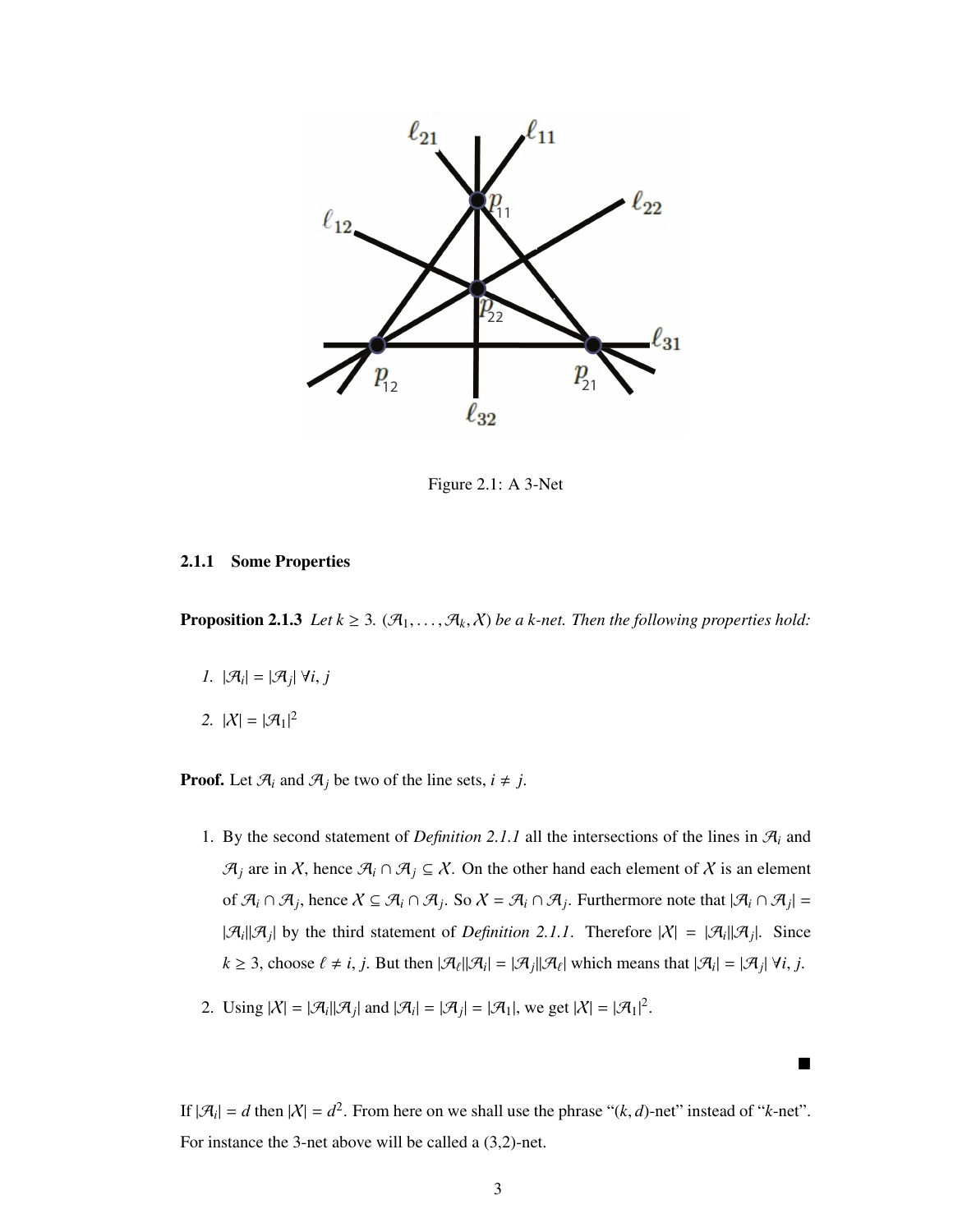#### 2.1.2 Pencils of curves and (*k*, *<sup>d</sup>*)-nets

**Proposition 2.1.4** [15] Let  $\{\mathcal{A}_i\}_{i=1}^k$  be disjoint sets of lines each of which includes d different *lines,*  $|\mathcal{A}_i \cap \mathcal{A}_j| = d^2$  for all  $i \neq j$ , and  $\{C_i\}_{i=1}^k$  be the curves of degree d formed by the union *of lines in each set. Then the* <sup>A</sup>*<sup>i</sup> are the sets of lines of a* (*k*, *<sup>d</sup>*)*-net if and only if the C<sup>i</sup> are the fibers of a pencil formed by any two of them.*

**Proof.** The proof follows from Noether's AF+BG theorem. See *Lemma 3.1* of [15]. ■

Example 2.1.5 *The Figure 2.2 is a* (3, 2)*-net. Suppose the equations of the lines involved are:*

$$
\ell_{11} : y - 1 = 0
$$
  
\n
$$
\ell_{12} : y + 1 = 0
$$
  
\n
$$
\ell_{21} : x + 1 = 0
$$
  
\n
$$
\ell_{22} : x - 1 = 0
$$
  
\n
$$
\ell_{31} : y - x = 0
$$
  
\n
$$
\ell_{32} : y + x = 0
$$

*If we take any two of the classes and form a pencil the other will be an element of that pencil. For instance if we take*  $\lambda(x^2 - 1) + \mu(y^2 - 1) = 0$  *as the pencil, then*  $[\lambda : \mu] \in \{ [1 : 0], [0 : 1], [1 : -1] \}$  *give the fibers. We show this in Figure 3.2.*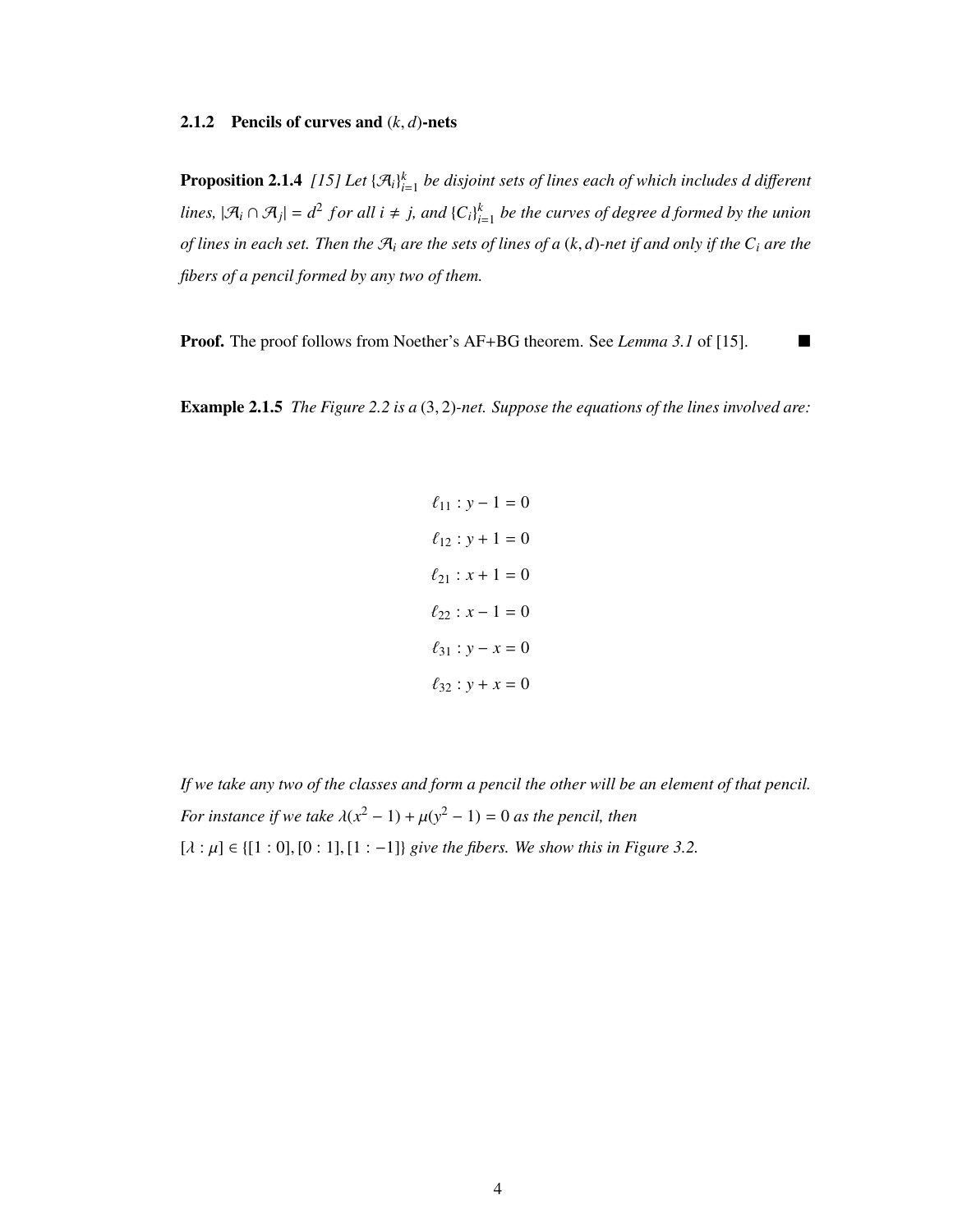

Figure 2.2: A (3,2)-Net



Figure 2.3: A Pencil of Quadrics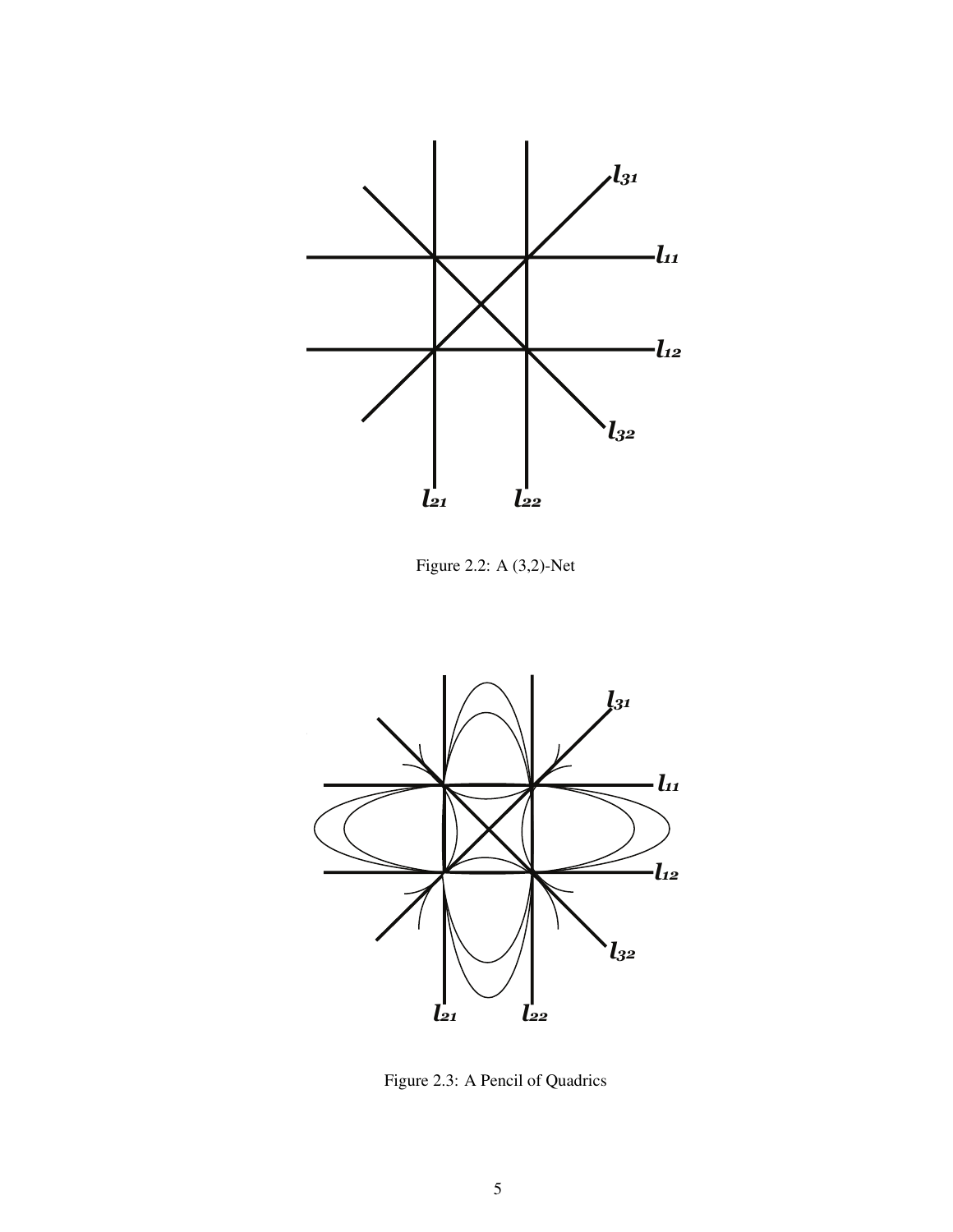#### **2.1.3** The restrictions on  $(k, d)$ -nets

There does not exist any 1-net because of the definition of the net. If we take two sets including arbitrary numbers of lines and if we take all the intersections as the point set, it forms a  $(2, d)$ -net provided that no 3 of these lines are concurrent. Therefore the  $k = 2$  case is trivial. For  $k = 3$ ,  $d = 1$  we would have  $X = \{p\}$ ,  $\mathcal{A}_i = \{\ell_i\}$  and  $\ell_1, \ldots, \ell_k$  are concurrent.

**Theorem 2.1.6** *(S.Yuzvinsky)[15]: If a (k, d)-net where*  $d > 1$  *exists in*  $\mathbb{P}^2$  *then (k, d) must be one of the following:*

- $k = 3, d \ge 2$
- $k = 4, d > 3$
- $k = 5, d \ge 6$

**Proof.** See *Theorem* 3.2 at [15].

#### 2.1.4 The Main Problem

We can find (3, *<sup>d</sup>*)-nets for every *<sup>d</sup>*. For the construction of (3, *<sup>d</sup>*)-nets see *Proposition 3.3* of [15]. J. Stipins proved in his dissertation that there cannot be any 5-nets [13]. Other than these, there is only one 4-net known which is the (4, 3)-net. In this dissertation we showed that there cannot be any  $(4, 4)$ -nets in  $\mathbb{C}P^2$ . We used tropical geometry to solve this problem.

#### 2.1.5 Latin Squares and (*k*, *<sup>d</sup>*)-nets

**Definition 2.1.7 (Latin Square)** *A d*  $\times$  *d matrix such that there exists a bijection between each row and each column and the set*  $\{1, \ldots, d\}$  *is called a*  $d \times d$  *Latin square.* 

**Definition 2.1.8 (Orthogonal Pairs)** Let L, L' be two Latin squares. If one can find a bijec*tion between the sets*  $\{1...d\} \times \{1...d\}$  *and the set of pairs*  $\{(\mathcal{L}_{ij}, \mathcal{L}'_{ij})\}$  *then the pair of Latin squares (*L*,* L<sup>0</sup> *) is called an orthogonal pair.*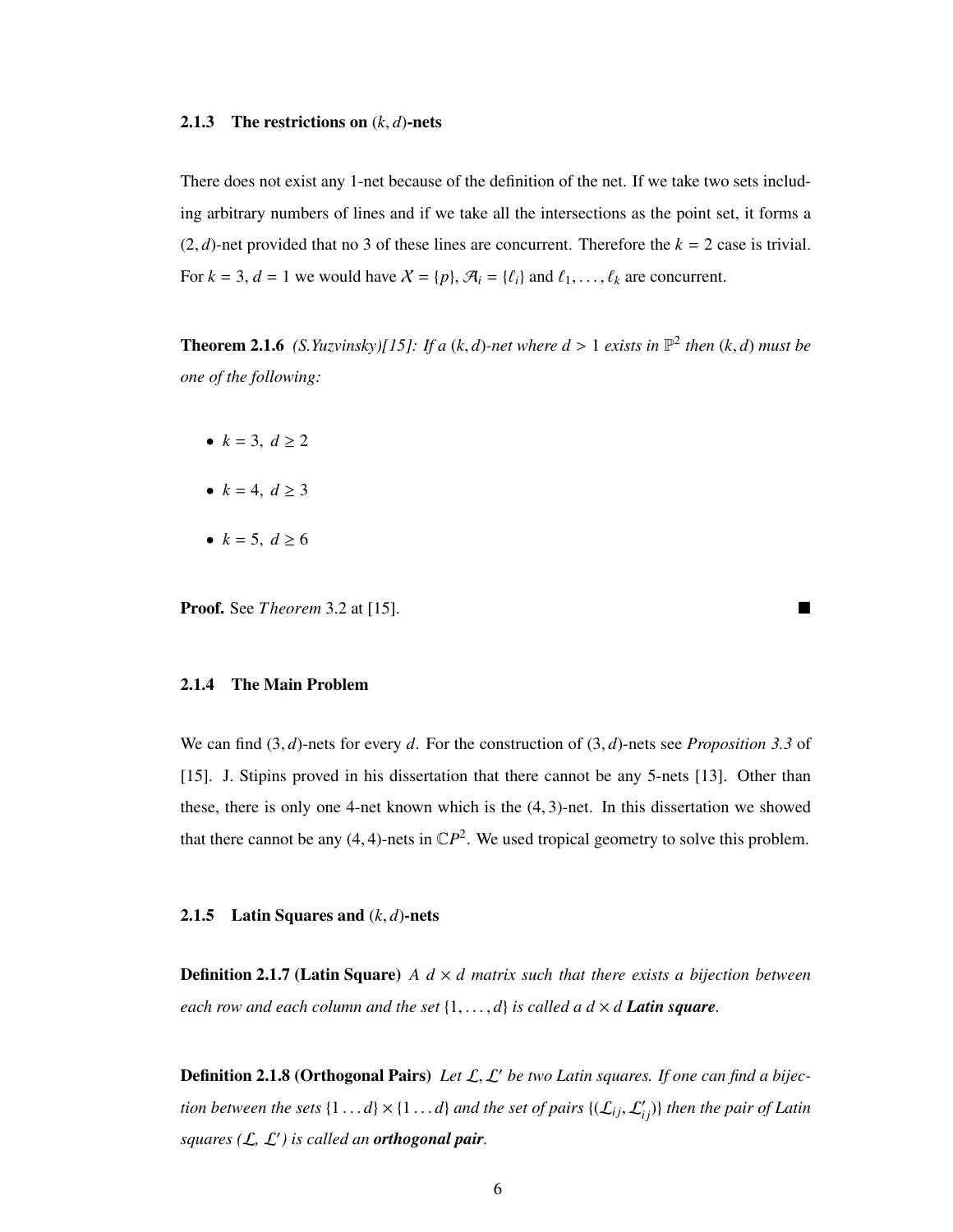**Definition 2.1.9 (Orthogonal Set)** *A set of Latin squares*  $\{\mathcal{L}_1, \ldots, \mathcal{L}_n\}$  *such that*  $(\mathcal{L}_i, \mathcal{L}_j)$  *is an orthogonal pair for all*  $1 \le i < j \le n$  *is called an orthogonal set.* 

The following two propositions below are taken from *Chapter 2* of [13].

**Proposition 2.1.10** Let  $(\mathcal{A}_1, \ldots, \mathcal{A}_k, \chi)$  be a  $(k, d)$ -net. Then the set of Latin squares  $\{M_3, \ldots, M_k\}$ *below is an orthogonal set:*

*l*<sub>1*i*</sub>, *l*<sub>2*j*</sub> and *l*<sub>*I*</sub>( $M$ <sub>*i*)*i*</sub> *pass through the same point.* (\*) *where*  $3 \le t \le k$ 

The converse of the above is also true:

**Proposition 2.1.11** Let  $\mathcal{A}_1 = \{l_{11}, \ldots, l_{1d}\}, \mathcal{A}_2 = \{l_{21}, \ldots, l_{2d}\}$  be two sets containing d lines *intersecting at*  $d^2$  *points. Let*  $X = \mathcal{A}_1 \cap \mathcal{A}_2$ ,  $\{M_3, \ldots, M_k\}$  *be an orthogonal Latin square set. Suppose that*  $(\mathcal{A}_1, \ldots, \mathcal{A}_k)$  *be the sets of lines satisfying the incidence relations* (\*). Then  $(\mathcal{A}_1, \ldots, \mathcal{A}_k, \chi)$  forms a  $(k, d)$ -net.

Therefore an orthogonal set of Latin squares can be thought of as defining an abstract (*k*, *<sup>d</sup>*) net. Our problem is to determine whether an abstract  $(k, d)$ -net can be embedded in  $\mathbb{C}P^2$ . For some values of *<sup>k</sup>* and *<sup>d</sup>*, even an abstract (*k*, *<sup>d</sup>*)-net is impossible to find. For example we know by the famous Euler's conjecture on Latin squares (stated by Euler in 1779, proved by Gaston Tarry in 1900 [14]) that there are no  $6 \times 6$  orthogonal pairs of Latin squares. Because of this there are no  $(4, 6)$ -nets. However the  $(k, d)$ -nets we interested in (and the nets which have restrictions above) are not abstract nets, they are nets which can be seen in  $\mathbb{C}P^2$ . So that, although the Latin squares determine the existence of the abstract nets, we should use other methods to find whether or not a net can be realized in  $\mathbb{C}P^2$ . Let us finish this section by the next proposition which is straightforward to prove.

**Proposition 2.1.12**  $X = \{p_1, \ldots, p_{d^2}\}$ . The elements of X are the points of a  $(k, d)$ -net if and *only if* X *can be partitioned in k di*ff*erent ways into d sets each of which includes d collinear points.*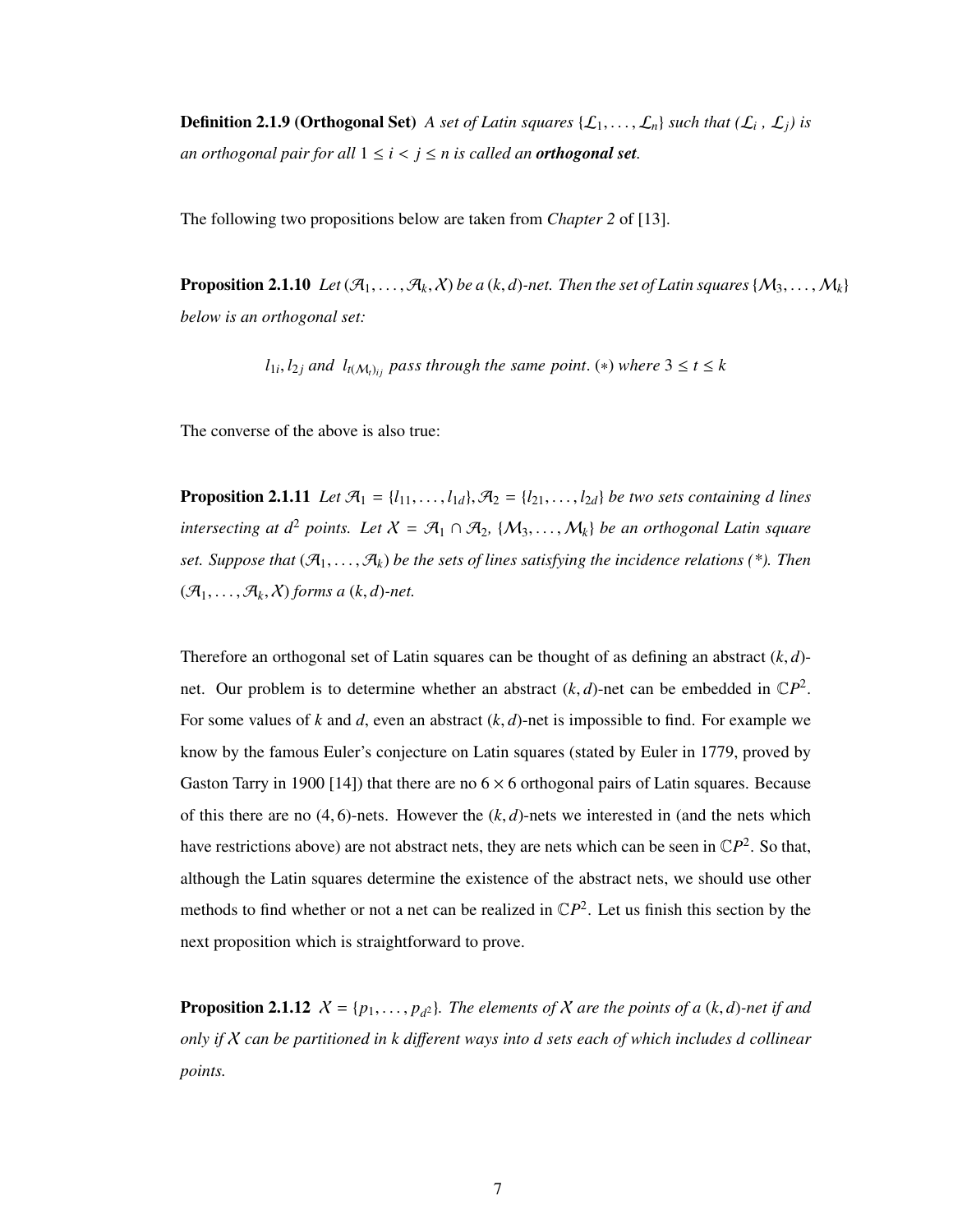

Figure 2.4: The Amoeba of *V*

### 2.2 TROPICAL LINES

There are many ways to describe tropical curves, and in particular tropical lines [5] [12]. We choose the pathway using amoebas of curves.

**Definition 2.2.1** *[9]* Let  $V \subset (\mathbb{C}^*)^n$  be an algebraic variety where  $\mathbb{C}^* = \mathbb{C} - \{0\}$ 

$$
Log: (\mathbb{C}^*)^n \rightarrow \mathbb{R}^n
$$
  

$$
(z_1, \ldots, z_n) \mapsto (log|z_1|, \ldots, log|z_n|)
$$

*Then the set Log*(*V*) *is called the amoeba of V.*

**Proposition 2.2.2** *If*  $V = \{z_1 + z_2 = -1\}$  *then the graph of Log(V) is as in Figure 2.4 [8].* 

**Proof.**  $z_1 = r_1 e^{i\theta_1}$  and  $z_2 = r_2 e^{i\theta_2}$ ,  $r_1 = |z_1|$  and  $r_2 = |z_2|$ . A point  $(x, y)$  with  $x = log(r_1)$  and  $y = log(r_2)$  belongs to the amoeba if and only if there exist  $\theta_1$ ,  $\theta_2$  such that  $r_1 e^{i\theta_1} + r_2 e^{i\theta_2} = -1$ . By the triangle inequality, the boundaries of the amoeba correspond to  $r_2 - r_1 = 1$ ,  $r_1 - r_2 = 1$ and  $r_1 + r_2 = 1$ . We check the boundaries one by one:

 $r_2 - r_1 = 1 \Rightarrow e^y - e^x = 1$ : We solve this equality as  $y = log(1 + e^x)$ . We see that *y* increases with *x*, and  $\lim_{x \to \infty} (y) \to \infty$ . The graph of  $y = log(1 + e^x)$  is asymptotic to  $y = x$ . Also lim *x*→−∞ (*y*) = 0 which explains the boundary in the second quadrant.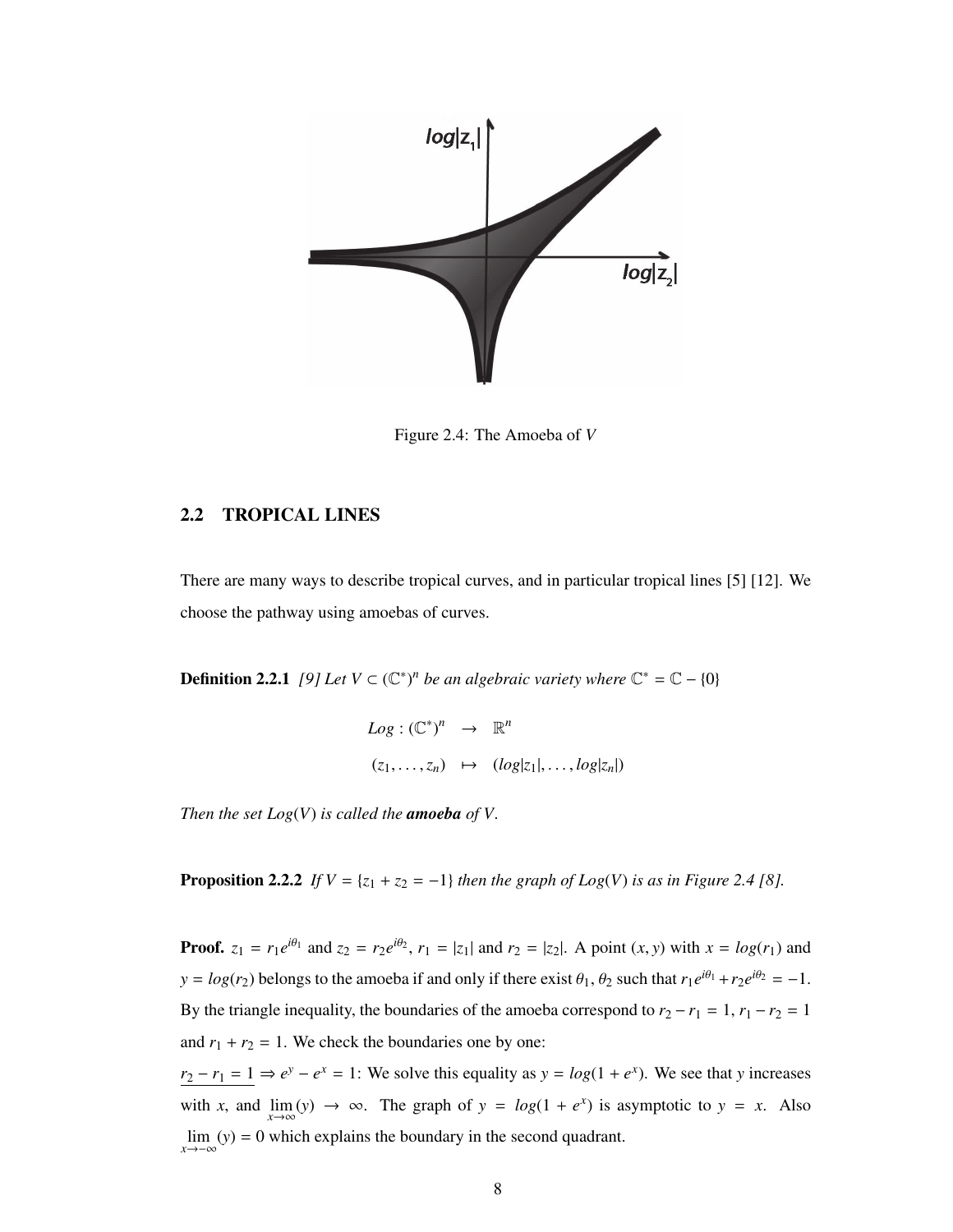$r_1 - r_2 = 1 \Rightarrow e^x - e^y = 1$ : We may obtain this graph by changing *x* and *y* in the above case which means that the graph of  $e^x - e^y = 1$  is the symmetric to the graph of  $e^y - e^x = 1$  with respect to  $x = y$ .

 $r_1 + r_2 = 1 \Rightarrow e^x + e^y = 1$ :  $y = log(1 - e^x)$ . *y* decreases if *x* increases. This function is defined when  $e^x < 1$ , that is  $x < 0$ . If  $x < 0$  then  $y < 0$ .  $\lim_{x \to 0^-}(y) \to -\infty$  and  $\lim_{x \to -\infty}(y) \to 0$ . This explains the lower left boundary.

**Proposition 2.2.3** *If*  $V = {az_1 + bz_2 + c = 0}$  *then the graph of the amoeba of V is the translation of Figure 2.4 by*  $\log{\frac{c}{a}}$  *and*  $\log{\frac{c}{b}}$  *in the directions of*  $\log|z_1|$  *and*  $\log|z_2|$  *respectively.* 

**Proof.** Since  $log|az_1| = log|a| + log|z_1|$ , the effect of *a* is translation of the figure in the direction of the negative  $log|z_1|$  axis by  $log|a|$ . Similarly the effect of *b* is translation of the figure in the direction of the negative  $log|z_2|$  axis by  $log|b|$ . The effect of *c* is translation of the figure in the direction of the positive  $log|z_1|$  axis and the positive  $log|z_2|$  axis by  $log|c|$ . The overall effect is translation by  $log|c| - log|a|$  and  $log|c| - log|b|$  in the directions of  $log|z_1|$  and  $log|z_2|$  axes respectively.

**Definition 2.2.4** Let  $V_t \subset (\mathbb{C}^*)^n$  be a one parameter family of subvarieties of  $(\mathbb{C}^*)^n$ . The set  $\lim_{t\to\infty}$  ( $log_t(V_t)$ ) is called the **tropicalization** of  $V_t$ . If  $V_t$  is a family of lines in  $(\mathbb{C}^*)^2$  the graph of  $\lim_{t\to\infty}$  (log<sub>t</sub>( $V_t$ )) is called a *tropical line*.

**Proposition 2.2.5** *If*  $V_t = \{az_1 + bz_2 = c\}$  *where a, b, c*  $\in \mathbb{C}$  *then the tropical line*  $\lim_{t \to \infty} (\log_t(V_t))$ *is in Figure 2.5.*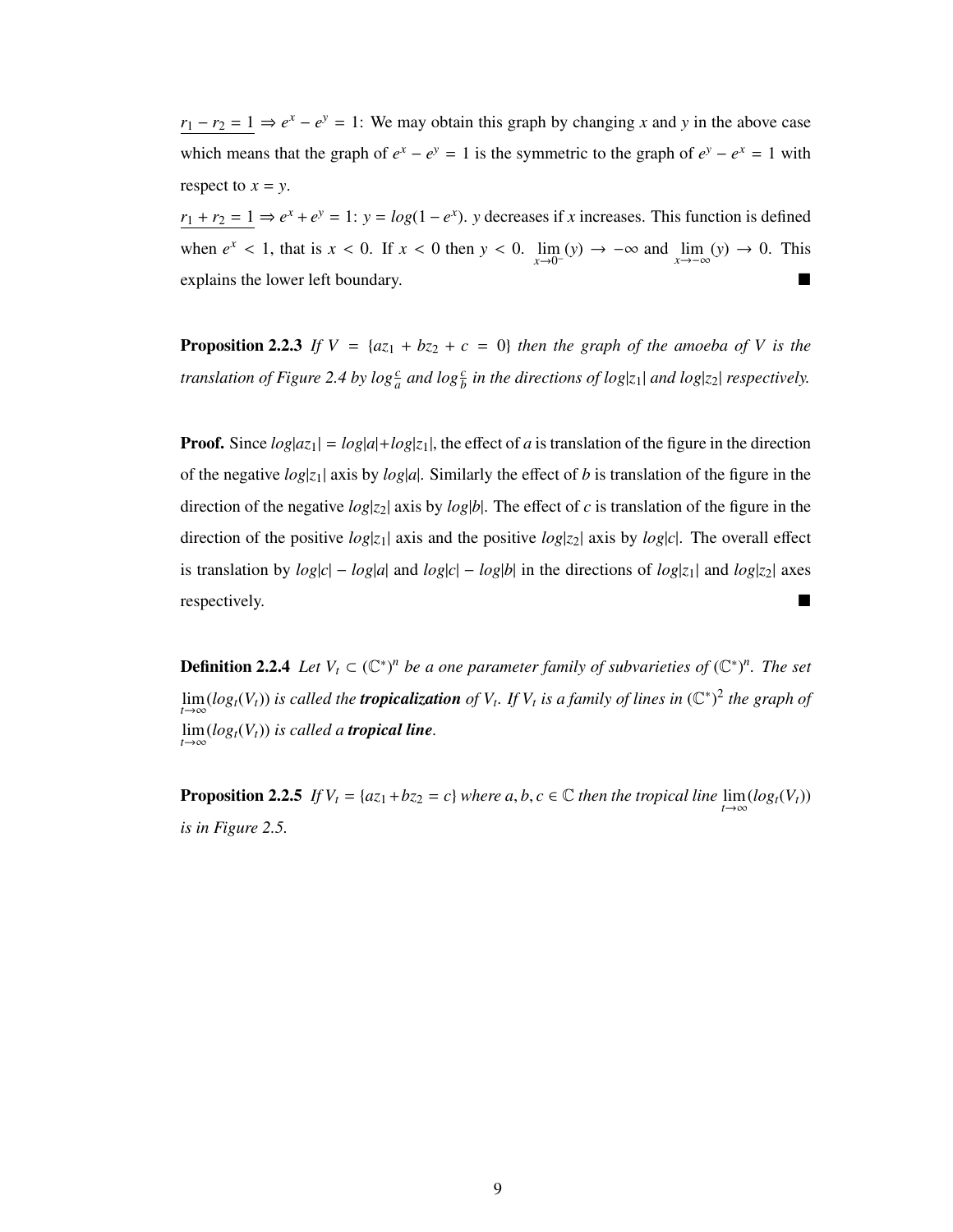

Figure 2.5: A Tropical Line

**Proof.**  $log_t|az_1| = log_t|a| + log_t|z_1| = \frac{log|a|}{logt} + \frac{log|z_1|}{logt}$ . If  $t \to \infty$  then  $\frac{log|a|}{logt} \to 0$  so the number *a* has no impact. Similarly the numbers *b* and *c* have no impact. The effect of *logt* on  $log|z_1|$ and *log*|*z*2| is shrinking the figure. Let us consider what happens to the boundary curves. The upper boundary curve becomes  $(log t)y = log(1 + e^{(log t)x})$ . This function is increasing and above the proposed limit curve. We want to find the *y-intercept* of the graph. If  $x = 0$ , that is,  $log r_1 = 0$  then  $r_1 = 1$ . Since  $z_1 + z_2 = -1$ ,  $z_2$  may be at most 2, therefore  $y = log<sub>t</sub>2$ . Therefore the *y* − *intercept* approaches 0 as  $t \rightarrow \infty$  and,  $y'' = log t \frac{e^{(log t)x}}{(1 + e^{(log t)x})}$  $\frac{e^{i\omega_s/\lambda}}{((1+e^{(\log t)x})^2}$  which is always greater than 0 where *t* is big enough. Therefore the graph of the upper boundary curve is concave up with the *y* − *intercept* shrinking to 0. Notice that  $y = \frac{\log(1 + e^{(\log t)x})}{\log t}$  is asymptotic to *x* as  $x \to \infty$ and to  $y = 0$  as  $x \rightarrow -\infty$ .

The boundary curve on the right is similar. The *x*-intercept is  $(0, log<sub>t</sub>2)$  and  $y'' < 0$ .

The lower boundary curve would be  $(log t)y = log(1 - e^{(log t)x})$ . This function is decreasing and below the proposed limit curve. We have  $x, y < 0$ , therefore  $r_1, r_2 < 1$ . The equation is  $z_1 + z_2 = -1$ , the point on  $x = y$  on the boundary is  $(log \frac{1}{2}, log \frac{1}{2}) = (-log_t 2, -log_t 2)$ . This point aproaches (0, 0) as  $t \to \infty$ . We have  $y'' = -logt \frac{e^{(logt)x}}{((1+e^{(logt)x})^2 + 1)}$  $\frac{e^{i\omega_{\mathcal{S}}/A}}{((1+e^{(\log t)x})^2)}$ , which is smaller than 0 for big values of *t*. Therefore the graph is concave down. Notice that  $y = \frac{\log(1 - e^{(\log t)x})}{\log t}$  is asymptotic to  $y = 0$  as  $x \to -\infty$ , and to  $-\infty$  as  $x = 0$ .

If the coefficients are just numbers then the tropical line always has a center at origin. In order to get nontrivial tropical lines, instead of looking at just one variety, we look at families of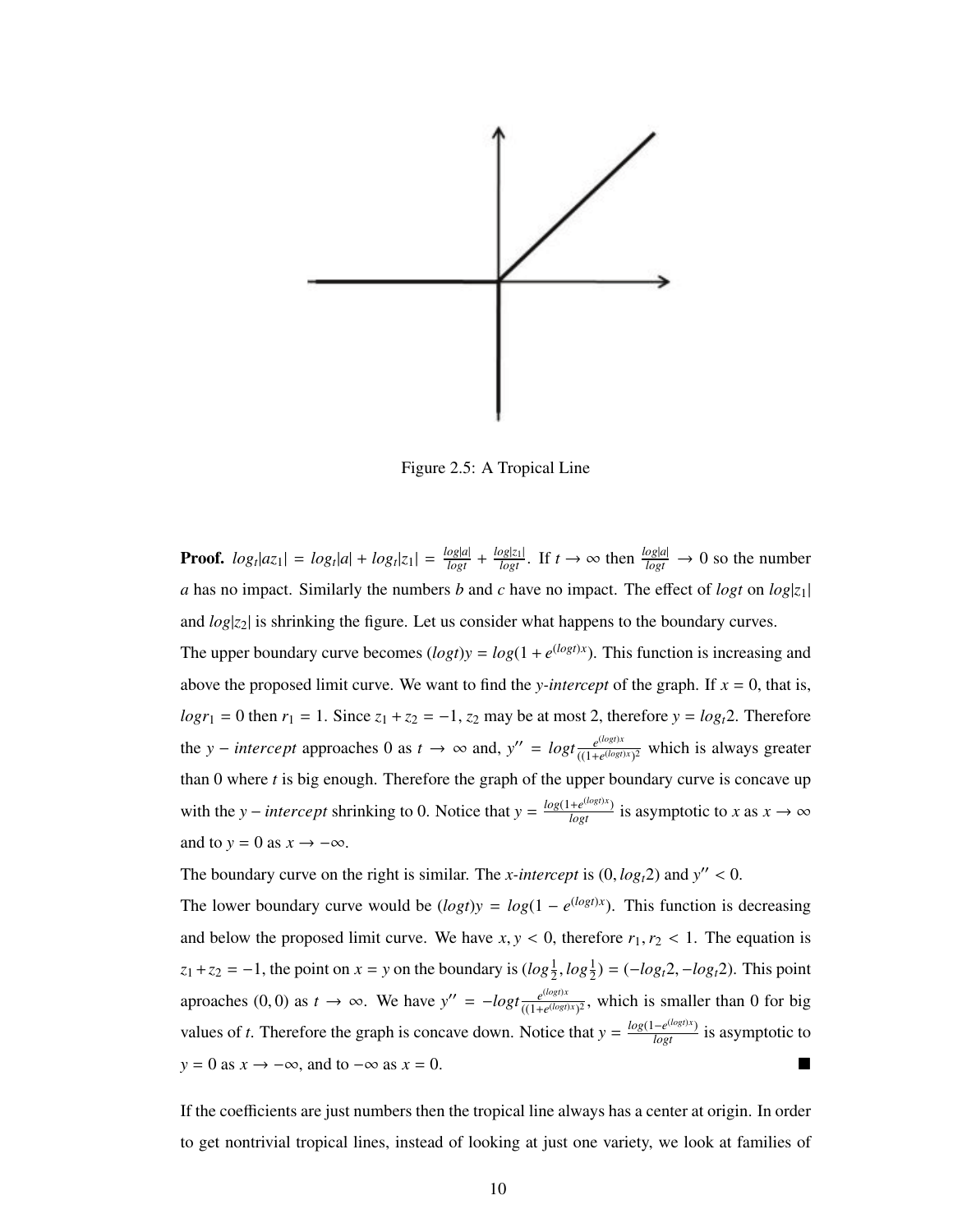varieties. Hence we change the coefficients to polynomials in *t*. In the next proposition we will see the effect of these polynomials to the tropical line.

**Proposition 2.2.6** *Let*  $V_t = \{f(t)z_1 + g(t)z_2 = h(t)\}$  *be a family of lines in*  $(\mathbb{C}^*)^2$  *where*  $f(t)$ *, g(t), h(t) are polynomials and n<sup>f</sup>* , *<sup>n</sup><sup>g</sup> and n<sup>h</sup> are the degrees of f*, *g and h respectively. Then the graph of the tropical line*  $\lim_{t\to\infty} (log_t(V_t))$  *is the translation of Figure 2.7 by n<sub>h</sub> − n<sub>f</sub> and*  $n_h - n_g$  *in the directions of log*| $z_1$ | *and log*| $z_2$ | *axes respectively.* 

**Proof.** The degree of  $f(t)$  is  $n_f$ . The other powers of  $f(t)$  does not have an effect on  $\lim_{t\to\infty} (log_t(f(t)))$ , hence the graph is only effected by *n<sup>f</sup>* . Similarly the graph is effected by *n<sup>g</sup>* and *nh*. The rest is similar to the proof of *Proposition 2.2.3*.

**Proposition 2.2.7** Let  $V_t$  and  $W_t$  be two families of lines in  $(\mathbb{C}^*)^2$ . *Then*  $\lim_{t \to \infty} (log_t(V_t \cup W_t)) = \lim_{t \to \infty} (log_t(V_t)) \cup \lim_{t \to \infty} (log_t(W_t))$ 

**Proof.** It is clear that  $\lim_{t \to \infty} (log_t(V_t)) \cup \lim_{t \to \infty} (log_t(W_t)) \subset \lim_{t \to \infty} (log_t(V_t \cup W_t))$ Conversely, say  $P \in \lim_{t \to \infty} (log_t(V_t \cup W_t))$ . Then there exists a sequence  $\{a_k\} \subset V_{t_k} \cup W_{t_k}$  such that  $\lim a_k = P$ . But  $\{a_k\}$  contains either infinitely many points from  $V_t$  or from  $W_t$ . Thus  $P \in \lim_{t \to \infty} (log_t(V_t)) \cup \lim_{t \to \infty} (log_t(W_t))$ 

Tropicalization gives the opportunity to see some features of a given complex plane curve using a simpler picture in  $\mathbb{R}^2$ . For example, Mikhalkin [10] found a simpler way of counting curves in  $\mathbb{P}^2$  satisfying certain conditions by using tropical geometry. Recently many classical concepts in algebraic geometry have been translated into tropical geometry [2] [3] [5] [6] [7] [8] [11].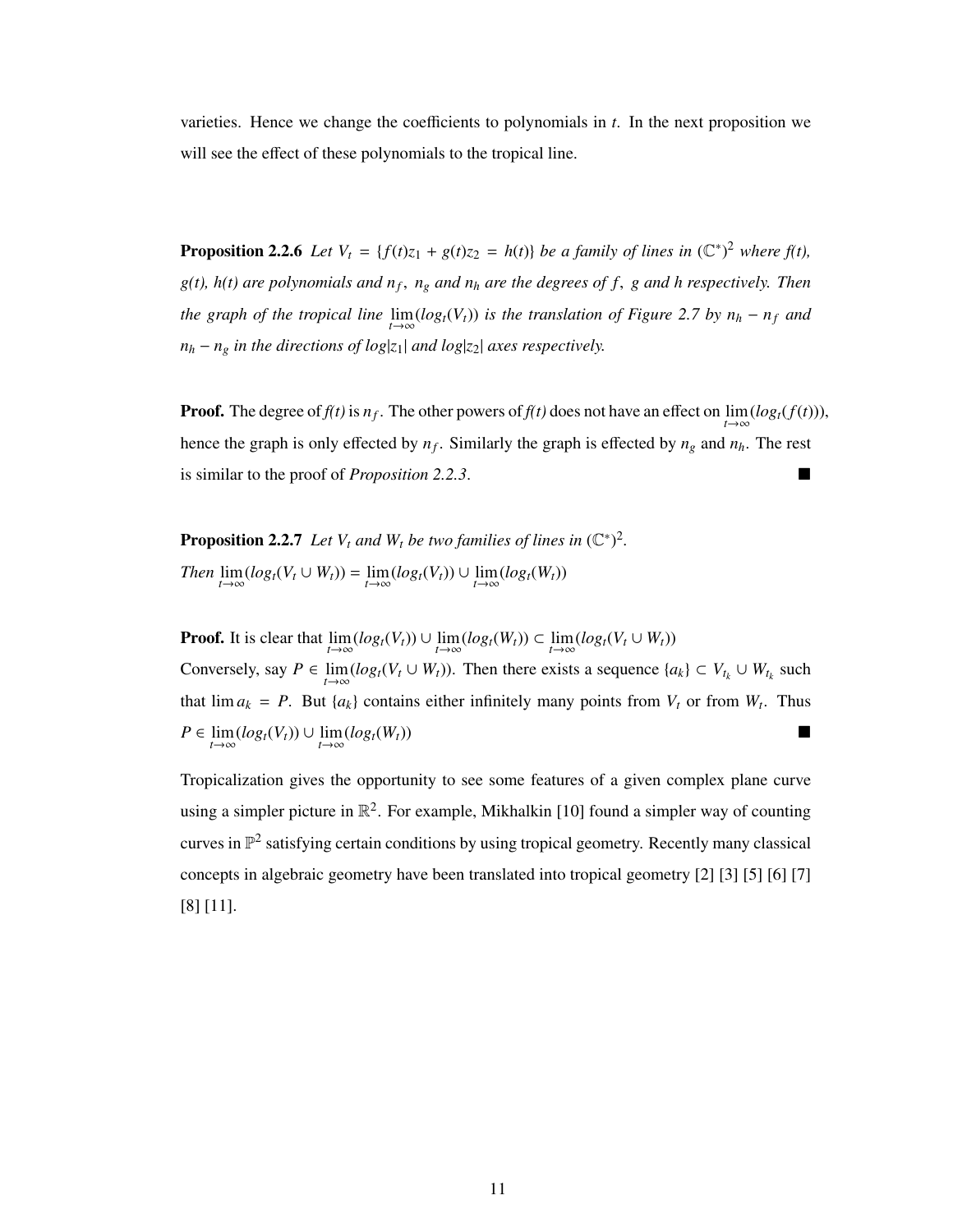### 2.3 TROPICAL NETS

#### 2.3.1 Tropicalization of a (3, 2)-net:

As an example, we find a tropicalization of the following (3,2)-net. In this case, it is possible to find a tropicalization in which all line families have distinct tropical limits.

$$
\ell_{11} = \{x = 0\} \quad \ell_{12} = \{y - z = 0\} \quad \ell_{21} = \{z = 0\}
$$
\n
$$
\ell_{22} = \{x - y = 0\} \quad \ell_{31} = \{y = 0\} \quad \ell_{32} = \{x - z = 0\}
$$

We will denote each line in  $\mathbb{P}^2$  by its dual coordinates in  $(\mathbb{P}^2)^*$ . So  $ax + by + cz = 0$  will be denoted by  $[a : b : c]$  (or its transpose). We form the following matrix by writing the dual coordinates of  $\ell_{11}, \ell_{12}, \ell_{21}, \ell_{22}, \ell_{31}$  and  $\ell_{32}$  in columns.

|  |  |                                                        | $\ell_{11}$ $\ell_{12}$ $\ell_{21}$ $\ell_{22}$ $\ell_{31}$ $\ell_{32}$ |  |
|--|--|--------------------------------------------------------|-------------------------------------------------------------------------|--|
|  |  |                                                        | $1 \t 0 \t 0 \t 1 \t 0 \t 1$                                            |  |
|  |  | $\begin{vmatrix} 0 & 1 & 0 & -1 & 1 & 0 \end{vmatrix}$ |                                                                         |  |
|  |  |                                                        | $\begin{bmatrix} 0 & -1 & 1 & 0 & 0 & -1 \end{bmatrix}$                 |  |

We will apply a linear transformation with coefficients in  $\mathbb{C}[t]$  to this configuration. The logarithmic limit of this family will give the tropicalization of this net.

| $\begin{bmatrix} t & t^2 & t^4 \\ t^3 & t & t^2 \\ t^2 & t^5 & 1 \end{bmatrix}$ $\begin{bmatrix} 1 & 0 & 0 & 1 & 0 & 1 \\ 0 & 1 & 0 & -1 & 1 & 0 \\ 0 & -1 & 1 & 0 & 0 & -1 \end{bmatrix}$ |  |  |  |  |
|--------------------------------------------------------------------------------------------------------------------------------------------------------------------------------------------|--|--|--|--|

Looking at the  $z \neq 0$  chart, the lines transform to the following lines after this tropicalization: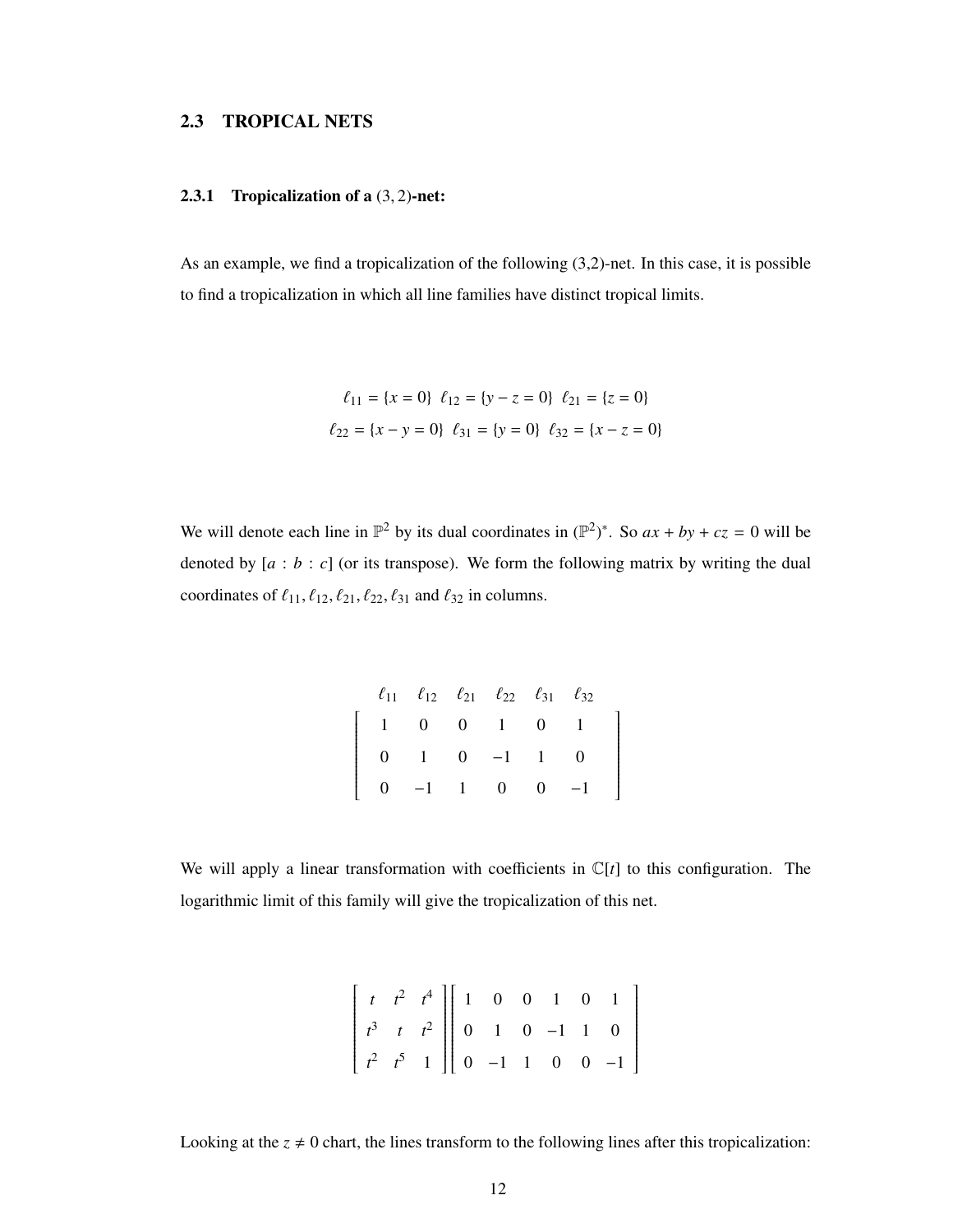$$
\ell_{11} : (t)x + (t^3)y + (t^2) = 0
$$
  
\n
$$
\ell_{12} : (t^2 - t^4)x + (t - t^2)y + (t^5 - 1) = 0
$$
  
\n
$$
\ell_{21} : (t^4)x + (t^2)y + 1 = 0
$$
  
\n
$$
\ell_{22} : (t - t^2)x + (t^3 - t)y + (t^2 - t^5) = 0
$$
  
\n
$$
\ell_{31} : (t^2)x + (t)y + (t^5) = 0
$$
  
\n
$$
\ell_{32} : (t - t^4)x + (t^3 - t^2)y + (t^2 - 1) = 0
$$

Now we want to determine the centers of the resulting tropical lines. For simplicity we write the highest powers of *<sup>t</sup>* in the coefficients of *<sup>x</sup>*, *<sup>y</sup>*,*<sup>z</sup>* in a matrix.

|  |                                                      |  | $E_{11}$ $E_{12}$ $E_{21}$ $E_{22}$ $E_{31}$ $E_{32}$          |  |
|--|------------------------------------------------------|--|----------------------------------------------------------------|--|
|  |                                                      |  | $\begin{vmatrix} 1 & 4 & 4 & 2 & 2 & 4 \end{vmatrix}$          |  |
|  | $\begin{array}{ ccc } 3 & 2 & 2 & 3 & 1 \end{array}$ |  | $\begin{array}{ccc} 3 \end{array}$                             |  |
|  |                                                      |  | $\begin{array}{ccccccccc} & 2 & 5 & 0 & 5 & 5 & 2 \end{array}$ |  |

We use *Proposition 2.2.6* to find the centers of the lines. We subtract the first and second row from the third. The numbers in the first row(the highest power of *t* as a coefficient of *x*) shift the center in the negative *x*-direction, the numbers in the second row shift the graph in the negative *y*-direction and the numbers in the third row shift the graph to the positive *x*-direction and the positive *y*-direction by the same amount.

```
E_{11} E_{12} E_{21} E_{22} E_{31} E_{32}\begin{bmatrix} 1 \end{bmatrix}\overline{\phantom{a}}−1
                   1
                   3
                             −4
                             -23
                                           2
                                                      3
                                                      4
                                                                -2−1
                                                                            1
```
After this procedure, the graph looks like the one in *Figure 2.6*.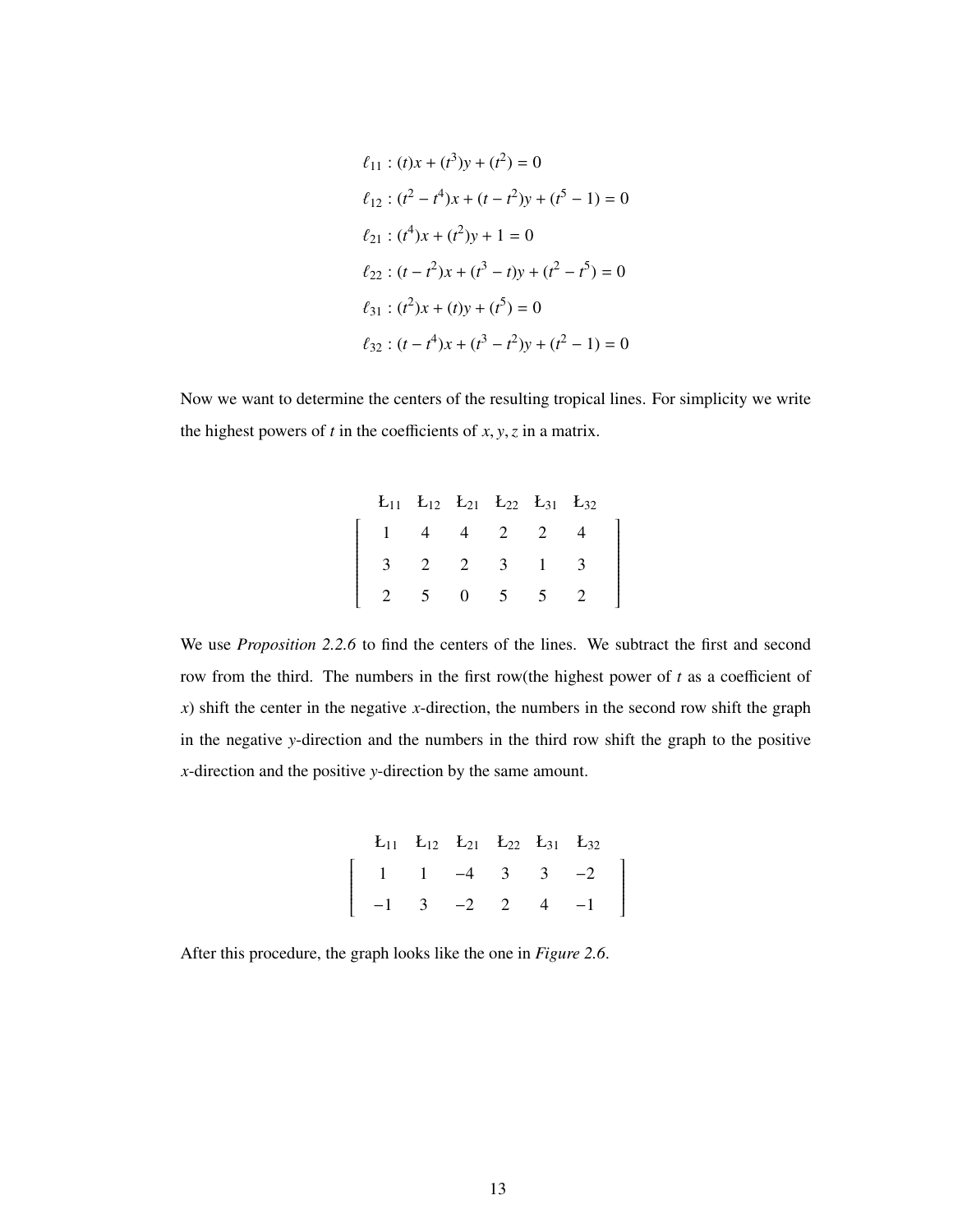

Figure 2.6: A (3,2) Tropical Net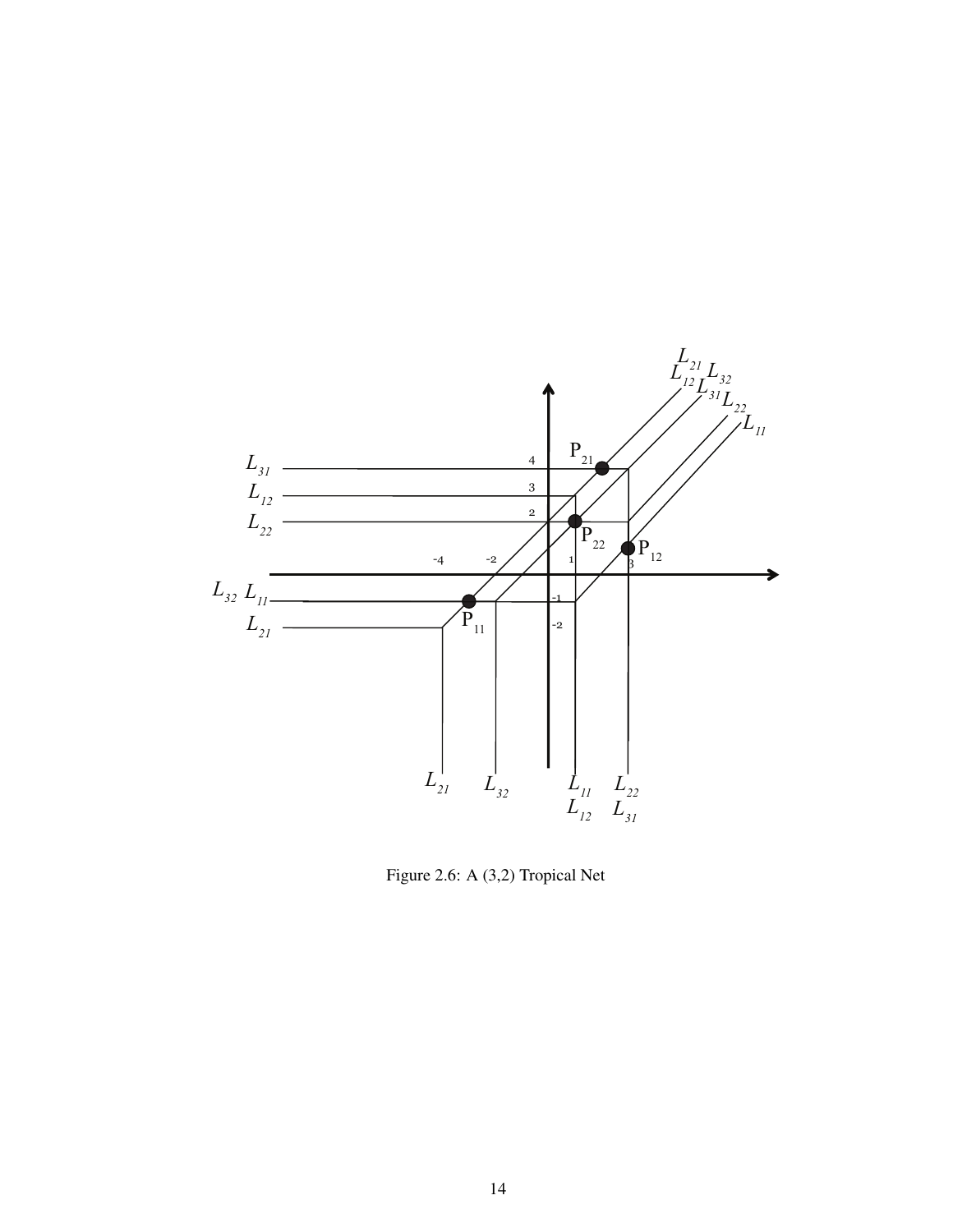### CHAPTER 3

# NONEXISTENCE OF (4,4)-NETS

## 3.1 ORTHOGONAL LATIN SQUARES OF ORDER 4

In the next section we prove the nonexistence of (4,4)-nets. We need two orthogonal Latin squares (OLS) of order 4 to construct an abstract (4,4)-net.

Proposition 3.1.1 *The following is the unique pair of orthogonal Latin squares (OLS) of order 4 up to relabeling the numbers, and reordering rows and columns.*

|  |  | $\left\{ \left[ \begin{array}{rrrrr} 1 & 2 & 3 & 4 \\ 2 & 1 & 4 & 3 \\ 3 & 4 & 1 & 2 \\ 4 & 3 & 2 & 1 \end{array} \right], \left[ \begin{array}{rrrrr} 1 & 2 & 3 & 4 \\ 3 & 4 & 1 & 2 \\ 4 & 3 & 2 & 1 \\ 2 & 1 & 4 & 3 \end{array} \right] \right\}$ |  |  |  |
|--|--|-------------------------------------------------------------------------------------------------------------------------------------------------------------------------------------------------------------------------------------------------------|--|--|--|
|  |  |                                                                                                                                                                                                                                                       |  |  |  |
|  |  |                                                                                                                                                                                                                                                       |  |  |  |

Proof. Without loss of generality, we may assume

$$
M = \begin{bmatrix} 1 & 2 & 3 & 4 \\ 2 & & & \\ 3 & & & \\ 4 & & & \end{bmatrix} \text{ and } N = \begin{bmatrix} 1 & 2 & 3 & 4 \\ & & & \\ & & & \\ & & & \\ & & & \\ & & & \\ & & & & \end{bmatrix}
$$

If  $N_{21} = 3 \Rightarrow N_{31} = 4$  and  $N_{41} = 2$ .

If  $N_{21} = 4$ , then change the roles of M and N, and reorder the rows. We are back to the  $N_{21} = 3$  case. So we have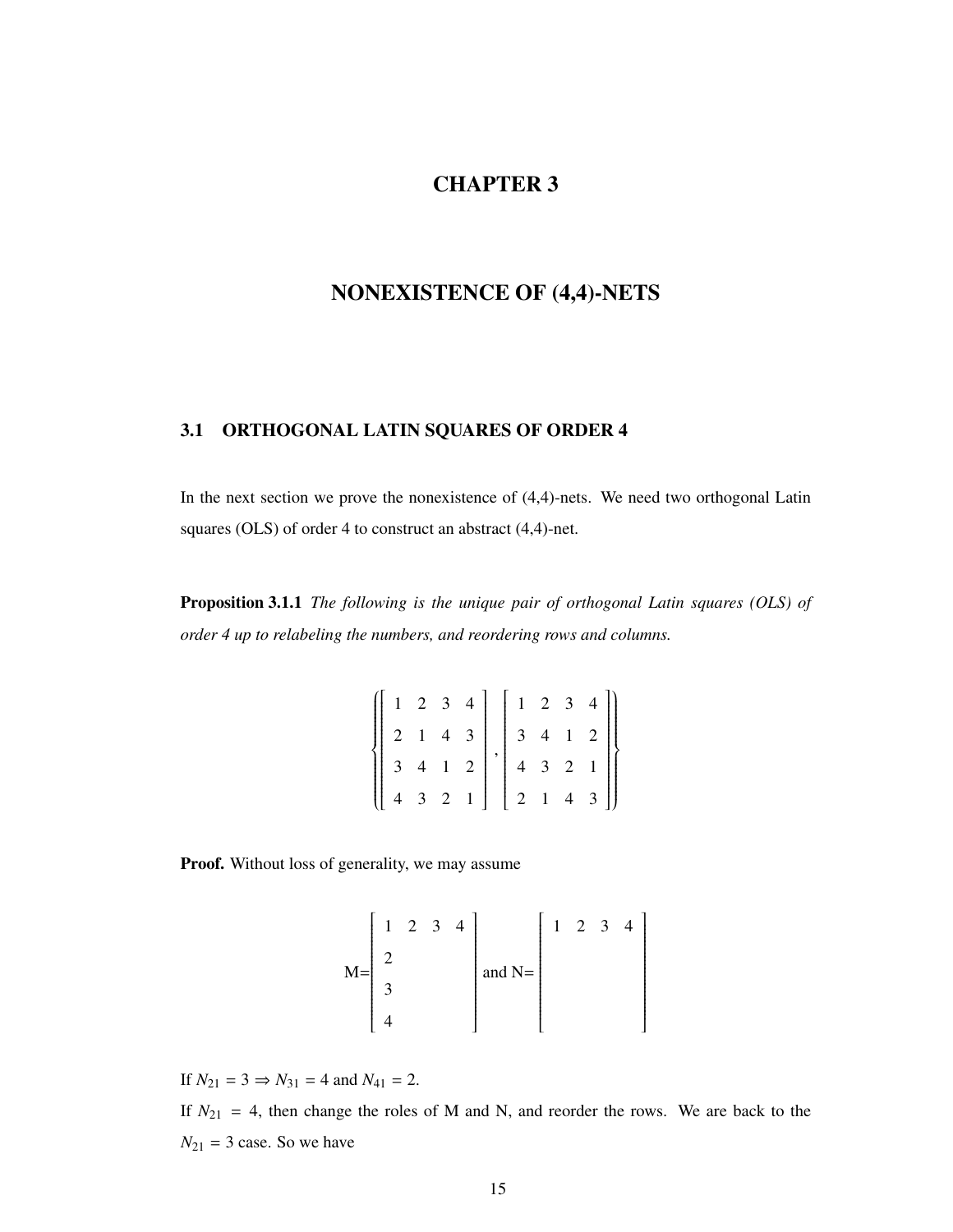$$
M = \begin{bmatrix} 1 & 2 & 3 & 4 \\ 2 & & & \\ 3 & & & \\ 4 & & & \end{bmatrix} \text{ and } N = \begin{bmatrix} 1 & 2 & 3 & 4 \\ 3 & & & \\ 4 & & & \\ 2 & & & \end{bmatrix}
$$

Now, either  $M_{22} = M_{44} = 3$  or  $M_{24} = M_{42} = 3$ . But if  $M_{22} = M_{44} = 3$ , the (3,2) pair requires  $N_{22} = 2$  or  $N_{44} = 2$ , contradiction. So  $M_{24} = M_{42} = 3 \Rightarrow N_{24} = 2$  and  $N_{42} = 1$ .

$$
M = \begin{bmatrix} 1 & 2 & 3 & 4 \\ 2 & & & 3 \\ 3 & & & \\ 4 & 3 & & \end{bmatrix} \text{ and } N = \begin{bmatrix} 1 & 2 & 3 & 4 \\ 3 & & & 2 \\ 4 & & & \\ 2 & 1 & & \\ 1 & & & \\ 2 & 1 & & \\ 2 & 1 & & \\ 2 & 1 & & \\ 2 & 1 & & \\ 2 & 1 & & \\ 2 & 1 & & \\ 2 & 2 & 1 & & \\ 2 & 2 & 2 & 2 & \\ 2 & 2 & 2 & 2 & 2 \\ 2 & 2 & 2 & 2 & 2 \\ 2 & 2 & 2 & 2 & 2 \\ 2 & 2 & 2 & 2 & 2 \\ 2 & 2 & 2 & 2 & 2 \\ 2 & 2 & 2 & 2 & 2 \\ 2 & 2 & 2 & 2 & 2 \\ 2 & 2 & 2 & 2 & 2 \\ 2 & 2 & 2 & 2 & 2 \\ 2 & 2 & 2 & 2 & 2 \\ 2 & 2 & 2 & 2 & 2 \\ 2 & 2 & 2 & 2 & 2 \\ 2 & 2 & 2 & 2 & 2 \\ 2 & 2 & 2 & 2 & 2 \\ 2 & 2 & 2 & 2 & 2 \\ 2 & 2 & 2 & 2 & 2 \\ 2 & 2 & 2 & 2 & 2 \\ 2 & 2 & 2 & 2 & 2 \\ 2 & 2 & 2 & 2 & 2 \\ 2 & 2 & 2 & 2 & 2 \\ 2 & 2 & 2 & 2 & 2 \\ 2 & 2 & 2 & 2 & 2 \\ 2 & 2 & 2 & 2 & 2 \\ 2 & 2 & 2 & 2 & 2 \\ 2 & 2 & 2 & 2 & 2 \\ 2 & 2 & 2 & 2 & 2 \\ 2 & 2 & 2 & 2 & 2 \\ 2 & 2 & 2 & 2 & 2 \\ 2 & 2 & 2 & 2 & 2 \\ 2 & 2 & 2 & 2 & 2 \\ 2 & 2 & 2 & 2 & 2 \\ 2 & 2 & 2 & 2 & 2 \\ 2 & 2 & 2 & 2 & 2 \\ 2 & 2 & 2 & 2 & 2 \\ 2 & 2 & 2 & 2 & 2 \\ 2 & 2 & 2 & 2 & 2 \\ 2 & 2 & 2 & 2 & 2 \\ 2 & 2 & 2 & 2 & 2 \\ 2 & 2 & 2 & 2 & 2 \\ 2
$$

We immediately get  $N_{44} = 3$ ,  $N_{34} = 1$ ,  $N_{43} = 4$ ,  $N_{23} = 1$ ,  $N_{33} = 2$ ,  $N_{32} = 3$ ,  $N_{22} = 4$ 

|       |  | $1 \t2 \t3 \t4$ |          | $\mathbf{1}$   |  | $2 \quad 3 \quad 4$                                              |
|-------|--|-----------------|----------|----------------|--|------------------------------------------------------------------|
| $M =$ |  |                 | and $N=$ |                |  | $\begin{array}{cccc} 3 & 4 & 1 & 2 \\ 4 & 3 & 2 & 1 \end{array}$ |
|       |  |                 |          |                |  |                                                                  |
|       |  |                 |          | $\overline{2}$ |  | $4 \quad 3$                                                      |

In order to complete the remaining entries of M, look at (1,2). It can only occur at (*M*33, *<sup>N</sup>*33), so  $M_{33} = 1$ .

So  $M_{23} = 4$ ,  $M_{22} = 1$ ,  $M_{32} = 4$ ,  $M_{34} = 2$ ,  $M_{43} = 2$ ,  $M_{44} = 1$ 

$$
M = \begin{bmatrix} 1 & 2 & 3 & 4 \\ 2 & 1 & 4 & 3 \\ 3 & 4 & 1 & 2 \\ 4 & 3 & 2 & 1 \end{bmatrix} and N = \begin{bmatrix} 1 & 2 & 3 & 4 \\ 3 & 4 & 1 & 2 \\ 4 & 3 & 2 & 1 \\ 2 & 1 & 4 & 3 \end{bmatrix}
$$

So the proof is complete.

This pair of OLS of order 4 gives us an abstract (4,4)-net.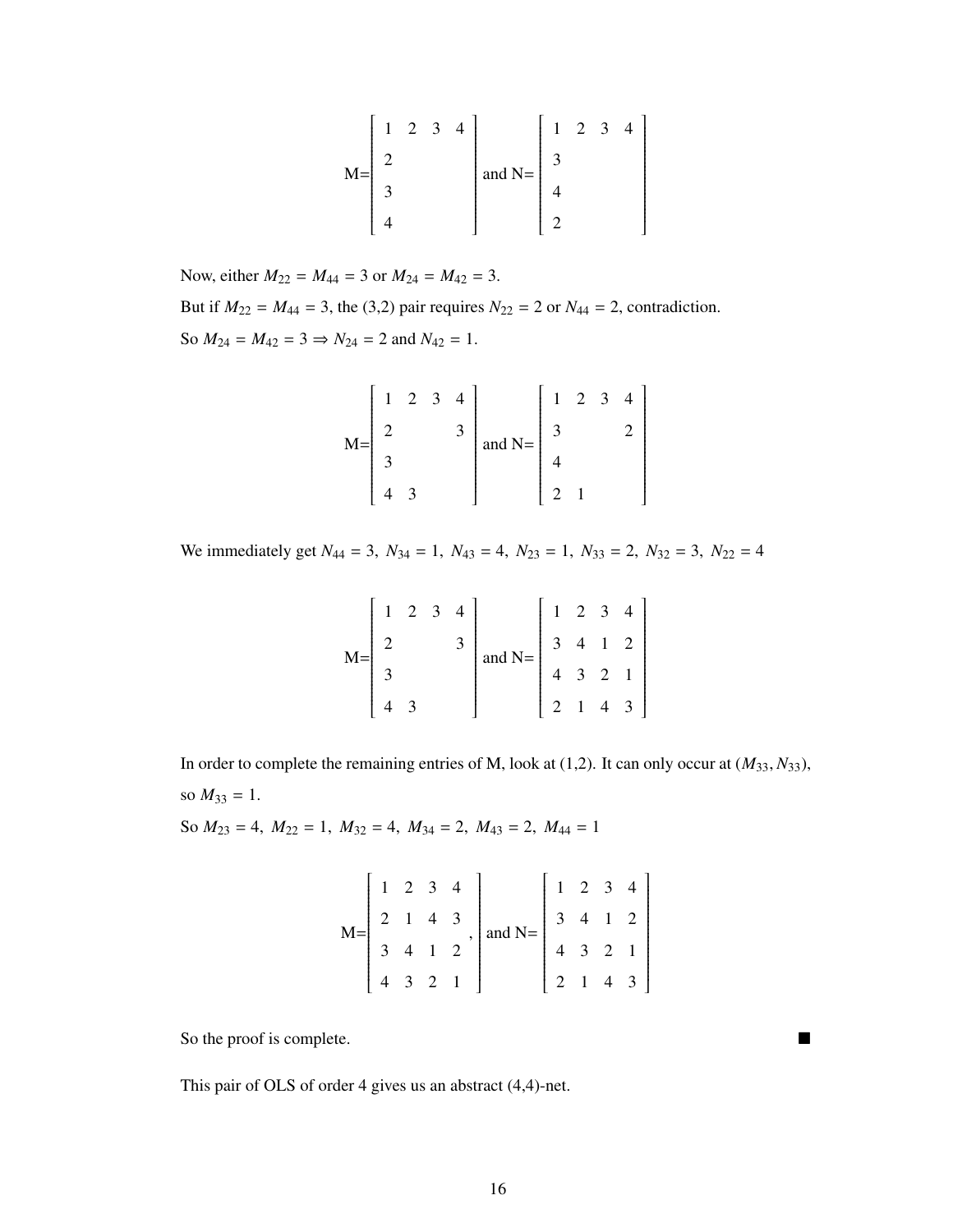#### 3.2 THE INCIDENCE STRUCTURE OF THE POSSIBLE (4,4)-NET

Suppose that we have a hypothetical  $(4,4)$ -net  $(\mathcal{A}_1, \mathcal{A}_2, \mathcal{A}_3, \mathcal{A}_4, \chi)$  in  $\mathbb{C}P^2$ . Denote the sets of its lines by

$$
\mathcal{A}_k = \{\ell_{k1}, \ldots, \ell_{k4}\} \text{ where } k \in \{1, \ldots, 4\}
$$

and  $X = \{p_{ij}\}\$  *where i*,  $j \in \{1...4\}$ 

and the points are labeled as  $p_{ij} = \ell_{1i} \cap \ell_{2j}$ .

Then by regarding the OLS of order 4 we find the incidence relations,

$$
p_{ij} = \ell_{1i} \cap \ell_{2j} \cap \ell_{3M_{ij}} \cap \ell_{4N_{ij}}
$$

#### 3.3 A TROPICALIZATION OF THE POSSIBLE (4,4)-NET

By using the fundamental theorem of projective geometry we can find a unique transformation between the lines  $\ell_{11}$ ,  $\ell_{12}$ ,  $\ell_{21}$  and  $\ell_{22}$  and  $z = 0$ ,  $x + y + z = 0$ ,  $x = 0$  and  $y = 0$  respectively. Note that no 3 of  $\ell_{11}, \ell_{12}, \ell_{21}$  and  $\ell_{22}$  are concurrent because of the net axioms.

Now we will find the new location of the points  $p_{11}$ ,  $p_{12}$ ,  $p_{21}$  and  $p_{22}$  after the transformation.

$$
p_{11} = \ell_{11} \cap \ell_{21} = (0:1:0)
$$
  
\n
$$
p_{12} = \ell_{11} \cap \ell_{22} = (1:0:0)
$$
  
\n
$$
p_{21} = \ell_{12} \cap \ell_{21} = (0:1:-1)
$$
  
\n
$$
p_{22} = \ell_{12} \cap \ell_{22} = (1:0:-1)
$$

The incidence relations immediately give two more pieces of information, that is, the equations of the lines  $\ell_{31}$  and  $\ell_{32}$ . Since  $\ell_{31}$  passes through the points  $p_{11}$  and  $p_{22}$ , the equation of  $\ell_{31}$  is  $x + z = 0$ . Similarly  $\ell_{32}$  passes through  $p_{12}$  and  $p_{21}$ , therefore its equation is  $y + z = 0$ .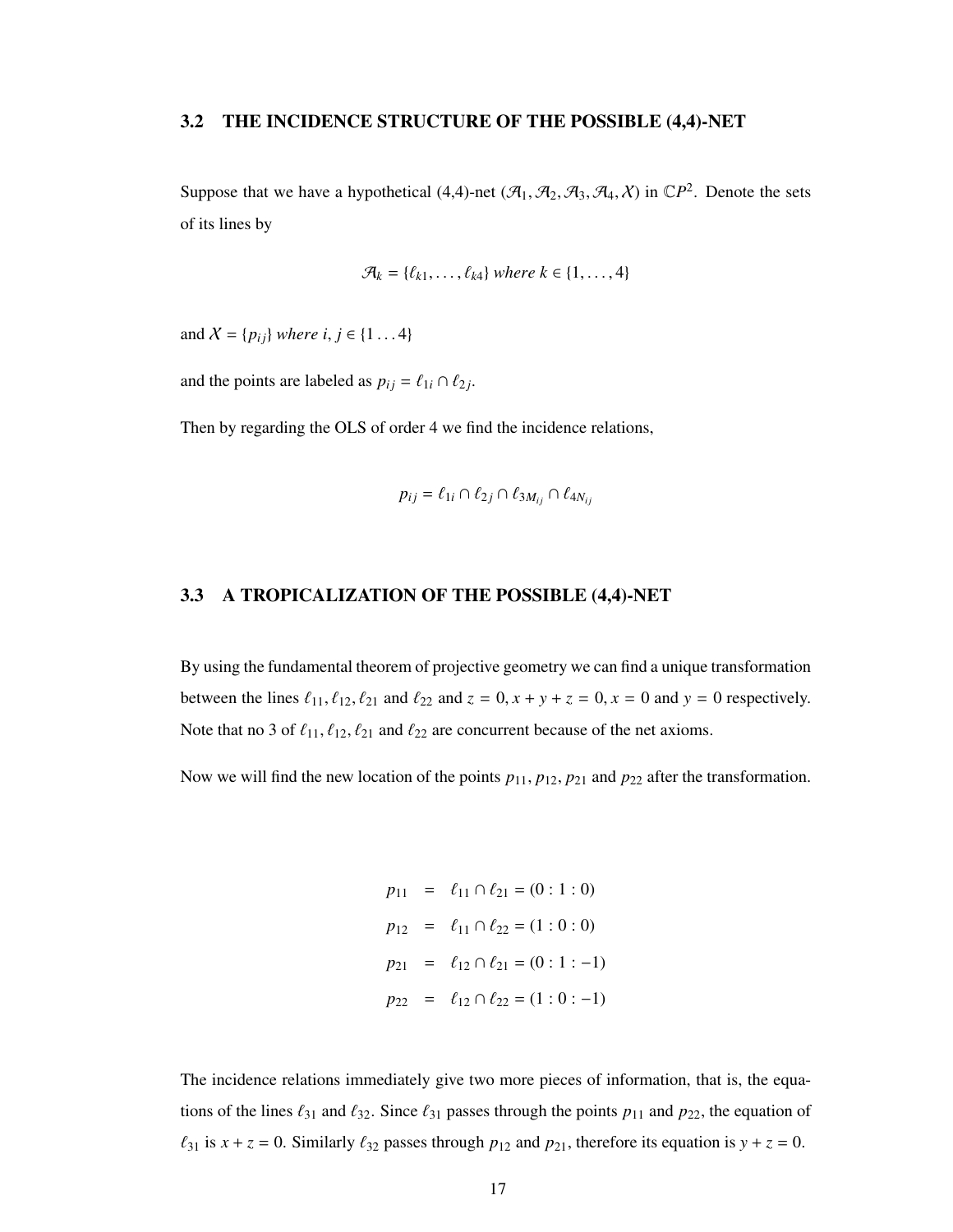#### 3.3.1 The Tropicalization Of The Lines

Writing the dual coordinates of  $\ell_{11}, \ell_{12}, \ell_{21}, \ell_{22}, \ell_{31}$  and  $\ell_{32}$  in columns, we get the following matrix:

1

|                                                              | $\ell_{11}$ $\ell_{12}$ $\ell_{21}$ $\ell_{22}$ $\ell_{31}$ $\ell_{32}$ |  |  |  |
|--------------------------------------------------------------|-------------------------------------------------------------------------|--|--|--|
| $\begin{array}{ rrrrrrrr} 0 & 1 & 1 & 0 & 1 & 0 \end{array}$ |                                                                         |  |  |  |
|                                                              | $0 \t1 \t0 \t1 \t0 \t1$                                                 |  |  |  |
| $1 \t1 \t0 \t0 \t1 \t1$                                      |                                                                         |  |  |  |

Tropicalize the net as explained in *Section 2.3* using the matrix

$$
T = \begin{bmatrix} t - t^2 & t^2 - t^4 & t^4 \\ t^3 + t^2 & 1 & -t^3 \\ t^2 & t^5 & 1 \end{bmatrix}
$$

Proposition 3.3.1 *The matrix above has nonzero determinant except for finitely many values of t.*

**Proof.** The determinant of *T* is det(*T*) =  $t - t^2 - t^4 - t^5 + 2t^9 - t^{10} + t^{11} + t^{12}$ . *T* = 0 has 4 real and 8 complex roots. Hence the determinant is nonzero except for these values of *t*.

This tropicalization sends the lines  $\ell_{11}$ ,  $\ell_{12}$ ,  $\ell_{21}$ ,  $\ell_{22}$ ,  $\ell_{31}$  and  $\ell_{32}$  to the tropical lines  $L_{11}$ ,  $L_{12}$ ,  $L_{21}$ ,  $L_{22}$ ,  $L_{31}$ and Ł<sup>32</sup> respectively, whose centers are listed below in columns.

> 1  $\overline{\phantom{a}}$

| $E_{11}$ $E_{12}$ $E_{21}$ $E_{22}$ $E_{31}$ $E_{32}$                              |  |  |  |
|------------------------------------------------------------------------------------|--|--|--|
| $\begin{bmatrix} -4 & 4 & 0 & 1 & -2 & 3 \\ -3 & 3 & -1 & 5 & 0 & 2 \end{bmatrix}$ |  |  |  |
|                                                                                    |  |  |  |

**Lemma 3.3.2** *Let*  $ax + by + cz = 0$  *be a line in*  $\mathbb{P}^2$  *and*  $\ell_{ij} = [a : b : c] \in (\mathbb{P}^2)^*$  *We use the transformation*  $\mathbf{r}$  $\overline{1}$ 

$$
\begin{bmatrix} t - t^2 & t^2 - t^4 & t^4 \\ t^3 + t^2 & 1 & -t^3 \\ t^2 & t^5 & 1 \end{bmatrix}
$$

*Say*  $\psi(\ell_{ij})$  *denotes the coordinates of the center of*  $E_{ij}$ *. Then*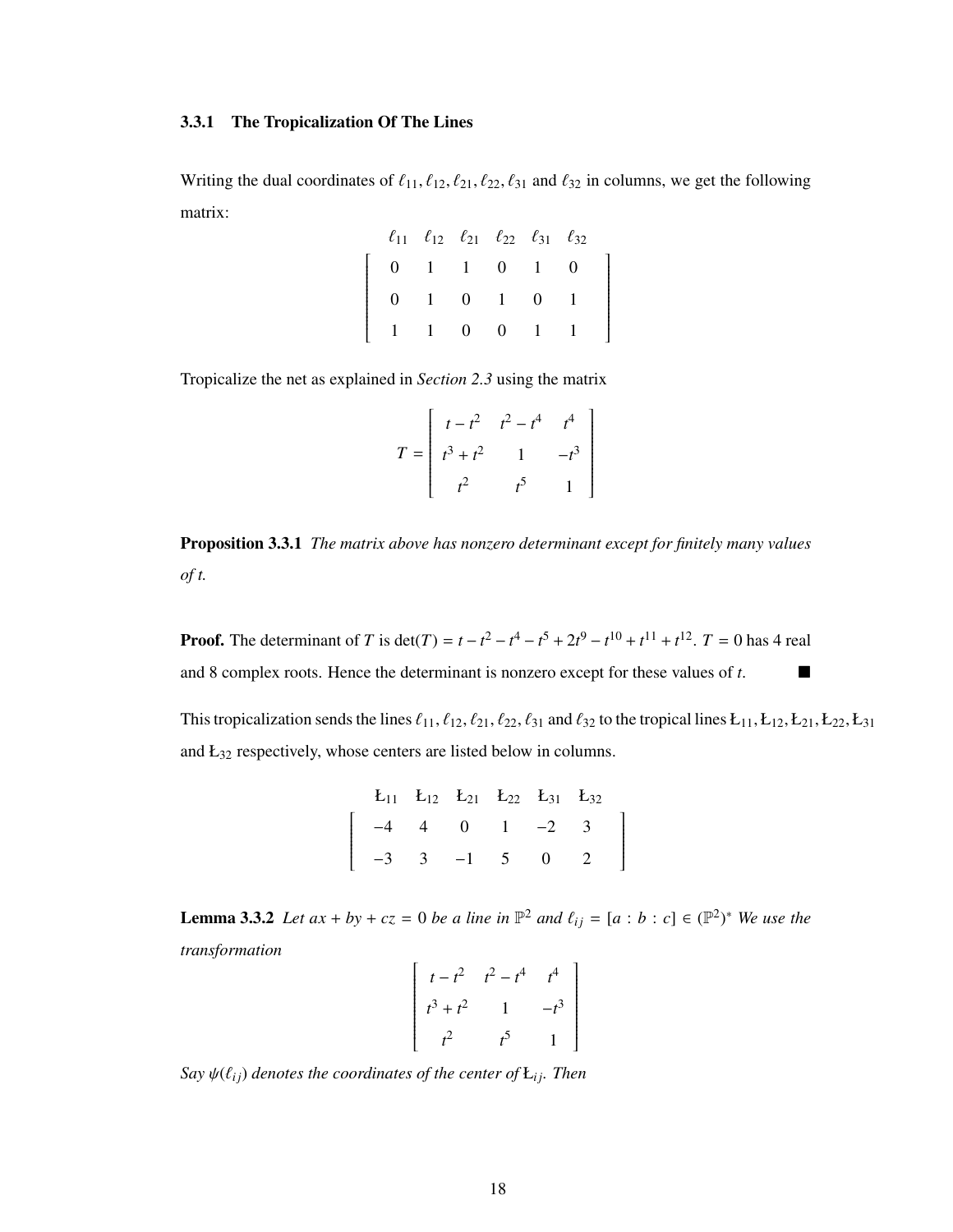- *i.*  $\psi([0:0:1]) = (-4,-3)$ 
	- $\psi([0:1:0]) = (1, 5)$
	- $\psi([1:0:0]) = (0,-1)$
	- $\psi([1:1:1]) = (4, 3)$
	- $\psi([1:0:1]) = (-2,0)$

*ii.* • 
$$
\psi([a:1:1]) = (3,2)
$$
 for  $a \neq 1$ 

- $\psi([a:0:1]) = (-2,-1)$  *for*  $a \notin \{0,1\}$
- $\psi([1:b:1]) = (1,3)$  *for b*  $\notin \{0,1\}$

*iii. For all other values of*  $[a:b:c]$ ,  $\psi([a:b:c]) = (1,2)$ 

*In particular for the values of*  $(x, y)$  *in Part*  $(i)$ *,*  $\psi^{-1}(x, y)$  *contains a unique line.* 

**Proof.** 
$$
\begin{bmatrix} t - t^2 & t^2 - t^4 & t^4 \ t^3 + t^2 & 1 & -t^3 \ t^2 & t^5 & 1 \end{bmatrix} \begin{bmatrix} a \\ b \\ c \end{bmatrix} = \begin{bmatrix} a(t - t^2) + b(t^2 - t^4) + ct^4 \\ a(t^3 + t^2) + b - ct^3 \\ at^2 + bt^5 + c \end{bmatrix}
$$

If we replace the values for *<sup>a</sup>*, *<sup>b</sup>* and *<sup>c</sup>*, we get the centers above.

The centers of  $E_{11}, E_{12}, E_{21}, E_{22}, E_{31}$  and  $E_{32}$  were given before *Lemma 3.3.2*. The different possible centers for the lines other than  $L_{11}$ ,  $L_{12}$ ,  $L_{21}$ ,  $L_{22}$ ,  $L_{31}$  and  $L_{32}$  are (3,2), (-2,-1), (1,3), (1,2). The graphs of the lines  $E_{11}, E_{12}, E_{21}, E_{22}, E_{31}$  and  $E_{32}$  are given in *Figure 3.1*.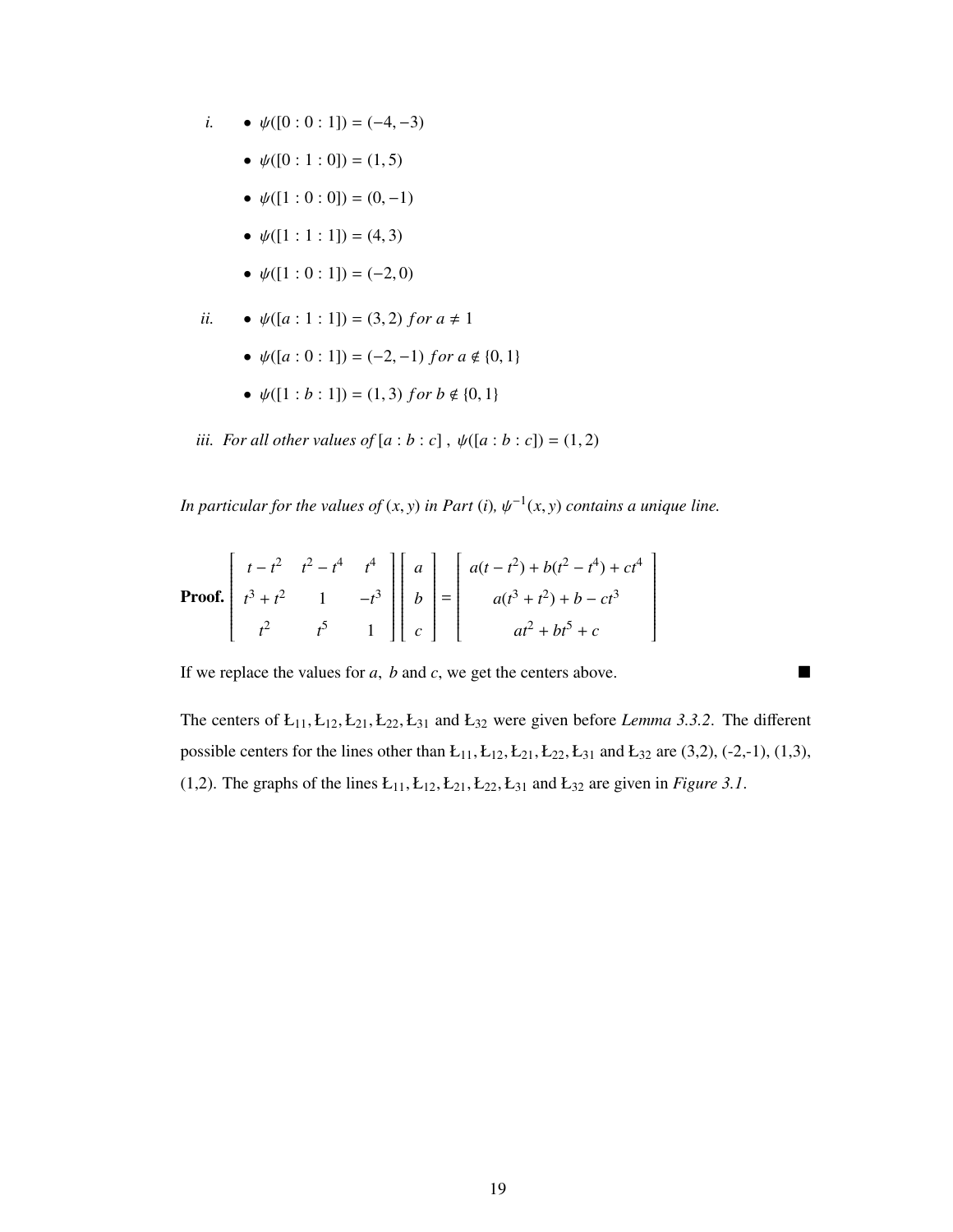

Figure 3.1: The lines and points in the tropical plane after tropicalization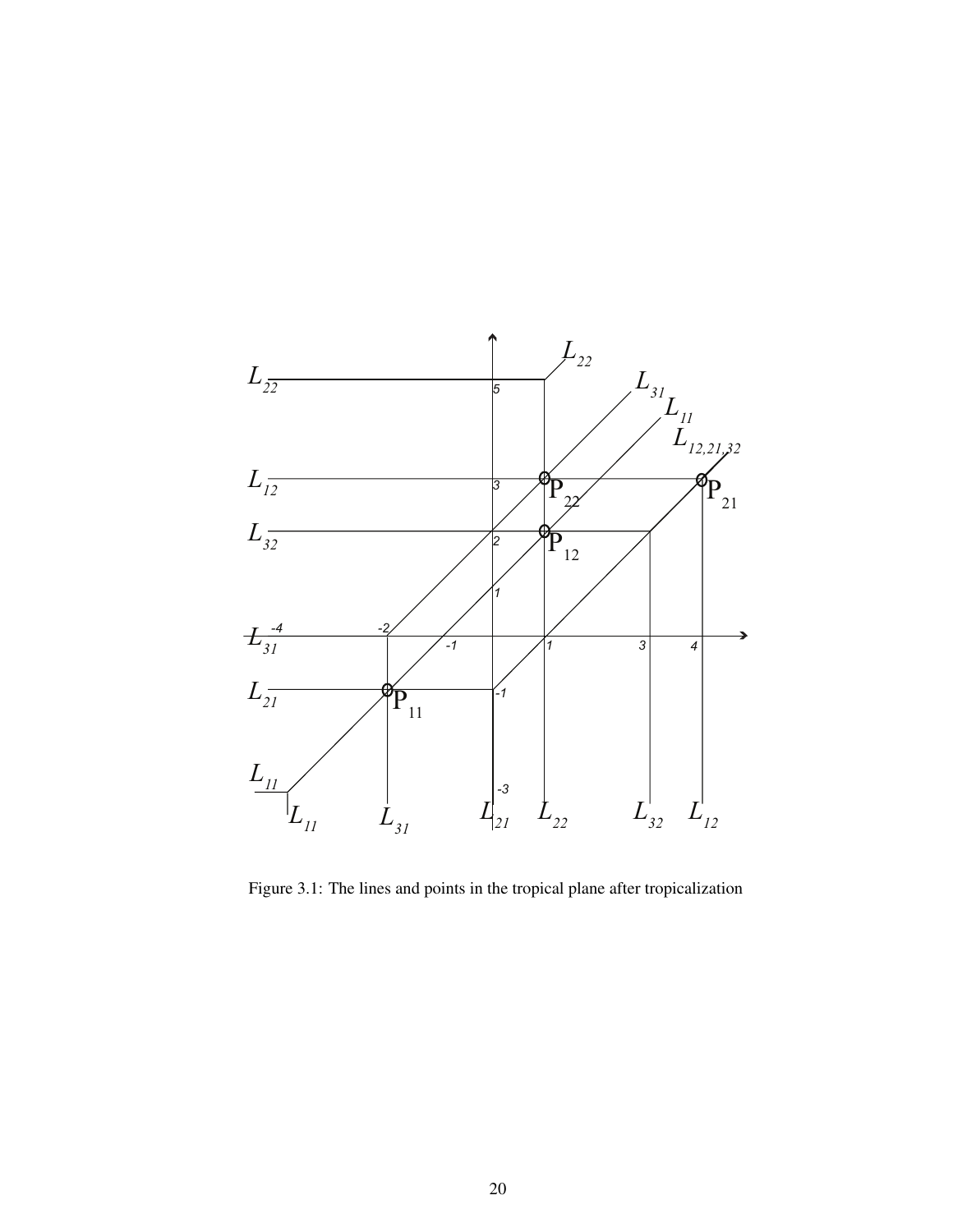#### 3.3.2 The Tropicalization Of The Points

**Lemma 3.3.3** If a matrix  $M(t)$  is used to tropicalize the coordinates of the lines in  $(\mathbb{P}^2)^*$ , then  $adj(M(t))$  can be used to tropicalize the coordinates of the points in  $\mathbb{P}^2$ .

**Proof.** Let *p* be the coordinates in  $\mathbb{P}^2$  and  $\ell$  be the coordinates in  $(\mathbb{P}^2)^*$  as column vectors. Let  $\ell_t = M(t)\ell$ , and  $p_t$  the coordinates of the point after the relevant transformation. We know that  $p^T \ell = 0 \Leftrightarrow p$  lies on  $\ell \Leftrightarrow p_t$  lies on  $\ell_t \Leftrightarrow p_t^T \ell_t = 0$  and  $\ell_t = M\ell$ . We claim that  $p_t^T = p^T M^{-1}$ . This is because

$$
p_t^T \ell_t = p^T M^{-1} M \ell = p^T \ell = 0
$$

Multiplying both sides of  $p_t^T = p^T M^{-1}$  by det(*M*) does not change the homogenous coordinates. Therefore

$$
p_t^T = p^T M^{-1} (\det M) = p^T (\text{adj} M)^T
$$

where  $(\text{adj}M)^T$  is the transpose of adj*M*.

$$
\Rightarrow p_t = (adj M)p
$$

■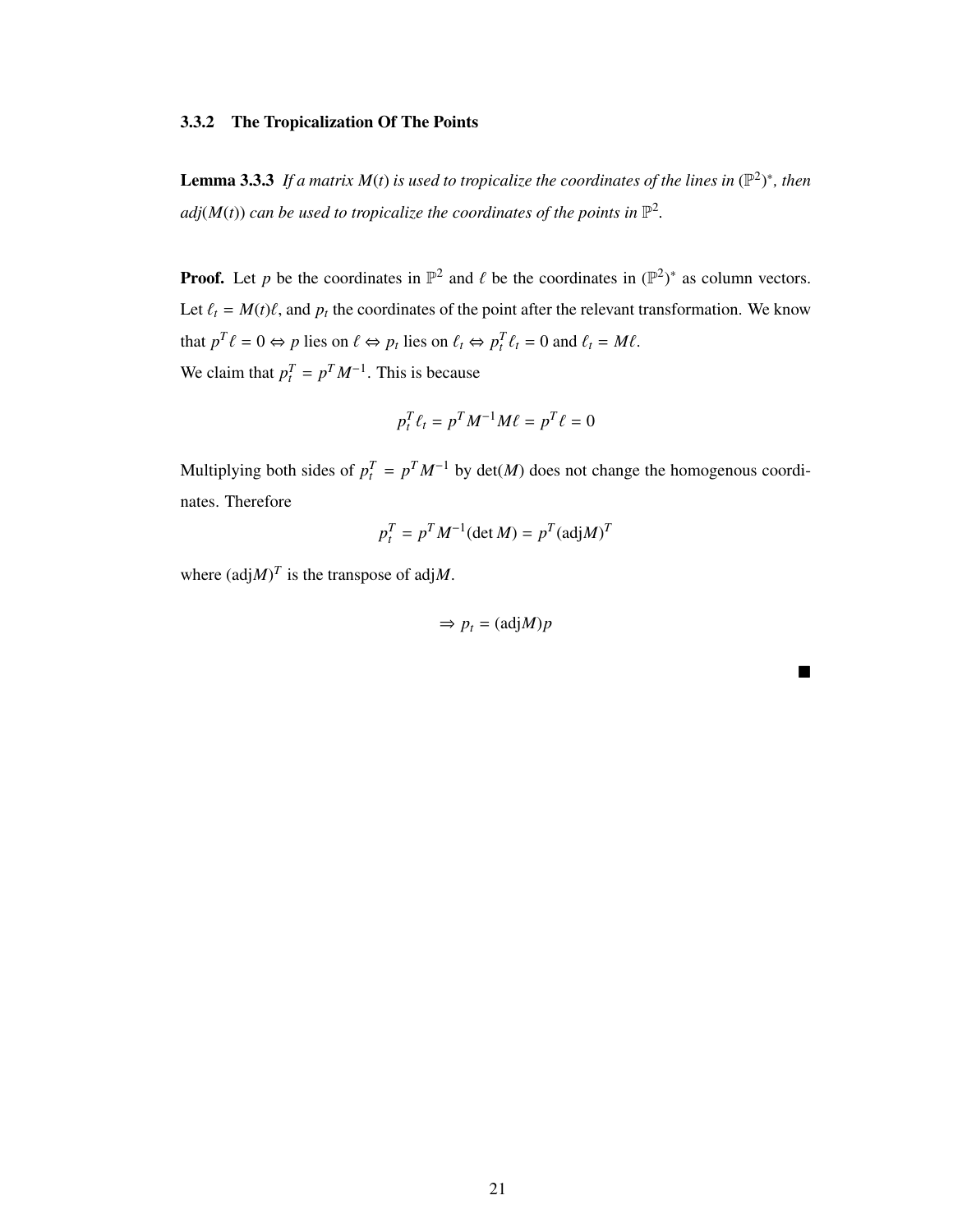Now let

$$
M = \begin{bmatrix} t - t^2 & t^2 - t^4 & t^4 \\ t^3 + t^2 & 1 & -t^3 \\ t^2 & t^5 & 1 \end{bmatrix}
$$

Then

$$
adj(M) = \begin{bmatrix} 1 & -t^3 \\ t^5 & 1 \\ t^2 & t^4 \\ t^2 & 1 \end{bmatrix} - t^2 + t^3 - t^3 \begin{bmatrix} t^2 + t^3 & 1 \\ t^2 & 1 \\ t^2 & t^5 \\ t^2 & 1 \end{bmatrix} - t^2 \begin{bmatrix} t^2 + t^3 & 1 \\ t^2 & t^5 \\ t^2 & 1 \end{bmatrix}
$$
  
\n
$$
adj(M) = \begin{bmatrix} 1 + t^8 & -t^3 \\ 1 & -t^3 \end{bmatrix} - t^2 \begin{bmatrix} t - t^2 & t^4 \\ t - t^2 & t^4 \\ t^2 + t^3 & -t^3 \end{bmatrix} - t^2 \begin{bmatrix} t - t^2 & t^2 - t^4 \\ t^2 + t^3 & 1 \\ t^2 + t^3 & 1 \end{bmatrix}
$$
  
\n
$$
= \begin{bmatrix} 1 + t^8 & -t^2 - t^3 - t^5 & -t^2 + t^7 + t^8 \\ -t^2 + t^4 + t^9 & t - t^2 - t^6 & t^4 - 2t^6 + t^7 \\ -t^4 - t^5 + t^7 & t^4 - t^5 + t^6 + t^7 & t - t^2 - t^4 - t^5 + t^6 + t^7 \end{bmatrix}
$$

1

Remark 3.3.4 *In the process of dehomogenization the e*ff*ect of the transformation on the points is the reverse of the e*ff*ect of the transformation on the dual coordinates. For the points we subtract the highest power of the third row from the highest power of the first row and the highest power of the second row. The first and the second numbers shall be the first and second coordinates of the location of the point.*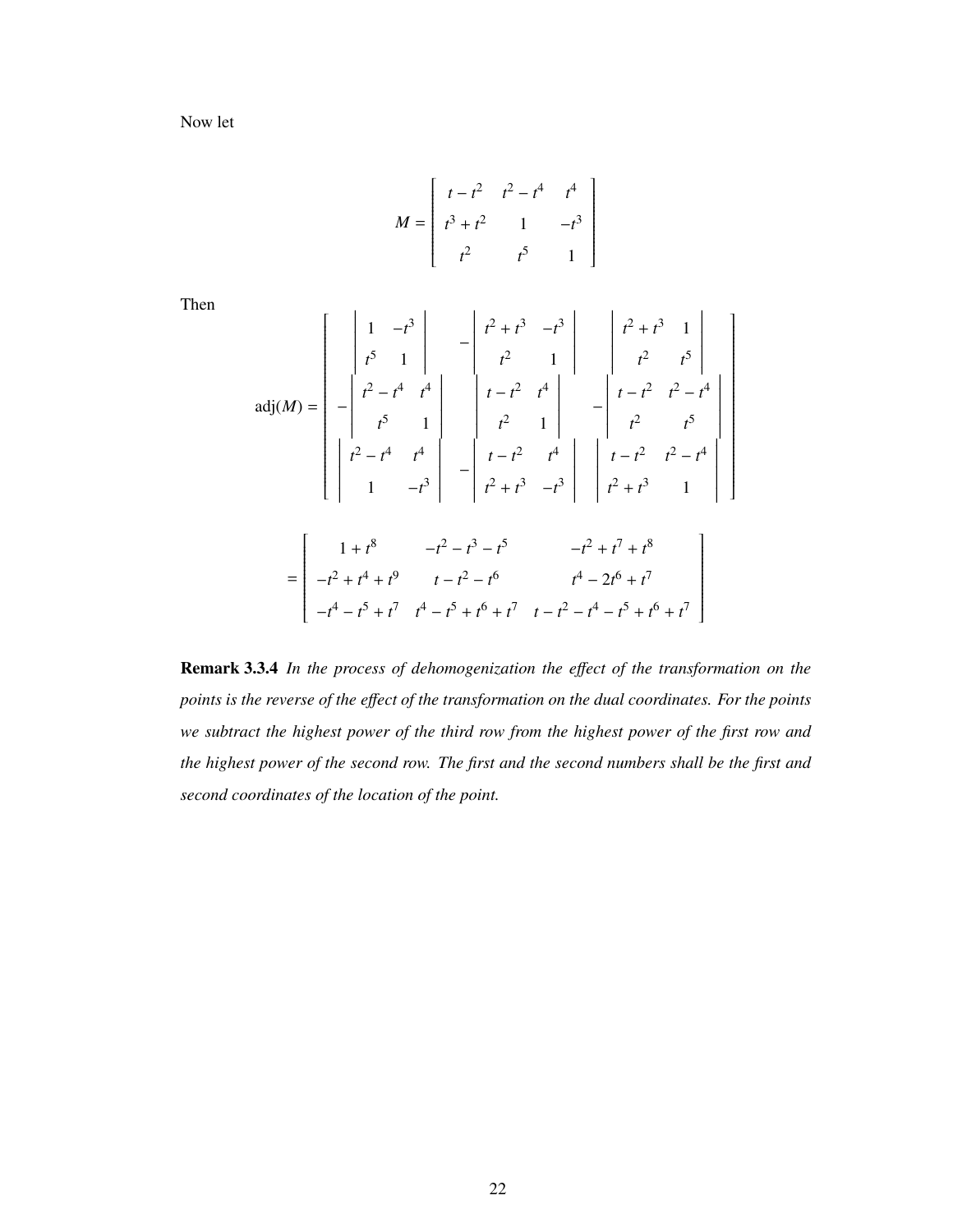**Lemma 3.3.5** *Let*  $p_{ij} = (a:b:c) \in \mathbb{P}^2$ . We use the transformation

$$
\begin{bmatrix}\n1+t^8 & -t^2 - t^3 - t^5 & -t^2 + t^7 + t^8 \\
-t^2 + t^4 + t^9 & t - t^2 - t^6 & t^4 - 2t^6 + t^7 \\
-t^4 - t^5 + t^7 & t^4 - t^5 + t^6 + t^7 & t - t^2 - t^4 - t^5 + t^6 + t^7\n\end{bmatrix}
$$

*Say*  $\varphi(p_{ij}) = P_{ij}$ *. Then* 

i. 
$$
\bullet \varphi((0:1:0)) = (-2,-1)
$$

• 
$$
\varphi((1:0:-1)) = (1,3)
$$

•  $\varphi((0:1:-1)) = (4, 3)$ 

*ii.* 
$$
\bullet \varphi((1:b:-1-b)) = (2,3) for b \neq 0
$$

- $\varphi((0:b:1)) = (1,0)$  *for*  $b \neq -1$
- $\varphi((1 : b : -1)) = (0, 2)$  *for*  $b \neq 0$

*iii. For all other values of*  $(a : b : c)$ ,  $\varphi((a : b : c)) = (1, 2)$ 

*In particular each of*  $\varphi^{-1}(-2, -1)$ ,  $\varphi^{-1}(1, 3)$ ,  $\varphi^{-1}(4, 3)$  *is a single point.* 

**Proof.** This follows from the same argument as in the proof of *Lemma 3.3.2* 

#### 3.3.3 Point line table

We collect below the information about the points on the tropical plane which can either be the center of a point or a tropical line after the degeneration. The lines column gives the classical equation of the line if the coordinate is a center of a line of the net. The points column gives the location of the classical point if there is a point of the net on that coordinate. If there is no a point or line there we write NS as an abbreviation of Not Special. Note that we show the coordinate of a point by  $(a : b : c)$  and of a line by  $[d : e : f]$ . We write all the relations between  $a, b, c$  and  $d, e, f$  in the table.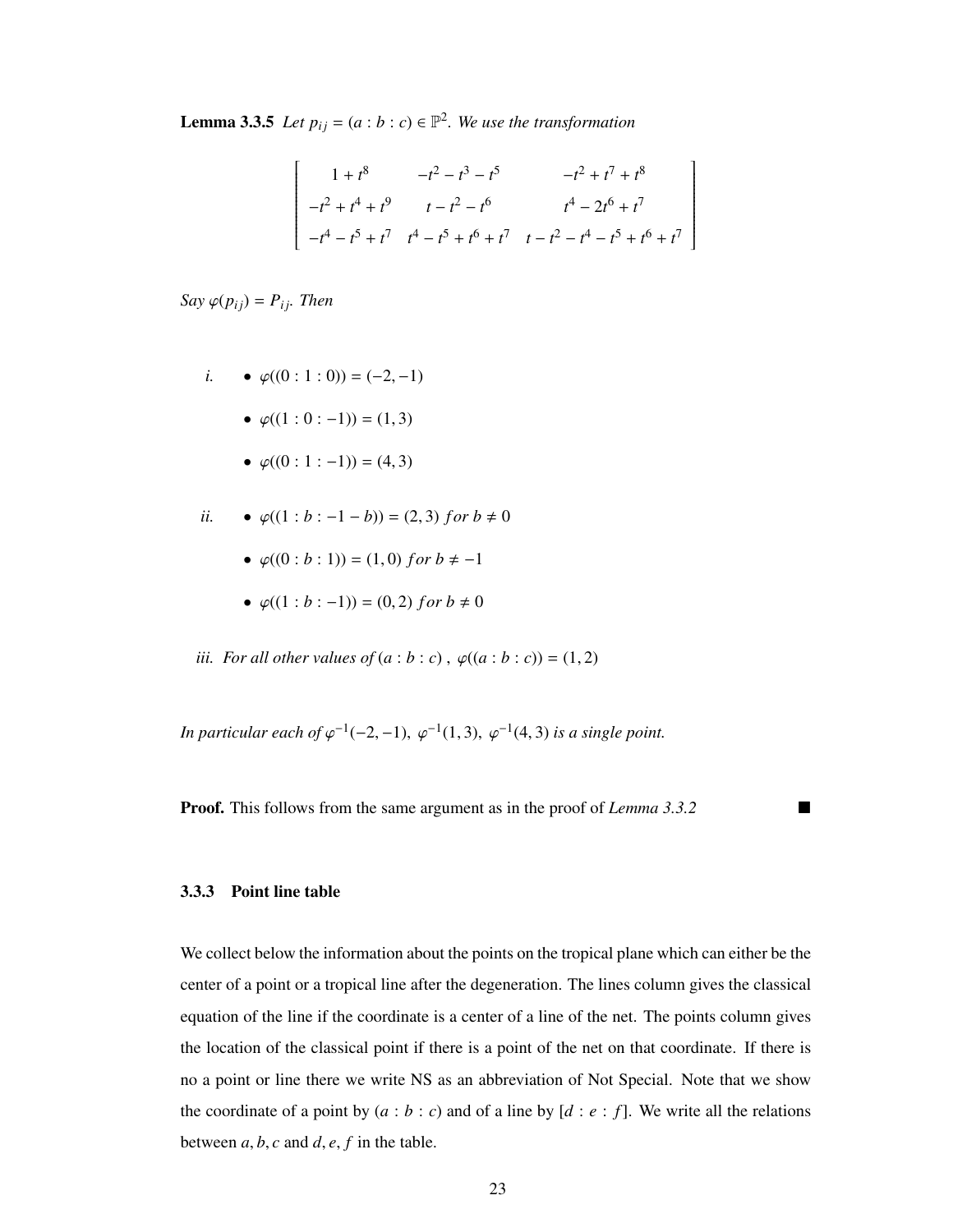| coordinates | points  | lines   |
|-------------|---------|---------|
|             | (a:b:c) | [d:e:f] |

1

ſ

| (1, 2)     | no relations                                 | no relations                     |
|------------|----------------------------------------------|----------------------------------|
| (0, 2)     | $a+c=0$                                      | NS                               |
| (2, 3)     | ${a + b + c = 0}$ or<br>${c = 0, a + b = 0}$ | NS                               |
| (1,0)      | ${a = 0}$ or ${a, b = 0}$                    | NS                               |
| (4, 3)     | $a = 0, b + c = 0$                           | $d = e = f$                      |
| (1, 3)     | $b = 0, a + c = 0$                           | $d = f$                          |
| $(-2,-1)$  | $a = 0, c = 0$                               | $e=0$                            |
| (3, 2)     | NS                                           | ${e = f}$ or<br>${d = 0, e = f}$ |
| $(-2,0)$   | NS                                           | $e = 0, d = f$                   |
| $(0,-1)$   | NS                                           | $e = 0, f = 0$                   |
| (1, 5)     | NS                                           | $d = 0, f = 0$                   |
| $(-4, -3)$ | NS                                           | $d = 0, e = 0$                   |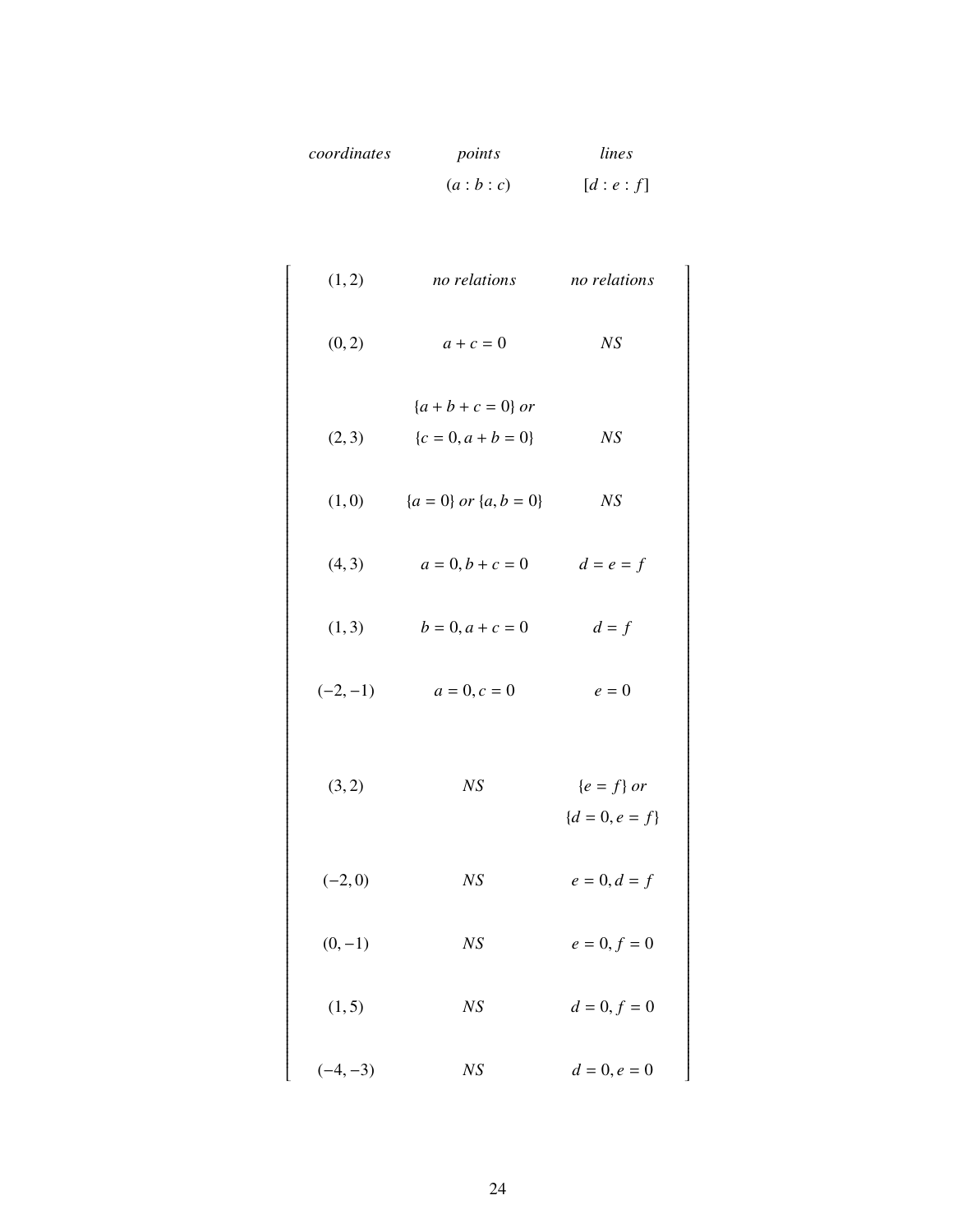#### 3.3.4 Determining Other Lines And Points

Up to now we know the equations of  $E_{11}, E_{12}, E_{21}, E_{22}, E_{31}, E_{32}$  and the location of the points *<sup>P</sup>*11, *<sup>P</sup>*12, *<sup>P</sup>*21, *<sup>P</sup>*22. Now we will determine some of the other lines and points by using the tables above.

By using the incidence relations, Ł<sup>31</sup> passes through *<sup>P</sup>*11, *<sup>P</sup>*22, *<sup>P</sup>*33, *<sup>P</sup>*44. Let us determine the locations of  $P_{33}$  and  $P_{44}$ . The line Ł<sub>31</sub> has its center at (−2, 0). The only location of the points on  $L_{31}$  may be  $(-2, -1)$ ,  $(0, 2)$ ,  $(1, 3)$ . Now, we check the point line table to look at the classical coordinates.  $(-2, -1)$  belongs to  $(0 : 1 : 0)$  which is  $p_{11}$ . The coordinate  $(1, 3)$ belongs to  $(1 : 0 : -1)$  which is  $p_{22}$ . The coordinate  $(0, 2)$  belongs to  $(1 : b : -1)$  where *b* ∈  $\mathbb{Z}$  − {0}. Therefore  $p_{33} = (1 : m_1 : -1)$  and  $p_{44} = (1 : m_2 : -1)$  where  $m_1, m_2 \in \mathbb{Z}$  − {0}  $m_1 \neq m_2$ 

Similarly considering  $P_{11}$ ,  $P_{21}$ ,  $P_{31}$ ,  $P_{41}$  on  $E_{21}$ , we get  $p_{31} = (0 : 1 : t_1)$  and  $p_{41} = (0 : 1 : t_2)$ where  $t_1, t_2 \in \mathbb{Z} - \{-1, 0\} \, t_1 \neq t_2$ 

By the same methods, looking at  $P_{21}$ ,  $P_{22}$ ,  $P_{23}$ ,  $P_{24}$  on  $L_{12}$ , we get  $p_{23} = (1 : s_1 : -1 - s_1)$  and  $p_{24} = (1 : s_2 : -1 - s_2)$  where  $s_1, s_2 \in \mathbb{Z} - \{0\}$   $s_1 \neq s_2$ 

Now we want to determine the center of the line  $L_{41}$ . The line  $L_{41}$  passes through  $P_{11}$ . The only possible centers for a line passing through  $P_{11}$  are  $(-2, -1)$ ,  $(-2, 0)$ ,  $(0, -1)$ ,  $(-4, -3)$ . Considering the point-line table, if a line has a center at  $(-2, 0)$  then its equation is  $x + z = 0$ , so the line is  $\ell_{31}$ . Similarly if a line has a center at  $(0, -1)$  then its equation is  $x = 0$ , so the line is  $\ell_{21}$ . If a line has a center at (−4, −3) then its equation is  $z = 0$ , so the line is  $\ell_{11}$ . Therefore the only possible center for Ł<sub>41</sub> is (-2, -1) and the equation of  $\ell_{41}$  is  $x + k_1z = 0$ where  $k_1 \in \mathbb{Z} - \{0, 1\}.$ 

Similarly considering  $p_{21}$  on  $L_{43}$ , we get that the center of  $L_{43}$  is (3, 2) and the equation of  $\ell_{43}$ is  $k_2 x + y + z = 0$  where  $k_2 \in \mathbb{Z} - \{0, 1\}.$ 

If we make similar calculations for  $E_{44}$ , by using that  $P_{22}$  lies on  $E_{44}$  we get that the center of *L*<sub>44</sub> is (1, 3) and the equation of  $\ell_{44}$  is  $x + k_3y + z = 0$  where  $k_3 \in \mathbb{Z} - \{0, 1\}.$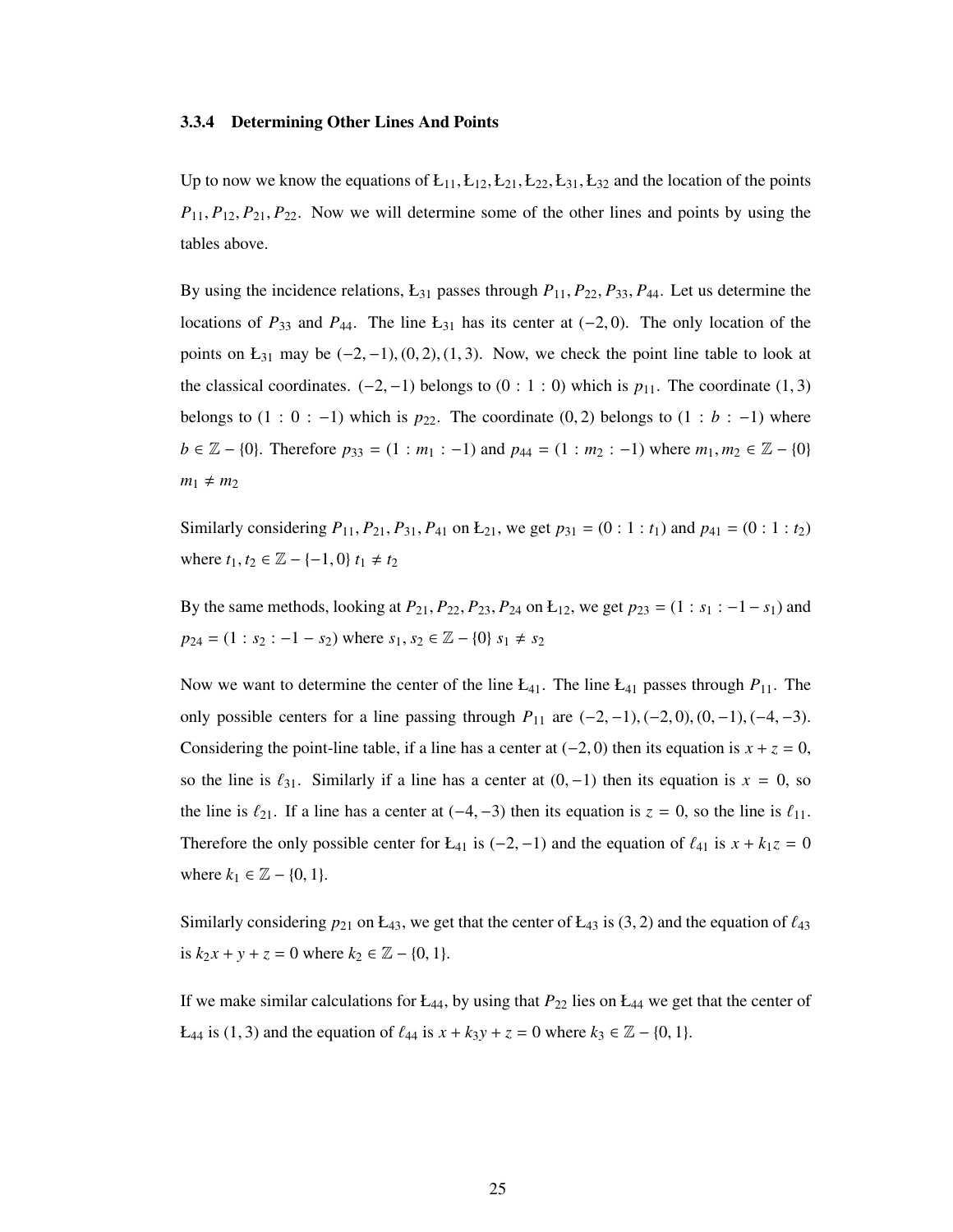Up to now we have the following data:

 $\ell_{11}$  :  $z = 0$  $\ell_{12}$  :  $x + y + z = 0$  $\ell_{21}$  :  $x = 0$  $\ell_{22}$  :  $y = 0$  $\ell_{31}$  :  $x + z = 0$  $\ell_{32}$  :  $y + z = 0$  $\ell_{41}$  :  $x + k_1 z = 0$  $\ell_{43}$  :  $k_2 x + y + z = 0$  $\ell_{44}$  :  $x + k_3y + z = 0$  $p_{11}$  :  $(0:1:0)$  $p_{12}$  :  $(1:0:0)$ *p*<sub>21</sub> : (0 : 1 : −1) *p*<sub>22</sub> : (1 : 0 : −1)  $p_{23}$  :  $(1 : s_1 : -1 - s_1)$ *p*<sub>24</sub> : (1 : *s*<sub>2</sub> : −1 − *s*<sub>2</sub>) *p*<sup>31</sup> : (0 : 1 : *t*1)

*p*<sub>33</sub> :  $(1 : m_1 : -1)$ *p*<sup>41</sup> : (0 : 1 : *t*2)

*p*<sub>44</sub> : (1 : *m*<sub>2</sub> : −1)

 $k_1, k_2, k_3 \in \mathbb{Z} - \{0, 1\}$ *m*<sub>1</sub>*, m*<sub>2</sub> ∈  $\mathbb{Z}$  − {0} *and m*<sub>1</sub> ≠ *m*<sub>2</sub> *s*<sub>1</sub>, *s*<sub>2</sub> ∈  $\mathbb{Z}$  − {0} *and s*<sub>1</sub> ≠ *s*<sub>2</sub> *t*<sub>1</sub>, *t*<sub>2</sub> ∈  $\mathbb{Z}$  − {−1, 0} *t*<sub>1</sub> ≠ *t*<sub>2</sub>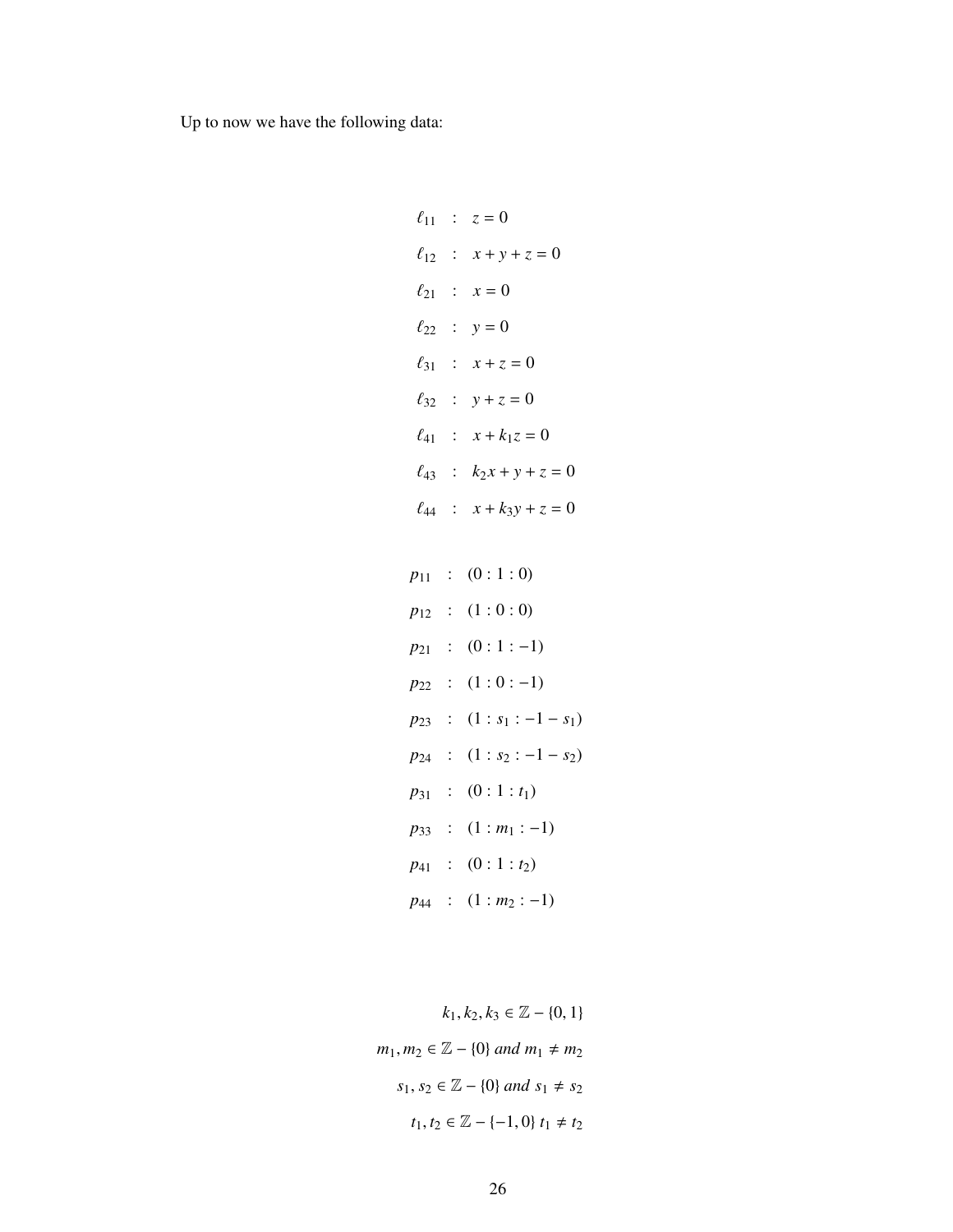We determine the other points by using the intersection relations.

$$
p_{11} = \ell_{11} \cap \ell_{21} = [0 \ 0 \ 1] \cap [1 \ 0 \ 0] = (0 : 1 : 0)
$$
  
\n
$$
p_{12} = \ell_{11} \cap \ell_{22} = [0 \ 0 \ 1] \cap [0 \ 1 \ 0] = (1 : 0 : 0)
$$
  
\n
$$
p_{13} = \ell_{11} \cap \ell_{43} = [0 \ 0 \ 1] \cap [k_2 \ 1 \ 1] = (1 : -k_2 : 0)
$$
  
\n
$$
p_{14} = \ell_{11} \cap \ell_{44} = [0 \ 0 \ 1] \cap [1 \ k_3 \ 1] = (-k_3 : 1 : 0)
$$
  
\n
$$
p_{21} = \ell_{12} \cap \ell_{21} = [1 \ 1 \ 1] \cap [1 \ 0 \ 0] = (0 : 1 : -1)
$$
  
\n
$$
p_{22} = \ell_{12} \cap \ell_{22} = [1 \ 1 \ 1] \cap [0 \ 1 \ 0] = (1 : 0 : -1)
$$
  
\n
$$
p_{23} = \ell_{12} \cap \ell_{41} = [1 \ 1 \ 1] \cap [1 \ 0 \ k_1] = (-k_1 : k_1 - 1 : 1)
$$
  
\n
$$
p_{24} = (1 : s_2 : -1 - s_2)
$$
  
\n
$$
p_{31} = \ell_{21} \cap \ell_{44} = [1 \ 0 \ 0] \cap [1 \ k_3 \ 1] = (0 : 1 : -k_3)
$$
  
\n
$$
p_{32} = \ell_{22} \cap \ell_{43} = [0 \ 1 \ 0] \cap [k_2 \ 1 \ 1] = (1 : 0 : -k_2)
$$
  
\n
$$
p_{33} = (1 : m_1 : -1)
$$
  
\n
$$
p_{34} = \ell_{32} \cap \ell_{41} = [0 \ 1 \ 1] \cap [1 \ 0 \ k_1] = (k_1 : 1 : -1)
$$
  
\n
$$
p_{41} = (0 : 1 : t_2)
$$
  
\n
$$
p_{42} = \ell_{22} \cap \ell_{41} = [0 \ 1 \ 0]
$$

We know the equations of the 9 lines up to here. We determine some of the other lines by using the points above. We need two points to determine a line. By using the extra points we get some new equations.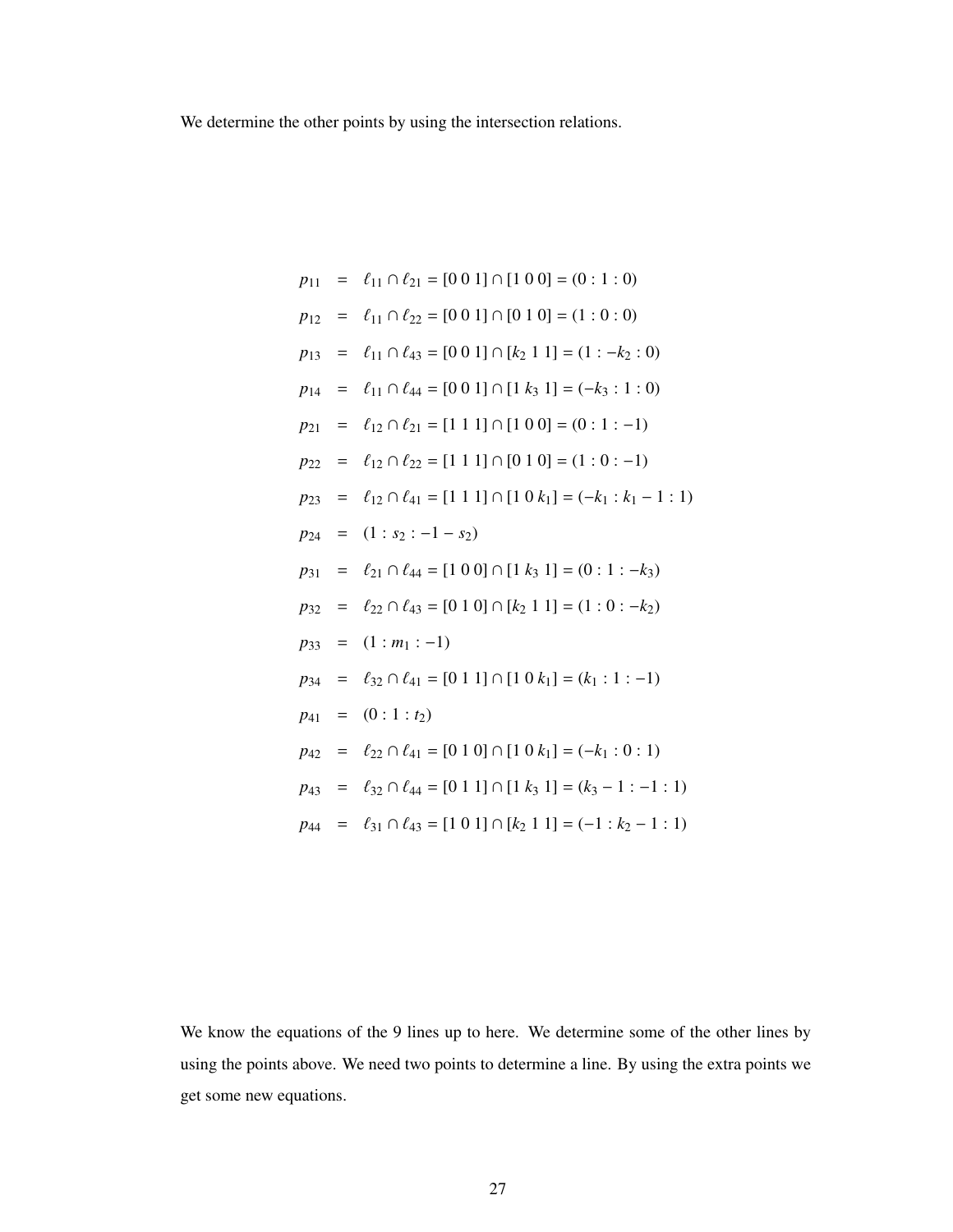$$
Let \ell_{13} = [x:y:z] \in (\mathbb{P}^2)^*
$$

$$
p_{31}, p_{32}, p_{33}, p_{34} \in \ell_{13}
$$

$$
y - k_3 z = 0 \tag{3.1}
$$

$$
x - k_2 z = 0 \tag{3.2}
$$

$$
x + m_1 y - z = 0 \tag{3.3}
$$

$$
k_1 x + y - z = 0 \tag{3.4}
$$

*By* (3.1), *if*  $z = 1 \Rightarrow y = k_3$ , *by* (3.2),  $x = k_2$ 

$$
So \ell_{13} = [k_2 : k_3 : 1]
$$

$$
By (3.3) k2 + m1k3 - 1 = 0
$$
 (3.5)

$$
By (3.4) k1k2 + k3 - 1 = 0
$$
 (3.6)

$$
By (3.6) k_3 = 1 - k_1 k_2 \tag{3.7}
$$

 $\underline{\ell_{14}}$  :

Let 
$$
\ell_{14} = [x : y : z] \in (\mathbb{P}^2)^*
$$
  
 $p_{41}, p_{42}, p_{43}, p_{44} \in \ell_{14}$ 

$$
y - t_2 z = 0 \tag{3.8}
$$

$$
-k_1x + z = 0 \tag{3.9}
$$

$$
(k_3 - 1)x - y + z = 0 \tag{3.10}
$$

$$
-x + (k2 - 1)y + z = 0
$$
 (3.11)

*By* (3.9), *if*  $x = 1 \Rightarrow z = k_1$ , *by* (3.8),  $y = t_2 k_1$ *So*  $\ell_{14} = [1 : t_2 k_1 : k_1]$ 

$$
By (3.10) (k3 - 1) - t2k1 + k1 = 0
$$
 (3.12)

 $By (3.11) - 1 + (k_2 - 1)t_2k_1 + k_1 = 0$  (3.13)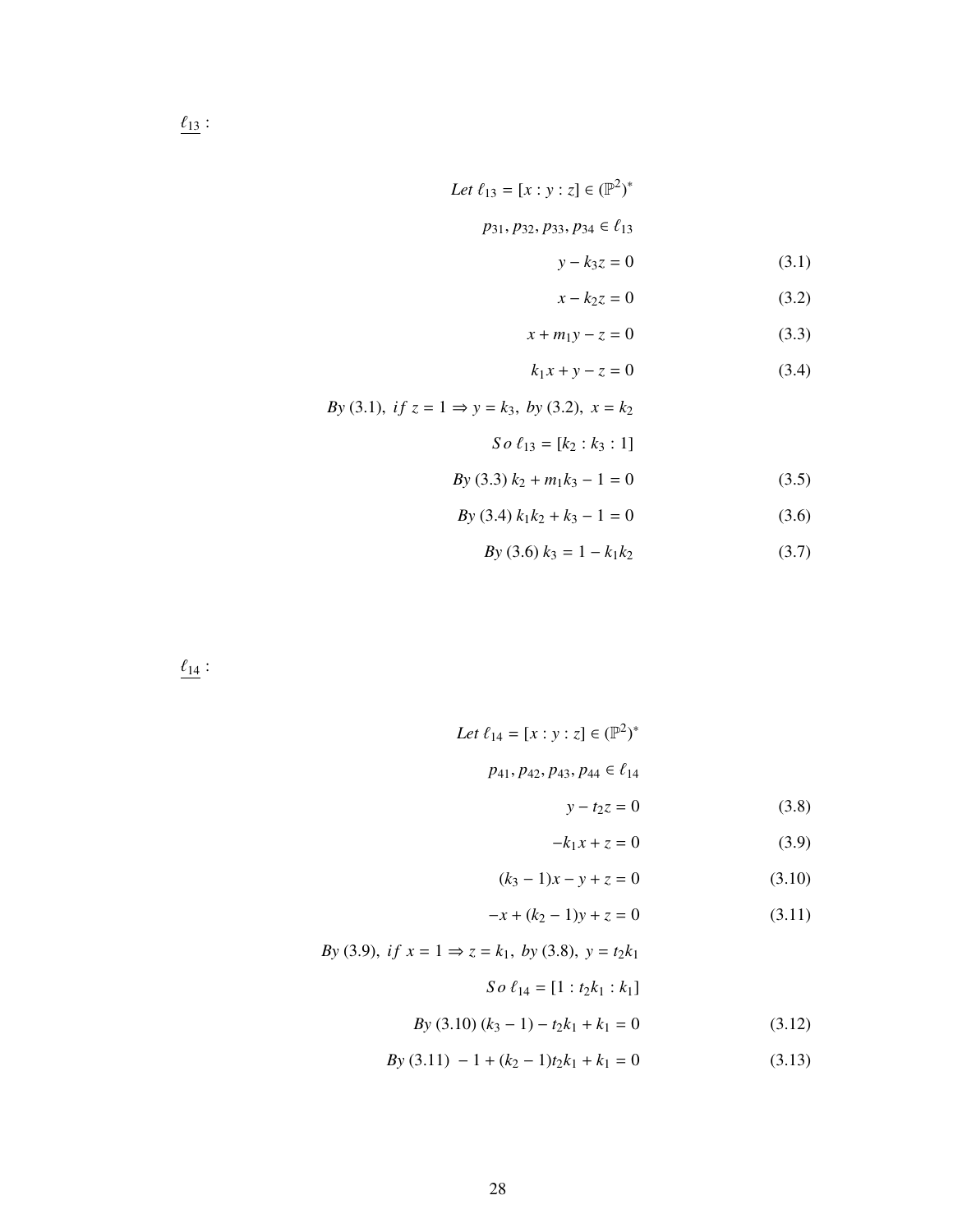Let 
$$
\ell_{23} = [x : y : z] \in (\mathbb{P}^2)^*
$$
  
 $p_{13}, p_{23}, p_{33}, p_{43} \in \ell_{23}$ 

$$
x - k_2 y = 0 \tag{3.14}
$$

$$
-k_1x + (k_1 - 1)y + z = 0 \tag{3.15}
$$

$$
x + m_1 y - z = 0 \tag{3.16}
$$

$$
(k_3 - 1)x - y + z = 0 \tag{3.17}
$$

$$
By (3.14), if y = 1 \Rightarrow x = k_2
$$
  
\n
$$
By (3.15), z = k_1k_2 - k_1 + 1
$$
  
\n
$$
So \ell_{23} = [k_2 : 1 : k_1k_2 - k_1 + 1]
$$
  
\n
$$
By (3.16) k_2 + m_1 - k_1k_2 + k_1 - 1 = 0
$$
  
\n
$$
By (3.17) k_1k_2 + k_2k_3 - k_1 - k_2 = 0
$$
  
\n(3.19)

 $\frac{\ell_{34}}{2}$ :

Let 
$$
\ell_{34} = [x : y : z] \in (\mathbb{P}^2)^*
$$
  
\n $p_{14}, p_{23}, p_{32}, p_{41} \in \ell_{34}$   
\n $-k_3x + y = 0$  (3.20)  
\n $-k_1x + (k_1 - 1)y + 1 = 0$  (3.21)

$$
x - k_2 z = 0 \tag{3.22}
$$

$$
y + t_2 z = 0 \tag{3.23}
$$

$$
By (3.22), if z = 1 \Rightarrow x = k_2
$$
  
\n
$$
By (3.23), z = 1 \Rightarrow y = -t_2
$$
  
\n
$$
So \ell_{34} = [k_2 : -t_2 : 1]
$$
  
\n
$$
By (3.21) k_1k_2 + k_1t_2 - t_2 - 1 = 0
$$
\n(3.24)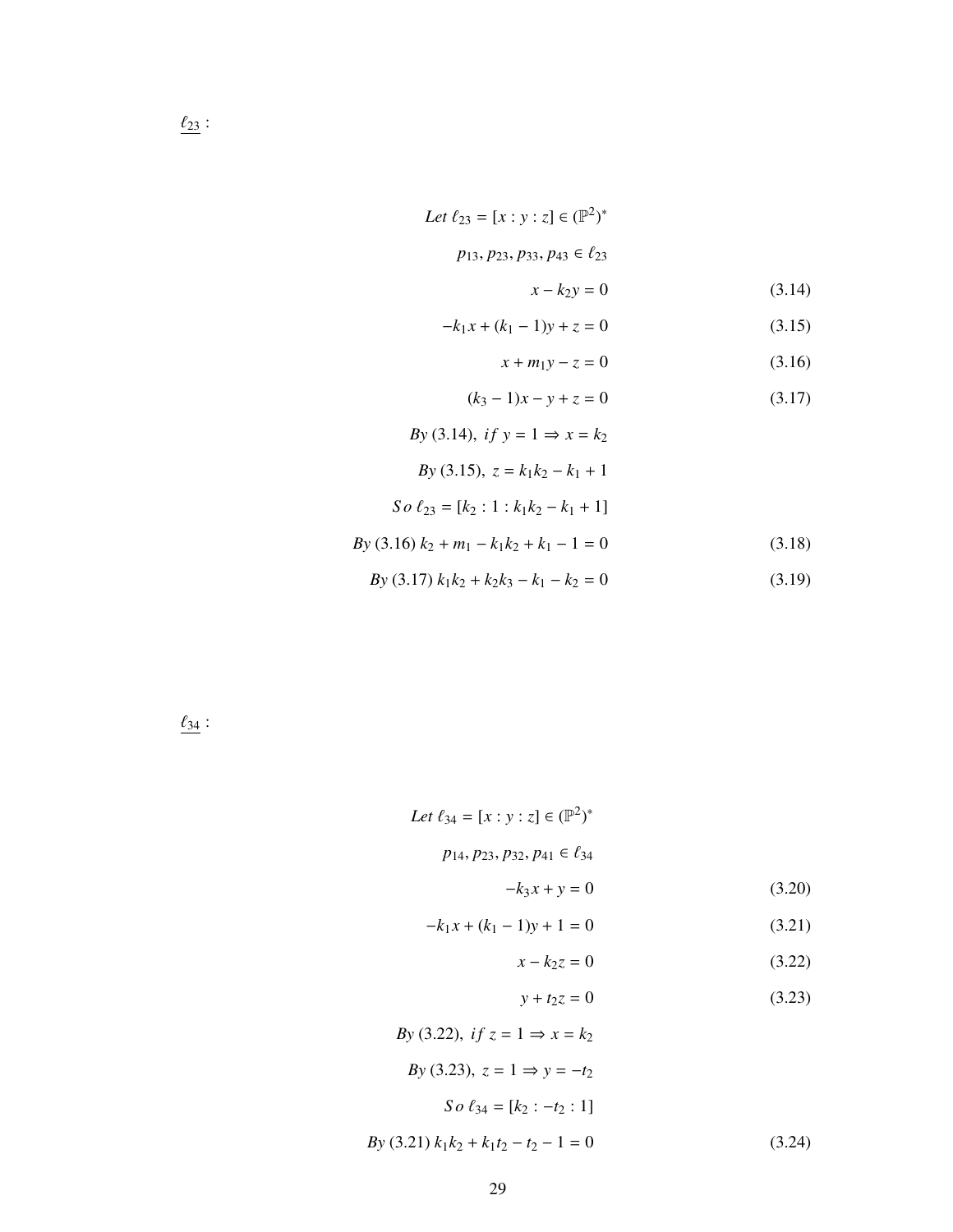We get a contradiction as follows:

Using (3.7), (3.19) and 
$$
k_1 \neq 0
$$
 we get  $k_2^2 - k_2 + 1 = 0$  (3.25)

- *If* we subtract (3.5) *from* (3.18) *we get*  $m_1k_2 k_2 + 1 = 0$  (3.26)
	- *U* sing (3.7), (3.12) and  $k_1 \neq 0$  we get  $t_2 = 1 k_2$  (3.27)
	- *U* sing (3.13), (3.25) and (3.27) we get  $k_1 + k_1k_2 = 1$  (3.28)
		- *U* sing (3.7) and (3.28) we get  $k_3 = k_1$  (3.29)
		- *U* sing (3.24) and (3.27) we get  $k_1 + k_2 = 0$  (3.30)
		- *U* sing (3.28) *and* (3.30) *we get*  $k_2^2 + k_2 + 1 = 0$  (3.31)

*U* sing (3.25) and (3.31) we get  $k_2 = 0$  which contradicts to  $k_2$  cannot be 0.

This contradiction proves that there cannot be any  $(4,4)$ -nets in  $\mathbb{C}P^2$ .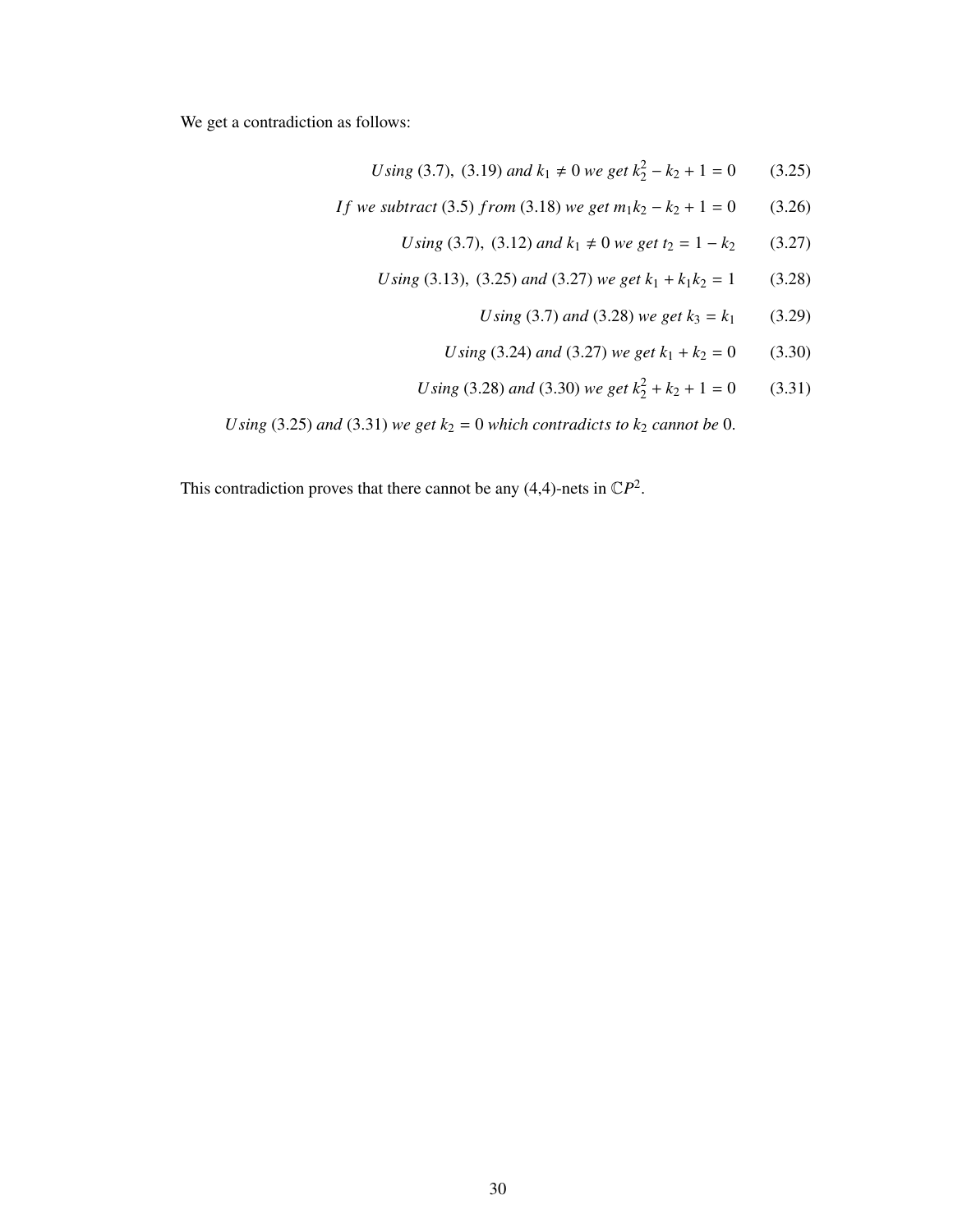# CHAPTER 4

# UNIQUENESS OF (4,3)-NET

## 4.1 ORTHOGONAL LATIN SQUARES OF ORDER 3

Stipins proved in his thesis that there is a unique (4,3)-net [13]. Here we give another proof by using tropical geometry. We need two orthogonal Latin squares of order 3 to construct an abstract (4,3)-net.

Proposition 4.1.1 *The following is the unique pair of orthogonal Latin squares (OLS) of order 3 up to relabeling the numbers, and reordering rows and columns.*

| $\left\{ \left[ \begin{array}{rrr} 1 & 2 & 3 \\ 2 & 3 & 1 \\ 3 & 1 & 2 \end{array} \right], \left[ \begin{array}{rrr} 1 & 2 & 3 \\ 3 & 1 & 2 \\ 2 & 3 & 1 \end{array} \right] \right\}$ |  |  |  |  |
|-----------------------------------------------------------------------------------------------------------------------------------------------------------------------------------------|--|--|--|--|
|                                                                                                                                                                                         |  |  |  |  |

Proof. Without loss of generality, we may assume

$$
M = \begin{bmatrix} 1 & 2 & 3 \\ 2 & & \\ 3 & & \end{bmatrix}
$$
 and 
$$
N = \begin{bmatrix} 1 & 2 & 3 \\ & & \\ & & \\ & & \\ & & \end{bmatrix}
$$

 $M_{21} = 2$ ,  $N_{11} = 1 \Rightarrow N_{21} = 3$ ,  $N_{22} = 1$  and  $N_{23} = 2$ .

The other entries are straightforward.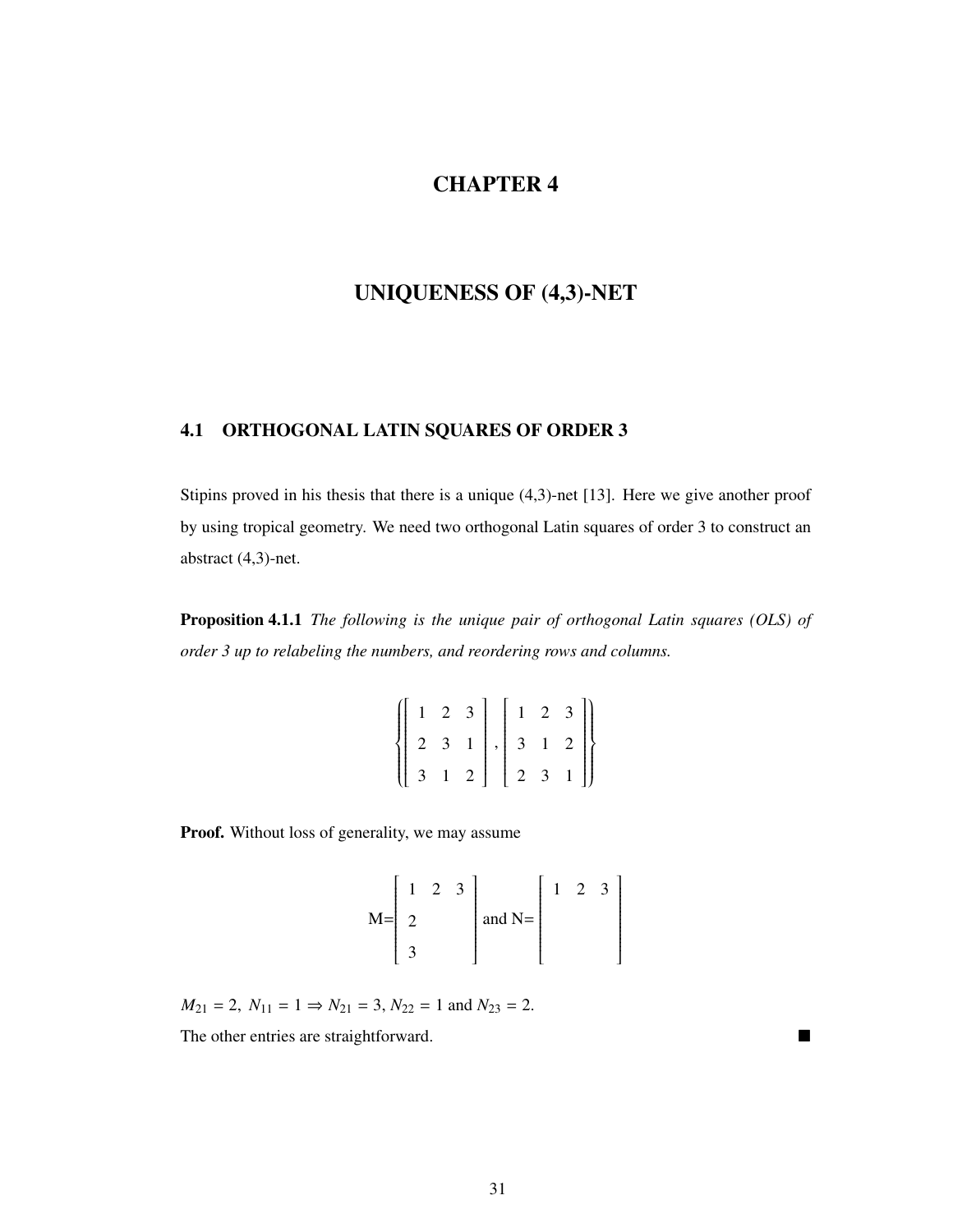#### 4.2 THE INCIDENCE STRUCTURE OF THE POSSIBLE (4,3)-NET

Suppose that we have a hypothetical (4,3)-net  $(\mathcal{A}_1, \mathcal{A}_2, \mathcal{A}_3, \chi)$  in  $\mathbb{C}P^2$ . Denote the sets of its lines by

$$
\mathcal{A}_k = \{\ell_{k1}, \ell_{k2}, \ell_{k3}\} \text{ where } k \in \{1, 2, 3\}
$$

and  $X = \{p_{ij}\}\$  *where i*,  $j \in \{1, 2, 3\}$ 

and the points are labeled as  $p_{ij} = \ell_{1i} \cap \ell_{2j}$ .

Then by regarding the OLS of order 3 we find the incidence relations,

$$
p_{ij} = \ell_{1i} \cap \ell_{2j} \cap \ell_{3M_{ij}} \cap \ell_{4N_{ij}}
$$

### 4.3 A TROPICALIZATION OF THE POSSIBLE (4,3)-NET

We use a method that is similar to the method explained in *Section 3.3* to tropicalize the possible (4,3)-net. We find a transformation between the lines  $\ell_{11}$ ,  $\ell_{12}$ ,  $\ell_{21}$  and  $\ell_{22}$  and  $z = 0$ ,  $x + y + z = 0$ ,  $x = 0$  and  $y = 0$  respectively. Then we find the new locations of the points *<sup>p</sup>*11, *<sup>p</sup>*12, *<sup>p</sup>*<sup>21</sup> and *<sup>p</sup>*<sup>22</sup> after the transformation.

$$
p_{11} = \ell_{11} \cap \ell_{21} = (0:1:0)
$$
  
\n
$$
p_{12} = \ell_{11} \cap \ell_{22} = (1:0:0)
$$
  
\n
$$
p_{21} = \ell_{12} \cap \ell_{21} = (0:1:-1)
$$
  
\n
$$
p_{22} = \ell_{12} \cap \ell_{22} = (1:0:-1)
$$

Also, we know the equations of the lines  $\ell_{32}$  and  $\ell_{41}$ . Since  $\ell_{32}$  passes through the points  $p_{12}$ and  $p_{21}$ , the equation of  $\ell_{32}$  is  $y + z = 0$ . Similarly  $\ell_{41}$  passes through  $p_{11}$  and  $p_{22}$ , therefore its equation is  $x + z = 0$ . Then  $p_{33}$  would be (1 : 1 : −1), since it is at the intersection of  $\ell_{32}$ and  $\ell_{41}$ .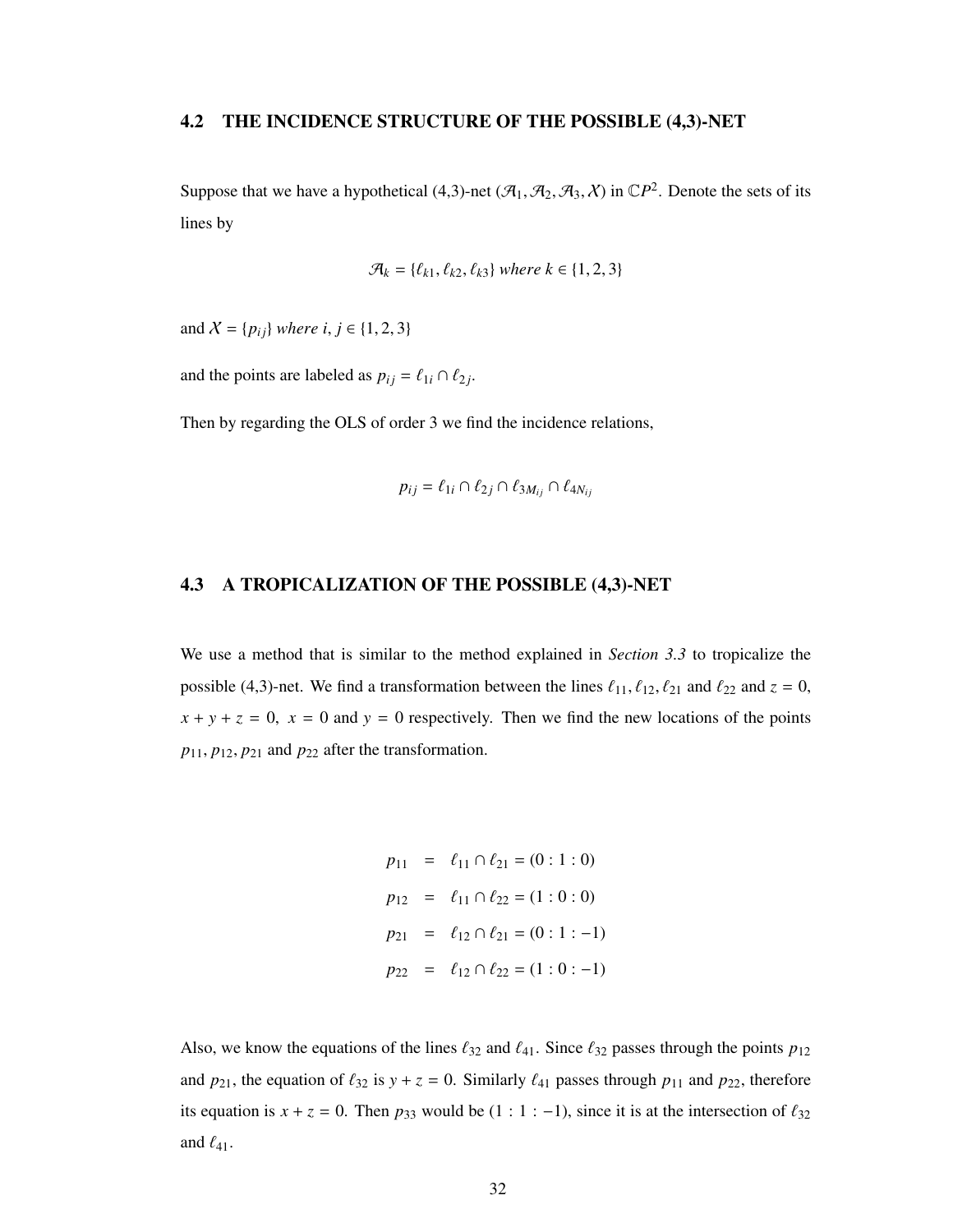#### 4.3.1 The Tropicalization Of The Lines and The Points

We use the same matrix

$$
T = \begin{bmatrix} t - t^2 & t^2 - t^4 & t^4 \\ t^3 + t^2 & 1 & -t^3 \\ t^2 & t^5 & 1 \end{bmatrix}
$$

as in *Section 3.3.1* to tropicalize the lines. By *Proposition 3.3.1* the matrix above has nonzero determinant except for finitely many values of t. The possible coordinates of the center of a line that is the transformation of  $ax + by + cz = 0$  is given in *Lemma 3.3.2*. Also, the possible coordinates for a point that is the transformation of  $p_{ij} = (a : b : c)$  is given in *Lemma 3.3.5*.

#### 4.3.2 Determining Other Lines And Points

After the tropicalization, the lines and the points are are as follows:

|  |  |  | $E_{11}$ $E_{12}$ $E_{21}$ $E_{22}$ $E_{31}$ $E_{32}$                                                 |  |
|--|--|--|-------------------------------------------------------------------------------------------------------|--|
|  |  |  | $\left[ \begin{array}{cccccc} -4 & 4 & 0 & 1 & 3 & -2 \\ -3 & 3 & -1 & 5 & 2 & 0 \end{array} \right]$ |  |
|  |  |  |                                                                                                       |  |

and

$$
P_{11} = (-2, -1)
$$
  
\n
$$
P_{12} = (1, 2)
$$
  
\n
$$
P_{21} = (4, 3)
$$
  
\n
$$
P_{22} = (1, 3)
$$
  
\n
$$
P_{33} = (0, 2)
$$

These are given in *Figure 4.1*.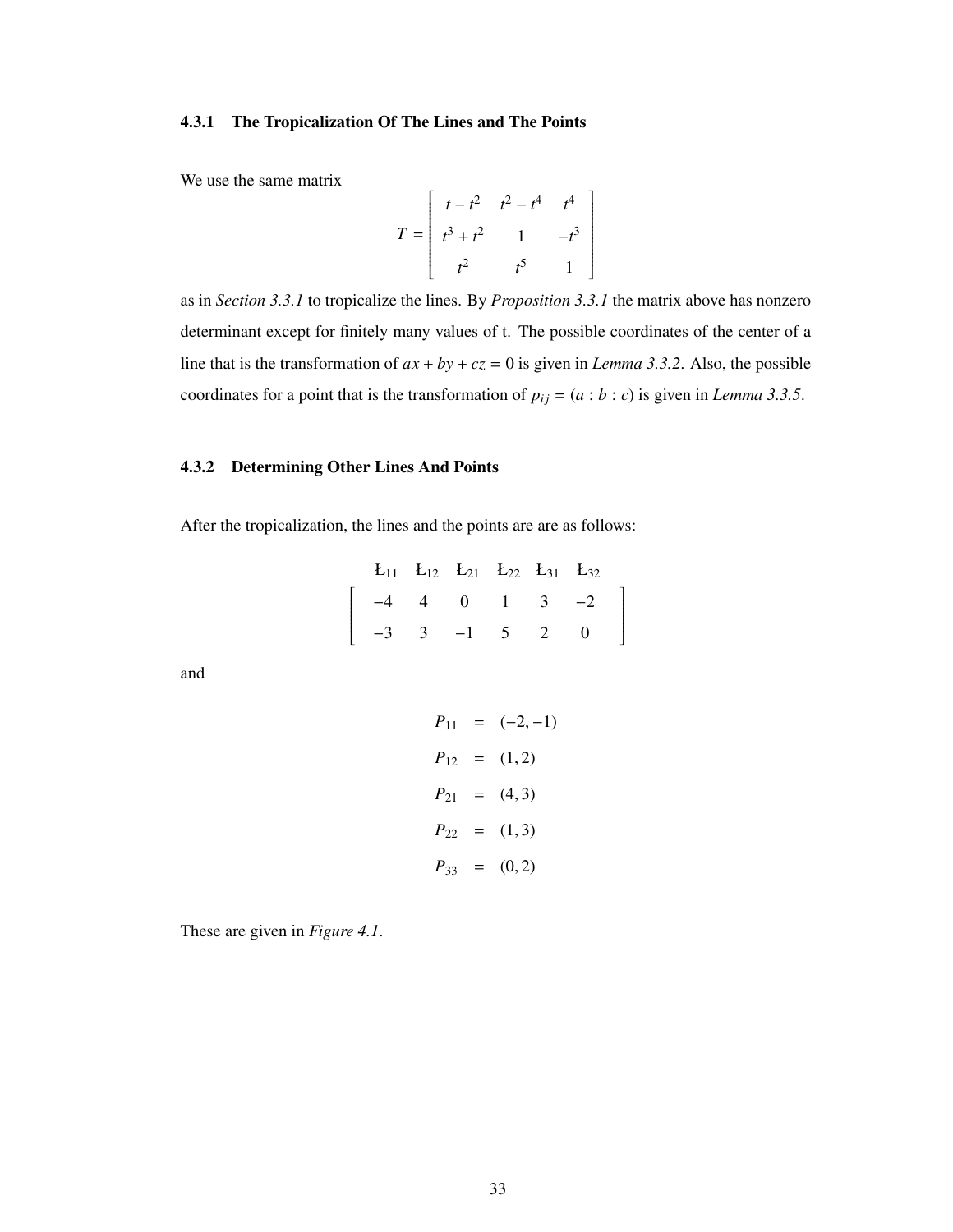

Figure 4.1: Some of the lines and points of the (4,3)-net

We want to determine the center of the line  $L_{31}$ . The line  $L_{31}$  passes through  $P_{11}$ . The only possible centers for a line passing through  $P_{11}$  are  $(-2, -1)$ ,  $(-2, 0)$ ,  $(0, -1)$ ,  $(-4, -3)$ . Considering the point-line table, if a line has a center at  $(-2, 0)$  then its equation is  $x + z = 0$ , so the line is  $\ell_{41}$ . Similarly if a line has a center at  $(0, -1)$  then its equation is  $x = 0$ , so the line is  $\ell_{21}$ . If a line has a center at (−4, −3) then its equation is  $z = 0$ , so the line is  $\ell_{11}$ . Therefore the only possible center for Ł<sub>31</sub> is (-2, -1) and the equation of  $\ell_{31}$  is  $x + k_1z = 0$ where  $k_1$  ∈  $\mathbb{Z} - \{0, 1\}$ .

Similarly considering  $P_{22}$  on  $E_{33}$ , we get that the center of  $E_{33}$  is (1, 3) and the equation of  $\ell_{33}$  is  $x + k_3y + z = 0$  where  $k_3 \in \mathbb{Z} - \{0, 1\}.$ 

If we make similar calculations for  $E_{43}$ , by using that  $P_{21}$  lies on  $E_{43}$  we get that the center of *L*<sub>43</sub> is (3, 2) and the equation of  $\ell_{43}$  is  $k_2 x + y + z = 0$  where  $k_2 \in \mathbb{Z} - \{0, 1\}$ .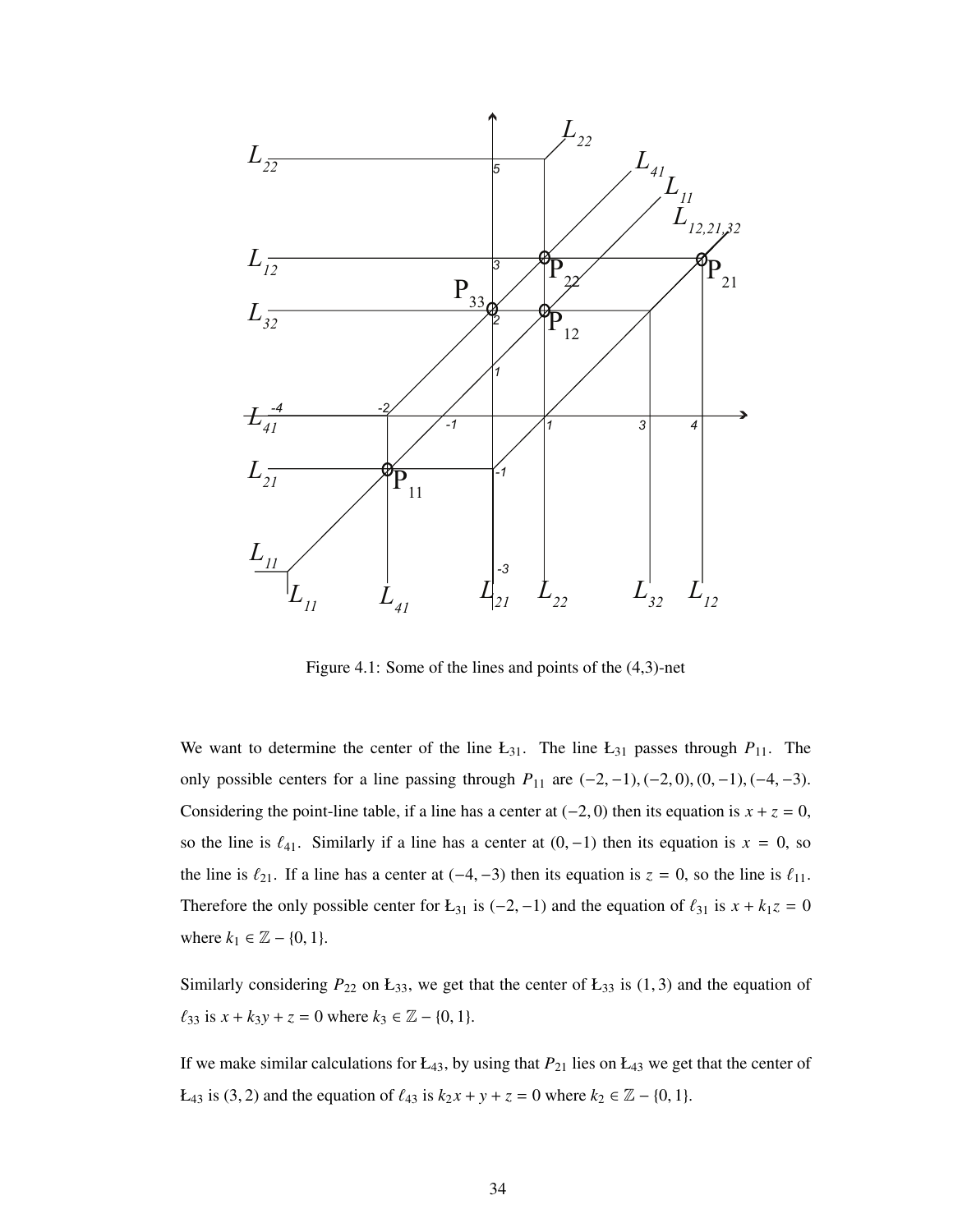Up to now we know the following:

$$
\ell_{11} : z = 0
$$
  
\n
$$
\ell_{12} : x + y + z = 0
$$
  
\n
$$
\ell_{21} : x = 0
$$
  
\n
$$
\ell_{22} : y = 0
$$
  
\n
$$
\ell_{31} : x + k_1 z = 0
$$
  
\n
$$
\ell_{32} : y + z = 0
$$
  
\n
$$
\ell_{33} : x + k_3 y + z = 0
$$
  
\n
$$
\ell_{41} : x + z = 0
$$
  
\n
$$
\ell_{43} : k_2 x + y + z = 0
$$

$$
p_{11} : (0:1:0)
$$
  
\n
$$
p_{12} : (1:0:0)
$$
  
\n
$$
p_{21} : (0:1:-1)
$$
  
\n
$$
p_{22} : (1:0:-1)
$$
  
\n
$$
p_{33} : (1:1:-1)
$$

 $k_1, k_2, k_3 \in \mathbb{Z} - \{0, 1\}$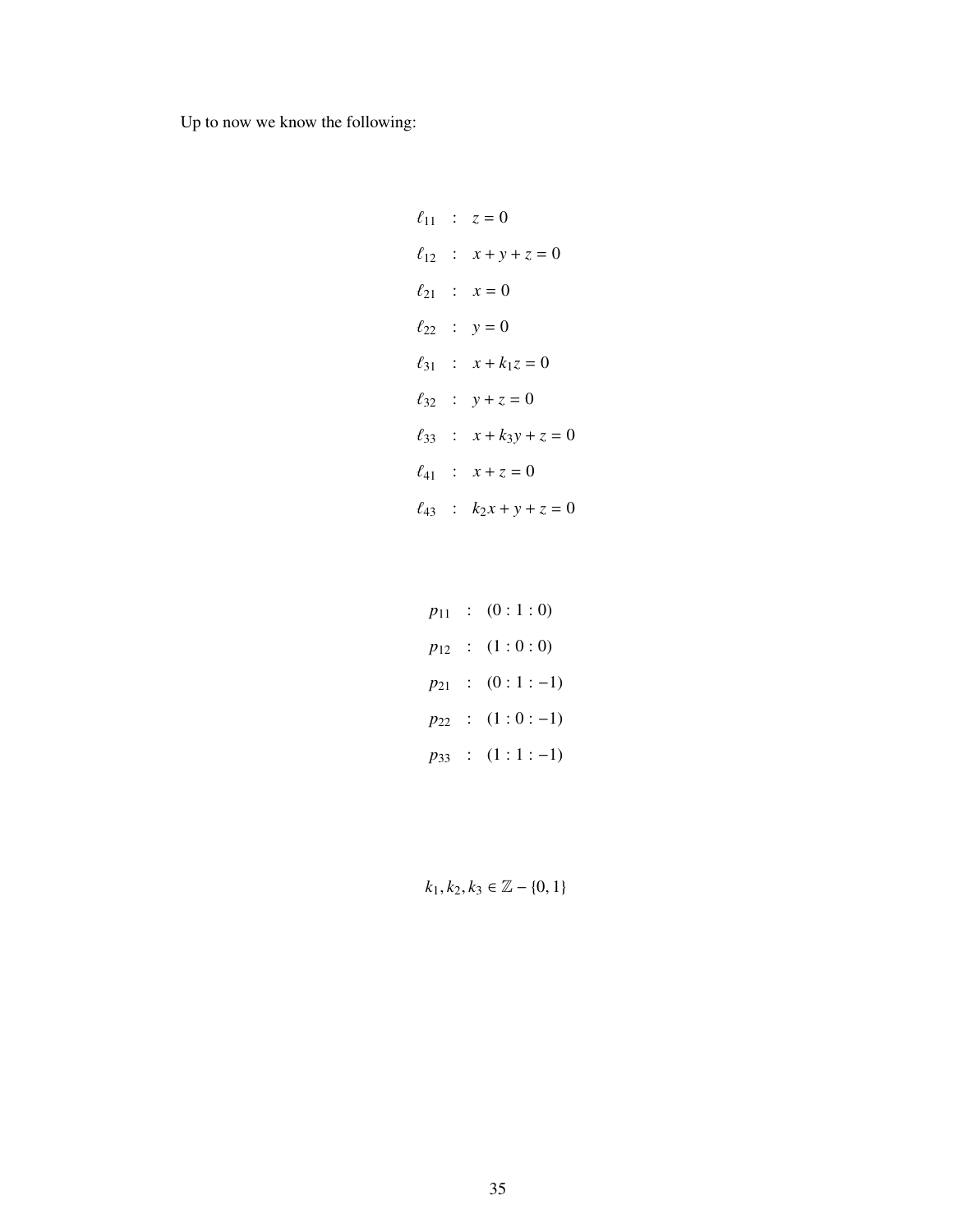We determine the other points and lines.

*p*<sup>13</sup> :

Let 
$$
p_{13} = (x : y : z) \in \mathbb{P}^2
$$
  
\n $p_{13} = \ell_{11} \cap \ell_{23} \cap \ell_{33} \cap \ell_{43}$   
\n $z = 0$  (4.1)

$$
x + k_3 y + z = 0 \tag{4.2}
$$

$$
k_2 x + y + z = 0 \t\t(4.3)
$$

$$
By (4.1) and (4.2) if y = 1 \Rightarrow x = -k_3
$$
  
\n
$$
So p_{13} = (-k_3 : 1 : 0)
$$
  
\n
$$
By (4.3) k_2 k_3 = 1
$$
  
\n
$$
Since k_2 \neq 0 k_3 = \frac{1}{k_2}
$$
  
\n
$$
By (4.4) p_{13} = (-1 : k_2 : 0)
$$
  
\n(4.4)

*p*<sup>32</sup> :

Let 
$$
p_{32} = (x : y : z) \in \mathbb{P}^2
$$
  
\n $p_{13} = \ell_{13} \cap \ell_{22} \cap \ell_{31} \cap \ell_{43}$   
\n $y = 0$   
\n $x + k_1 z = 0$  (4.6)

$$
k_2x + y + z = 0 \tag{4.7}
$$

$$
By (4.6) if z = 1 \Rightarrow x = -k_1
$$
  
\n
$$
So p_{13} = (-k_1 : 0 : 1)
$$
  
\n
$$
By (4.7) k_1 k_2 = 1
$$
  
\n
$$
Since k_2 \neq 0 k_1 = \frac{1}{k_2}
$$
  
\n
$$
By (4.8) p_{32} = (-1 : 0 : k_2)
$$
 (4.8)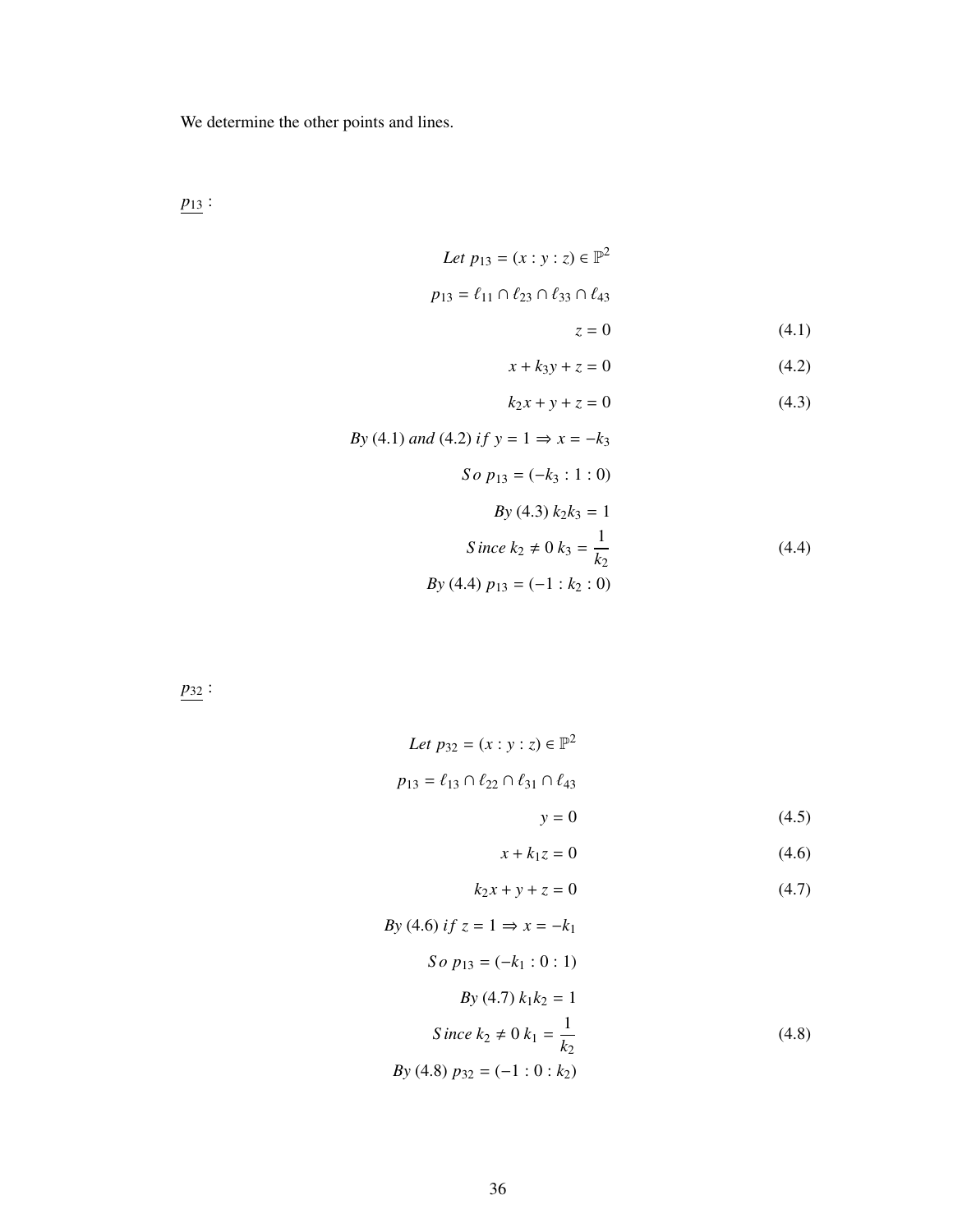Let 
$$
p_{23} = (x : y : z) \in \mathbb{P}^2
$$
  
\n $p_{23} = \ell_{12} \cap \ell_{23} \cap \ell_{31} \cap \ell_{42}$   
\n $x + y + z = 0$  (4.9)  
\n $x + k_1 z = 0$  (4.10)  
\nBy (4.9) and (4.10) if  $z = 1 \Rightarrow x = -k_1$ ,  $y = k_1 - 1$   
\nSo  $p_{23} = (-k_1 : k_1 - 1 : 1)$   
\n $By (4.8)  $p_{23} = (-1 : 1 - k_2 : k_2)$$ 

*p*<sup>31</sup> :

Let 
$$
p_{31} = (x : y : z) \in \mathbb{P}^2
$$
  
\n $p_{31} = \ell_{13} \cap \ell_{21} \cap \ell_{33} \cap \ell_{42}$   
\n $x = 0$  (4.11)  
\n $x + k_3y + z = 0$  (4.12)

By (4.7) and (4.8) if 
$$
y = 1 \Rightarrow z = -k_3
$$
  
\nSo  $p_{31} = (0 : 1 : -k_3)$   
\nBy (4.4)  $p_{31} = (0 : k_2 : -1)$ 

 $\frac{\ell_{13}}{13}$  :

Let 
$$
\ell_{13} = [x : y : z] \in (\mathbb{P}^2)^*
$$
  
 $p_{31}, p_{32}, p_{33} \in \ell_{13}$ 

$$
k_2 y - z = 0 \tag{4.13}
$$

$$
-x + k_2 z = 0 \tag{4.14}
$$

$$
x + y - z = 0 \tag{4.15}
$$

By (4.13), if 
$$
y = 1 \Rightarrow z = k_2
$$
, by (4.14),  $x = k_2^2$   

$$
So \ell_{13} = [k_2^2 : 1 : k_2]
$$

$$
By (4.15) k_2^2 - k_2 + 1 = 0
$$
(4.16)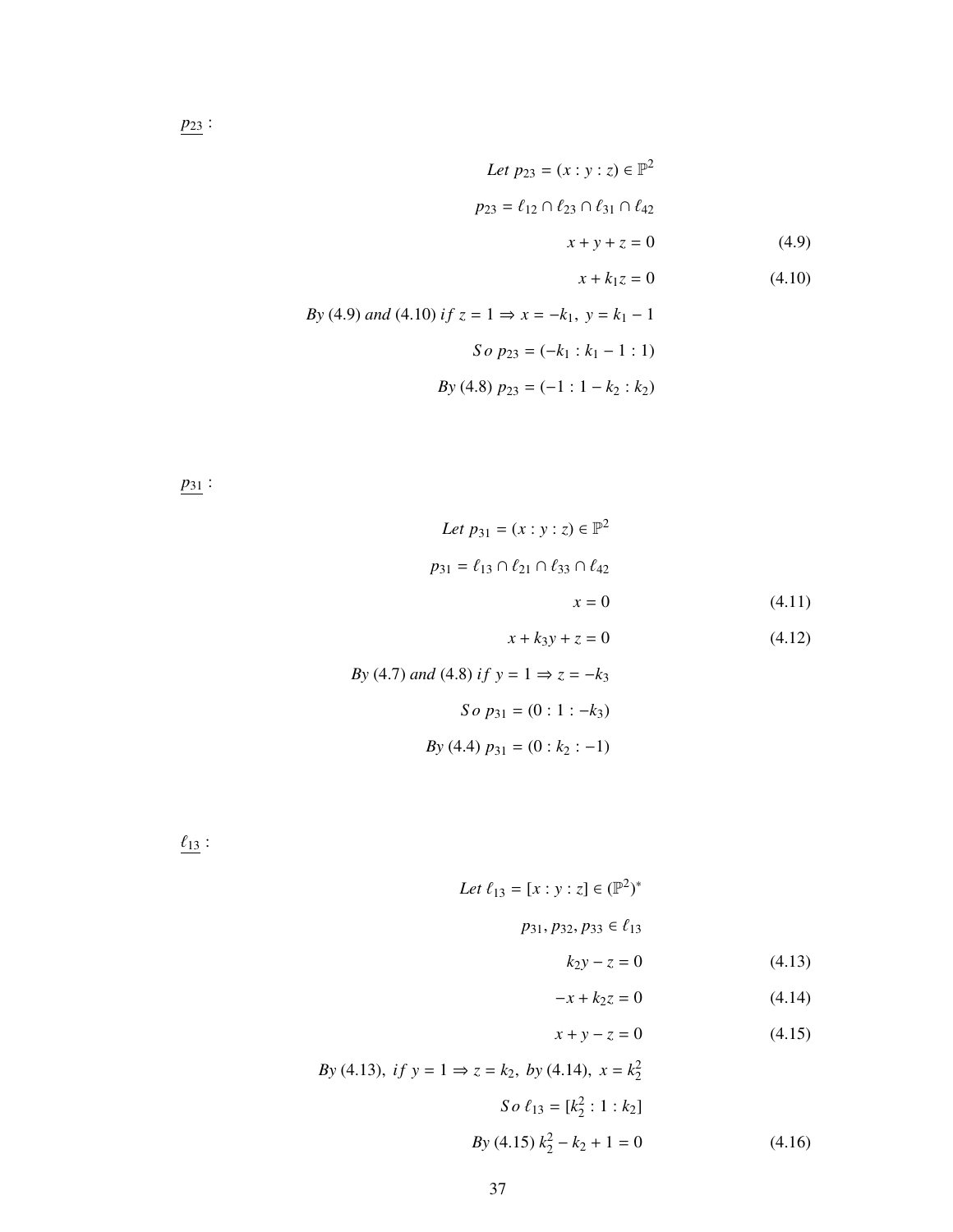Let 
$$
\ell_{23} = [x : y : z] \in (\mathbb{P}^2)^*
$$
  
\n $p_{13}, p_{23}, p_{33} \in \ell_{23}$   
\n $-x + k_2 y = 0$ 

$$
-x + (1 - k_2)y + k_2 z = 0 \tag{4.18}
$$

$$
x + y - z = 0 \tag{4.19}
$$

 $(4.17)$ 

By (4.17), if 
$$
y = 1 \Rightarrow x = k_2
$$
, by (4.19),  $z = k_2 + 1$   
\nSo  $\ell_{23} = [k_2 : 1 : k_2 + 1]$   
\n(4.18) is satisfied since  $k_2^2 - k_2 + 1 = 0$ 

 $\ell_{42}$  :

Let 
$$
\ell_{42} = [x : y : z] \in (\mathbb{P}^2)^*
$$
  
\n $p_{12}, p_{23}, p_{31} \in \ell_{42}$   
\n $x = 0$  (4.20)

$$
-x + (1 - k2)y + k2z = 0
$$
 (4.21)

$$
k_2 y - z = 0 \tag{4.22}
$$

By (4.22), if 
$$
y = 1 \Rightarrow z = k_2
$$
  
\nSo  $\ell_{42} = [0 : 1 : k_2]$   
\n(4.21) is satisfied since  $k_2^2 - k_2 + 1 = 0$ 

The equation has two solutions  $\frac{1 \mp \sqrt{-3}}{2}$  $\frac{\sqrt{2}}{2}$ , so we obtain two (4,3)-nets. Complex conjugation gives us an isomorphism between these two. Hence up to isomorphism there exists a unique (4,3)-net. The lines and the points of the (4,3)-net are given below: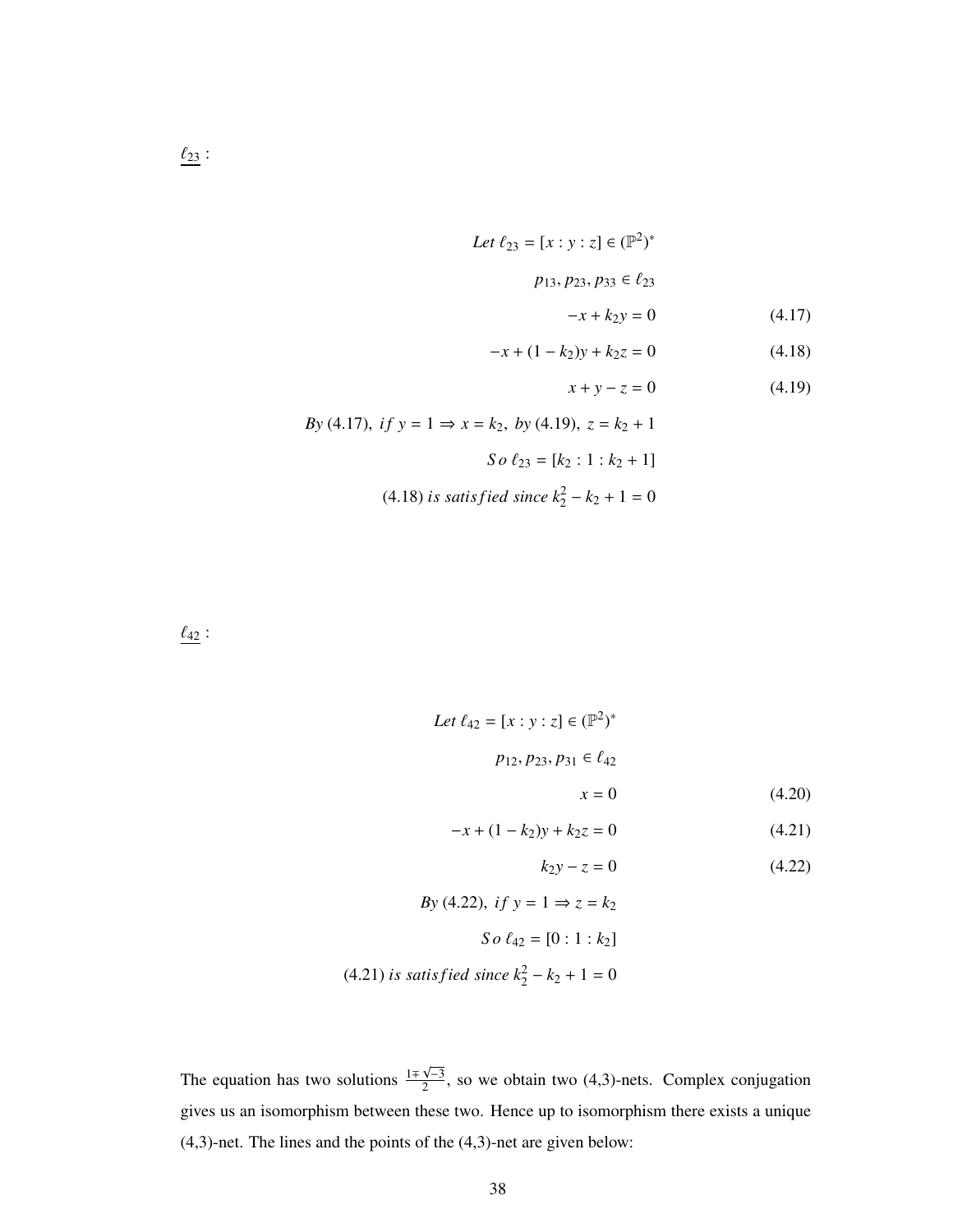$$
\ell_{11} : z = 0
$$
  
\n
$$
\ell_{12} : x + y + z = 0
$$
  
\n
$$
\ell_{13} : k_2^2 x + y + k_2 z = 0
$$
  
\n
$$
\ell_{21} : x = 0
$$
  
\n
$$
\ell_{22} : y = 0
$$
  
\n
$$
\ell_{23} : k_2 x + y + (k_2 + 1)z = 0
$$
  
\n
$$
\ell_{31} : k_2 x + z = 0
$$
  
\n
$$
\ell_{32} : y + z = 0
$$
  
\n
$$
\ell_{33} : k_2 x + y + k_2 z = 0
$$
  
\n
$$
\ell_{41} : x + z = 0
$$
  
\n
$$
\ell_{42} : y + k_2 z = 0
$$
  
\n
$$
\ell_{43} : k_2 x + y + z = 0
$$

$$
p_{11} : (0:1:0)
$$
  
\n
$$
p_{12} : (1:0:0)
$$
  
\n
$$
p_{13} : (-1:k_2:0)
$$
  
\n
$$
p_{21} : (0:1:-1)
$$
  
\n
$$
p_{22} : (1:0:-1)
$$
  
\n
$$
p_{23} : (-1:1-k_2:k_2)
$$
  
\n
$$
p_{31} : (0:k_2:-1)
$$
  
\n
$$
p_{32} : (-1:0:k_2)
$$
  
\n
$$
p_{33} : (1:1:-1)
$$

where  $k_2^2 - k_2 + 1 = 0$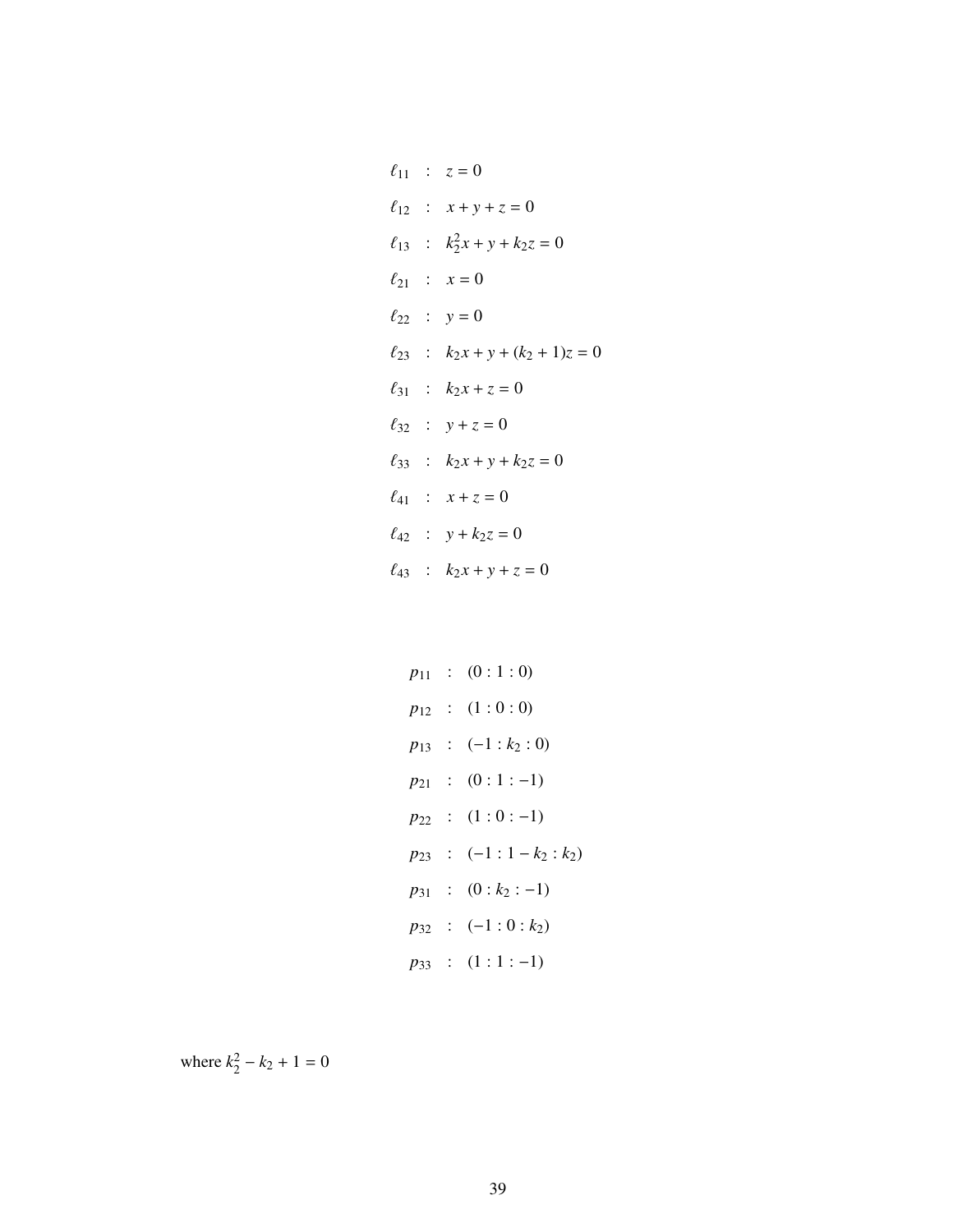## REFERENCES

- [1] R.J.R. Abel, A.E. Brouwer, C.J. Colbourn, J.H. Dinitz, *Mutually orthogonal Latin squares (MOLS)* C.R.C. Handbook of Combinatorial Designs, CRC Press, Boca Raton, FL, (1996), pp. 111-142.
- [2] F. Ardila, M.Develin *Tropical hyperplane arrangements and oriented matroids*, Mathematische Zeitschrift, 262, (2009), 795-816
- [3] B. Bertrand, E. Brugalle, G.Mikhalkin *Tropical Open Hurwitz Numbers*, arXiv:math/1005.4628v1 [math.AG].
- [4] D.Brannan, M.Esplen, J.Gray *Geometry*, Fifth Ed., University Press, Cambridge, (2003).
- [5] A.Gathmann *Tropical Algebraic Geometry*, Jahresbericht der DMV 108, (2006) no. 1, 3-32.
- [6] A. Gathmann and H. Markwig *The Caporaso-Harris formula and plane relative Gromov-Witten invariants in tropical geometry*, Math. Annalen 338, (2007), 845-868.
- [7] A. Gathmann *A Riemann-Roch Theorem in Tropical Geometry*, Mathematische Zeitschrift 259, (2008), 217-230
- [8] I.Itenberg, G.Mikhalkin, E.Shustin *Tropical Algebraic Geometry*, Second Ed., Birkhauser Press, (2009).
- [9] G.Mikhalkin *Amoebas of Algebraic Varieties and Tropical Geometry*, Different faces of geometry/Donaldson, S. (ed.) et al. Kluwer, NY, (2004), pp. 257-300.
- [10] G.Mikhalkin *Enumerative Algebraic Geometry in*  $\mathbb{R}^2$ J. Amer. Math. Soc. 18, (2005), 313–377.
- [11] E. Shustin *A tropical approach to enumerative geometry*, St. Petersburg Mathematical Journal 17 (2006) 343-375.
- [12] D. Speyer, B. Sturmfels *Tropical mathematics*, Math. Mag. 82 (2009), no. 3, 163-173.
- [13] J.Stipins *On finite k-nets in the complex projective plane*, Ph.D. thesis, The University Of Michigan, (2007).
- [14] Tarry, G., "Le Probleme de 36 Officiers" Comptes Rendu de l'Association Franqaise pour l'- AvancementdeScienceNaturel1,122-123(1900); 2,170-203(1901).
- [15] S. Yuzvinsky *Realization of Finite Abelian Groups by Nets in*  $\mathbb{P}^2$ , Compos.Math. 140, (2004), no. 6, pp. 1614-1624.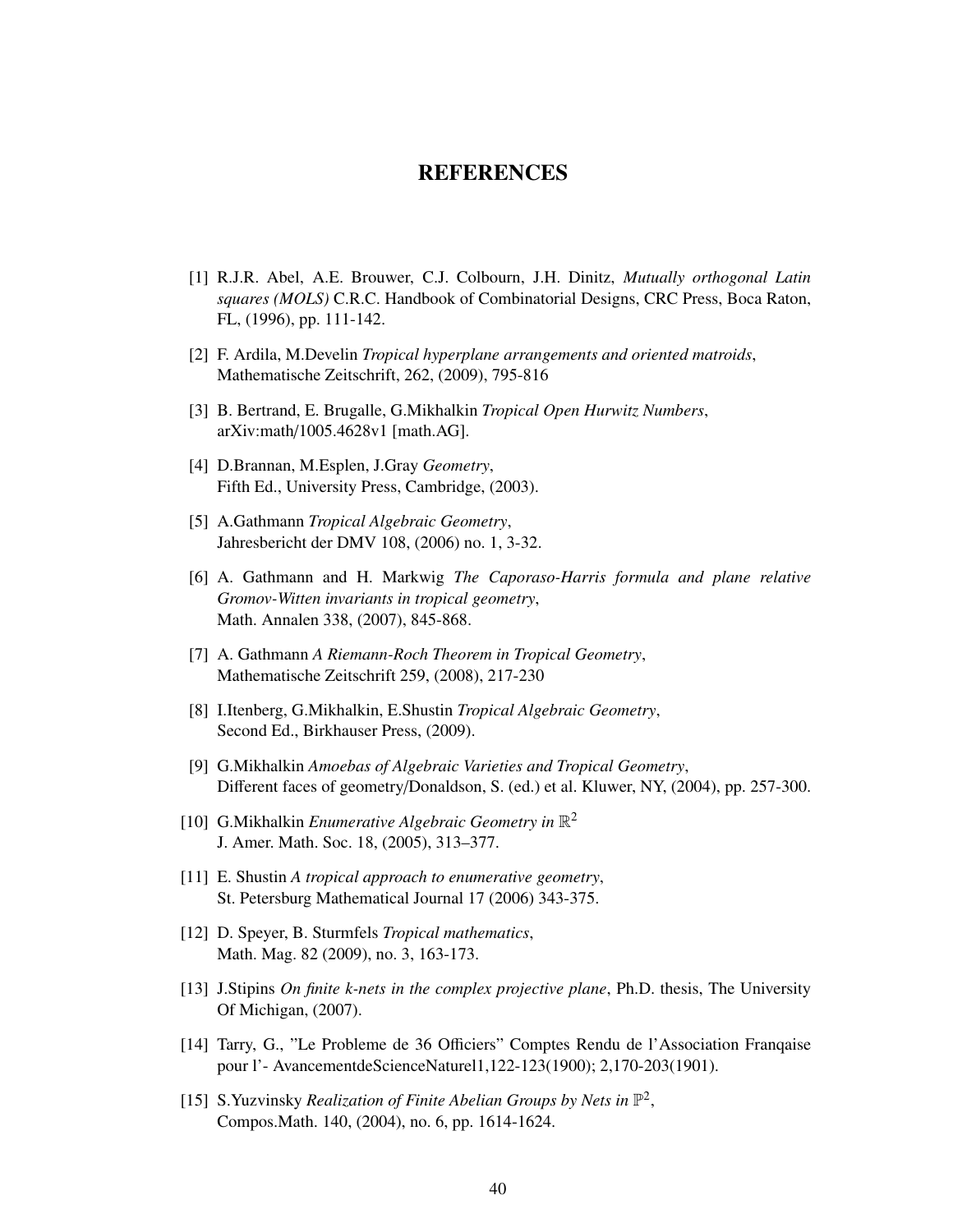# CURRICULUM VITAE

## PERSONAL INFORMATION

| <b>Surname, Name</b>  | Güntürkün, Mustafa Hakan |
|-----------------------|--------------------------|
| <b>Nationality</b>    | Turkish (T.C)            |
| Date, Place of Birth  | 6 March 1982, Germany    |
| <b>Marital Status</b> | Married having 1 child   |
| Phone                 | $(90)$ $(507)$ 363 42 16 |
| E-Mail                | gunturkunhakan@gmail.com |
|                       |                          |

# EDUCATION

| Sep 2004-Jun 2010 | Ph.D in Mathematics                                |
|-------------------|----------------------------------------------------|
|                   | METU, GPA: 3.46 / 4.00                             |
|                   | Title: Using Tropical Degenerations For Proving    |
|                   | The Nonexistence Of Certain Nets                   |
|                   | Advisor: Assoc. Prof. Dr. Ali Ulaş Özgür Kişisel   |
| May 2009-Nov 2009 | Department Of Mathematics, Research Scholar        |
|                   | Worked with Prof. Sergey Yuzvinsky                 |
|                   | University Of Oregon, USA                          |
| Sep 2000-Jun 2004 | Department Of Mathematics (Double Major Program)   |
|                   | METU, GPA: 3.38 / 4.00                             |
| Sep 1999-Jun 2004 | Department Of Business Administration              |
|                   | METU, GPA: 2.61 / 4.00                             |
| Sep 1996-Jun 1999 | Denizli TEV Anatolian High School GPA: 5.00 / 5.00 |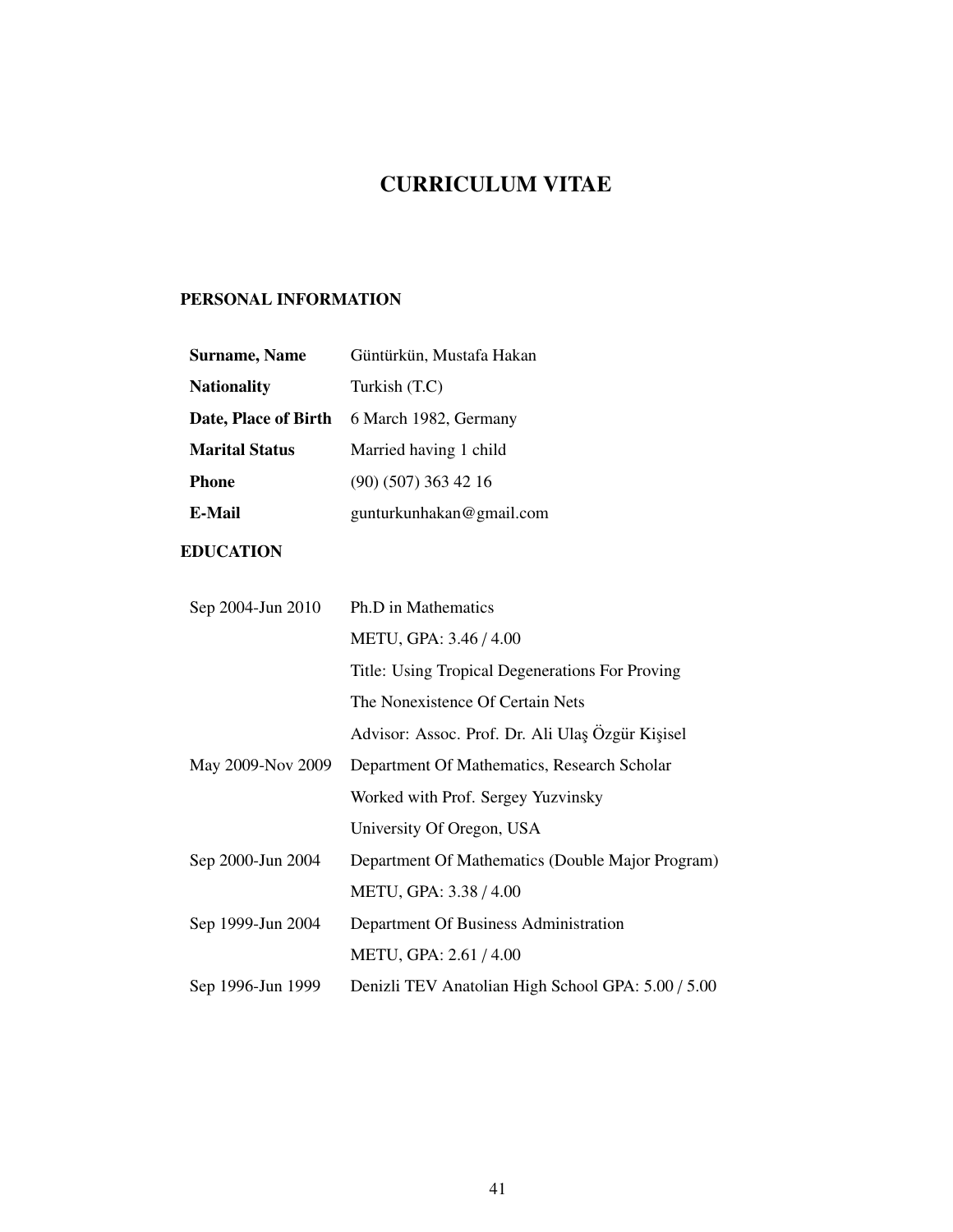## JOB EXPERIENCE

| Jan 2005-Jul 2010 Teaching Assistant, Department Of Mathematics, METU |
|-----------------------------------------------------------------------|
| Jan 2005-Jul 2010 Given Calculus, Abstract Algebra courses            |
| Problem hours in the semesters                                        |
| The Course in the Summer Schools                                      |

## AWARDS SEMINARS AND SOCIAL ACTIVITIES

| August 2009       | Participated Workshop at MSRI                                       |
|-------------------|---------------------------------------------------------------------|
|                   | <b>Tropical Algebraic Geometry</b>                                  |
| Nov 2005-Nov 2008 | Scholarship of the Scientific and Technological                     |
|                   | Research Council of Turkey                                          |
| August 2007       | Participated Workshop on Combinatorics and                          |
|                   | Commutative Algebra in Thessaloniki, Greece                         |
| June 2007         | Participated CIMPA Summer School in Istanbul                        |
|                   | Arrangements. local systems and singularity theory                  |
| March 2006        | Participated 8 th FISU (International University Sports Federation) |
|                   | Forum in Abu Dhabi, UAE                                             |
| June 2005         | Participated CIMPA Summer School in Istanbul                        |
|                   | Arithmetic and Geometry around Hypergeometric Functions             |
| Nov 2005-Nov 2006 | President of the Student Union of METU                              |
| June 1999         | Graduated with the best scores among                                |
|                   | all the graduates from high school                                  |
| May 1998          | Mathematics Contest, Antalya 13th among                             |
|                   | all the participants around Turkey                                  |